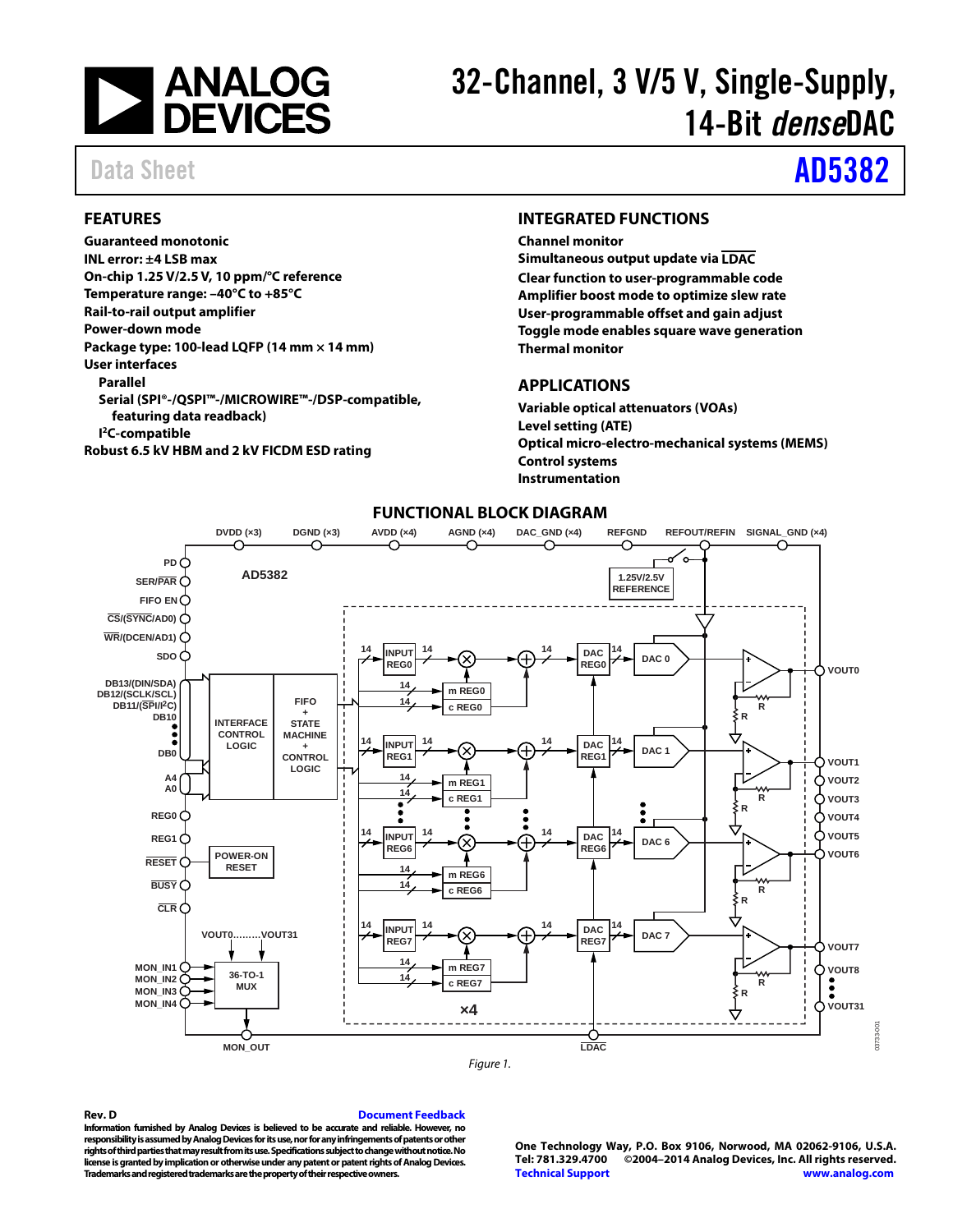# AD5382

# **TABLE OF CONTENTS**

| SPI-, QSPI-, MICROWIRE-, or DSP-Compatible Serial |
|---------------------------------------------------|
|                                                   |
|                                                   |
|                                                   |
|                                                   |
|                                                   |
| Pin Configuration and Function Descriptions 15    |
|                                                   |
|                                                   |
|                                                   |
|                                                   |
|                                                   |
| On-Chip Special Function Registers (SFR)  23      |

|  | Data Sheet |  |  |
|--|------------|--|--|
|  |            |  |  |

| DSP-, SPI-, MICROWIRE-Compatible Serial Interfaces  27 |  |
|--------------------------------------------------------|--|
|                                                        |  |
|                                                        |  |
|                                                        |  |
|                                                        |  |
|                                                        |  |
|                                                        |  |
|                                                        |  |
|                                                        |  |
|                                                        |  |
|                                                        |  |
| AD5382 in a MEMS-Based Optical Switch  37              |  |
|                                                        |  |
|                                                        |  |
|                                                        |  |
|                                                        |  |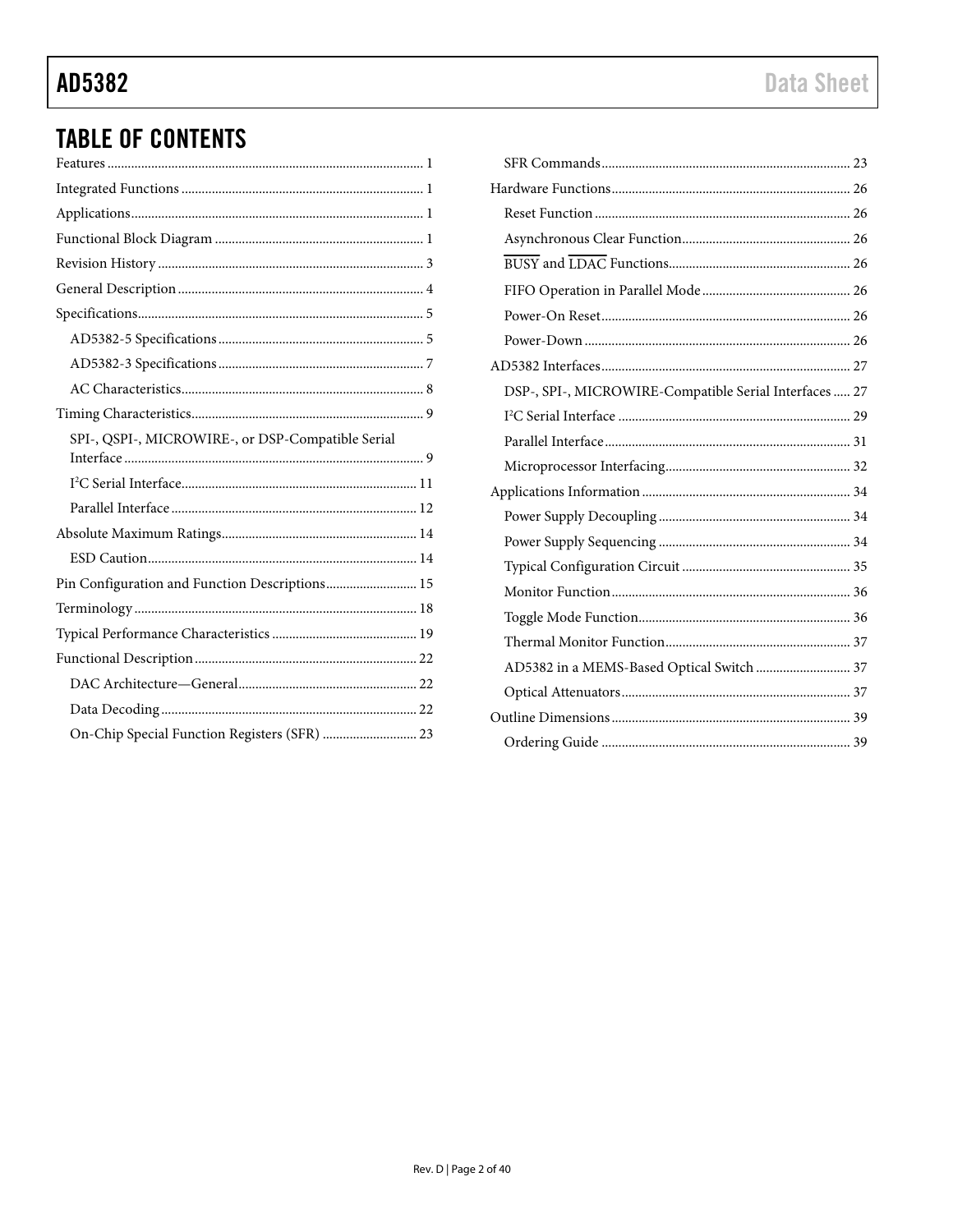| $5/14$ —Rev. C to Rev. D                                         |
|------------------------------------------------------------------|
|                                                                  |
| Changed ADSP-2101 to ADSP-BF527 Throughout                       |
|                                                                  |
| Changed $\pm 10$ µA to $\pm 1$ µA, Reference Input/Output, Input |
|                                                                  |
|                                                                  |
|                                                                  |
|                                                                  |
|                                                                  |
|                                                                  |
| Added Power Supply Sequencing Section, Table 18, Figure 38,      |
|                                                                  |
|                                                                  |
| Changed ADR280 to ADR3412, Typical Configuration Circuit         |
|                                                                  |

### **10/12—Rev. B to Rev. C**

| Changes to Output Voltage Settling Time and Slew Rate |  |
|-------------------------------------------------------|--|
|                                                       |  |
|                                                       |  |
|                                                       |  |

| Changes to Figure 10, Figure 11, and Figure 14; Deleted |  |
|---------------------------------------------------------|--|
|                                                         |  |
| Changes to Figure 16, Figure 18, and Figure 19  19      |  |
|                                                         |  |
|                                                         |  |

## **4/10—Rev. A to Rev. B**

#### **3/05—Rev. 0 to Rev. A**

### **5/04—Revision 0: Initial Version**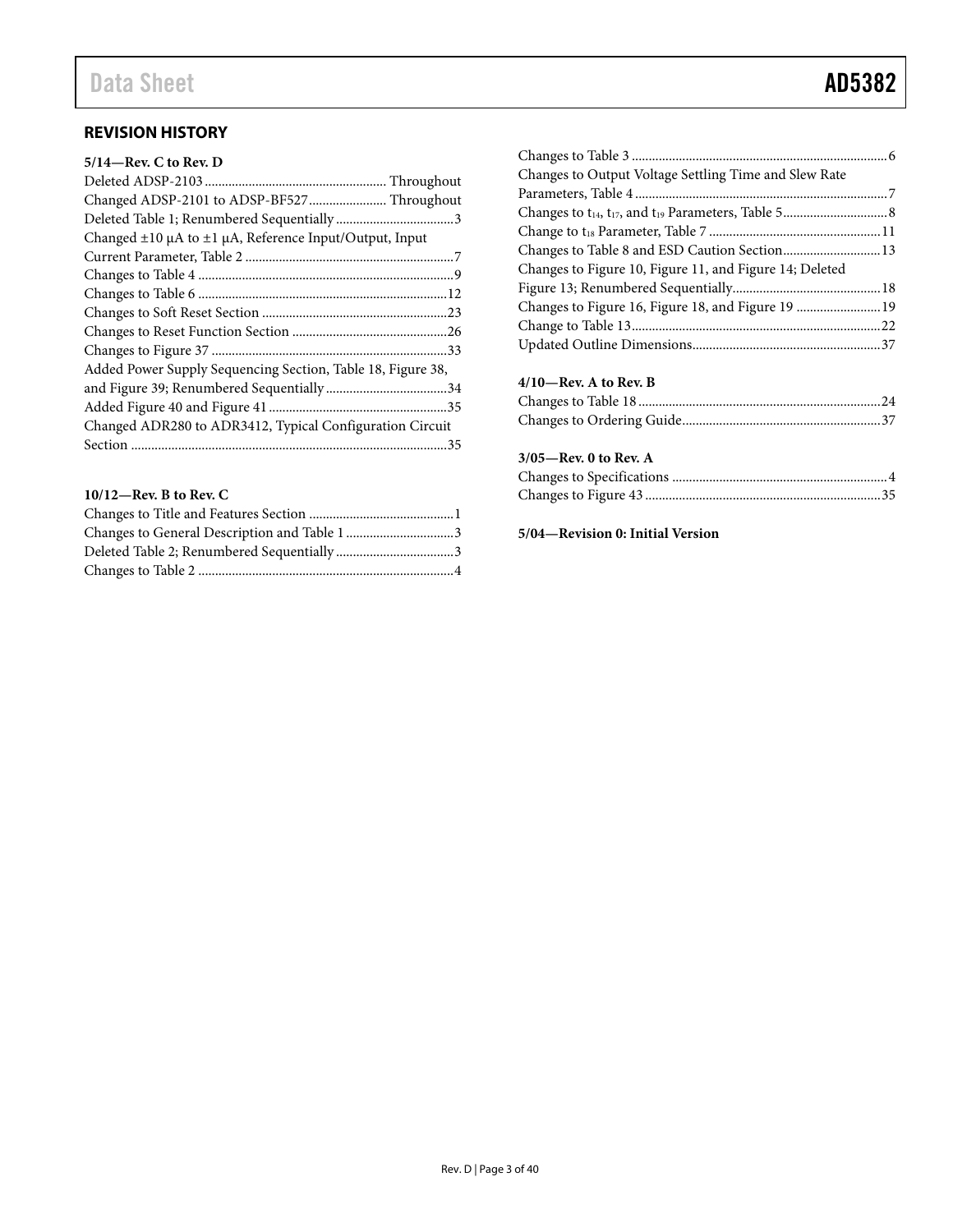# <span id="page-3-1"></span><span id="page-3-0"></span>GENERAL DESCRIPTION

The [AD5382](http://www.analog.com/AD5382?doc=AD5382.pdf) is a complete, single-supply, 32-channel, 14-bit *dense*DAC® available in a 100-lead LQFP package. All 32 channels have an on-chip output amplifier with rail-to-rail operation. The [AD5382](http://www.analog.com/AD5382?doc=AD5382.pdf) includes an internal software-selectable 1.25 V/2.5 V, 10 ppm/°C reference, an on-chip channel monitor function that multiplexes the analog outputs to a common MON\_OUT pin for external monitoring, and an output amplifier boost mode that allows optimization of the amplifier slew rate.

The [AD5382](http://www.analog.com/AD5382?doc=AD5382.pdf) contains a double-buffered parallel interface, which features a 20 ns WR pulse width, an SPI-, QSPI-,

MICROWIRE-, DSP-compatible serial interface with interface speeds in excess of 30 MHz and an  $I^2C^*$ -compatible interface that supports a 400 kHz data transfer rate.

An input register followed by a DAC register provides double buffering, allowing the DAC outputs to be updated independently or simultaneously using the  $\overline{\text{LDAC}}$  input.

Each channel has a programmable gain and offset adjust register that allows the user to fully calibrate any DAC channel. Power consumption is typically 0.25 mA per channel when operating with boost mode disabled.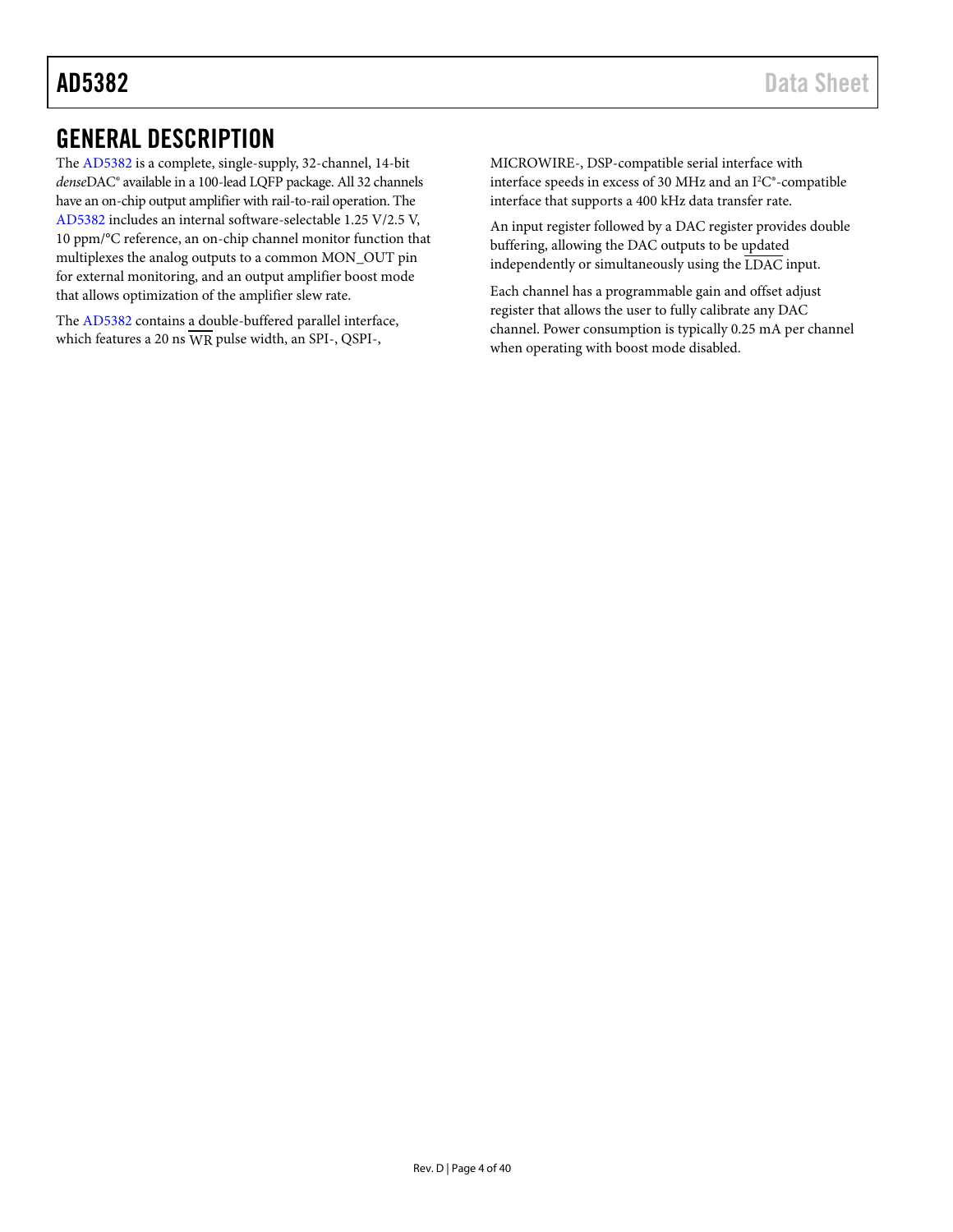# <span id="page-4-1"></span>**SPECIFICATIONS**

# <span id="page-4-0"></span>**[AD5382-5](http://www.analog.com/AD5382?doc=AD5382.pdf) SPECIFICATIONS**

AVDD = 4.5 V to 5.5 V; DVDD = 2.7 V to 5.5 V, AGND = DGND = 0 V; External REFIN = 2.5 V; all specifications  $T_{MIN}$  to  $T_{MAX}$ , unless otherwise noted.

**Table 1.** 

| <b>Parameter</b>                          | AD5382-5 <sup>1</sup> | Unit           | <b>Test Conditions/Comments</b>                            |
|-------------------------------------------|-----------------------|----------------|------------------------------------------------------------|
| <b>ACCURACY</b>                           |                       |                |                                                            |
| Resolution                                | 14                    | <b>Bits</b>    |                                                            |
| Relative Accuracy <sup>2</sup> (INL)      | ±4                    | LSB max        |                                                            |
| <b>Differential Nonlinearity (DNL)</b>    | $-1/+2$               | LSB max        | Guaranteed monotonic over temperature                      |
| Zero-Scale Error                          | 4                     | mV max         |                                                            |
| <b>Offset Error</b>                       | ±4                    | mV max         | Measured at Code 32 in the linear region                   |
| Offset Error TC                           | ±5                    | µV/°C typ      |                                                            |
| <b>Gain Error</b>                         | $\pm 0.05$            | % FSR max      | At 25°C                                                    |
|                                           | $\pm 0.06$            | % FSR max      | <b>TMIN to TMAX</b>                                        |
| Gain Temperature Coefficient <sup>3</sup> | $\overline{2}$        | ppm FSR/°C typ |                                                            |
| DC Crosstalk <sup>3</sup>                 | 1                     | LSB max        |                                                            |
| REFERENCE INPUT/OUTPUT                    |                       |                |                                                            |
| Reference Input <sup>3</sup>              |                       |                |                                                            |
| Reference Input Voltage                   | 2.5                   | V              | $\pm$ 1% for specified performance, AVDD = 2xREFIN + 50 mV |
| DC Input Impedance                        | 1                     | $M\Omega$ min  | Typically 100 MΩ                                           |
| <b>Input Current</b>                      | ±1                    | µA max         | Typically ±30 nA                                           |
| Reference Range                           | 1 to AVDD/2           | V min/max      |                                                            |
| Reference Output <sup>4</sup>             |                       |                | Enabled via CR10 in the AD5382 control register;           |
|                                           |                       |                | CR12 selects the reference voltage                         |
| Output Voltage                            | 2.495/2.505           | V min/max      | At ambient; CR12 = 1; optimized for 2.5 V operation        |
|                                           | 1.22/1.28             | V min/max      | 1.25 V reference selected; $CR12 = 0$                      |
| Reference TC                              | ±10                   | ppm/°C max     | Temperature range: +25°C to +85°C                          |
|                                           | ±15                   | ppm/°C max     | Temperature range: -40°C to +85°C                          |
| Output Impedance                          | 800                   | $\Omega$ typ   |                                                            |
| OUTPUT CHARACTERISTICS <sup>3</sup>       |                       |                |                                                            |
| Output Voltage Range <sup>2</sup>         | 0/AVDD                | V min/max      |                                                            |
| <b>Short-Circuit Current</b>              | 40                    | mA max         |                                                            |
| <b>Load Current</b>                       | ±1                    | mA max         |                                                            |
| Capacitive Load Stability                 |                       |                |                                                            |
| $R_{L} = \infty$                          | 200                   | pF max         |                                                            |
| $R_{L} = 5 k\Omega$                       | 1000                  | pF max         |                                                            |
| DC Output Impedance                       | 0.6                   | $\Omega$ max   |                                                            |
| <b>MONITOR PIN</b>                        |                       |                |                                                            |
| Output Impedance                          | 1                     | kΩ typ         |                                                            |
| Three-State Leakage Current               | 100                   | nA typ         |                                                            |
| LOGIC INPUTS (EXCEPT SDA/SCL)3            |                       |                | $DVDD = 2.7 V to 5.5 V$                                    |
| V <sub>IH</sub> , Input High Voltage      | 2                     | V min          |                                                            |
| V <sub>IL</sub> , Input Low Voltage       |                       |                |                                                            |
| DVDD > 3.6 V                              | 0.8                   | V max          |                                                            |
| $DVDD \leq 3.6 V$                         | 0.6                   | V max          |                                                            |
| Input Current                             | ±1                    | µA max         | Total for all pins, $T_A = T_{MIN}$ to $T_{MAX}$           |
| Pin Capacitance                           | 10                    | pF max         |                                                            |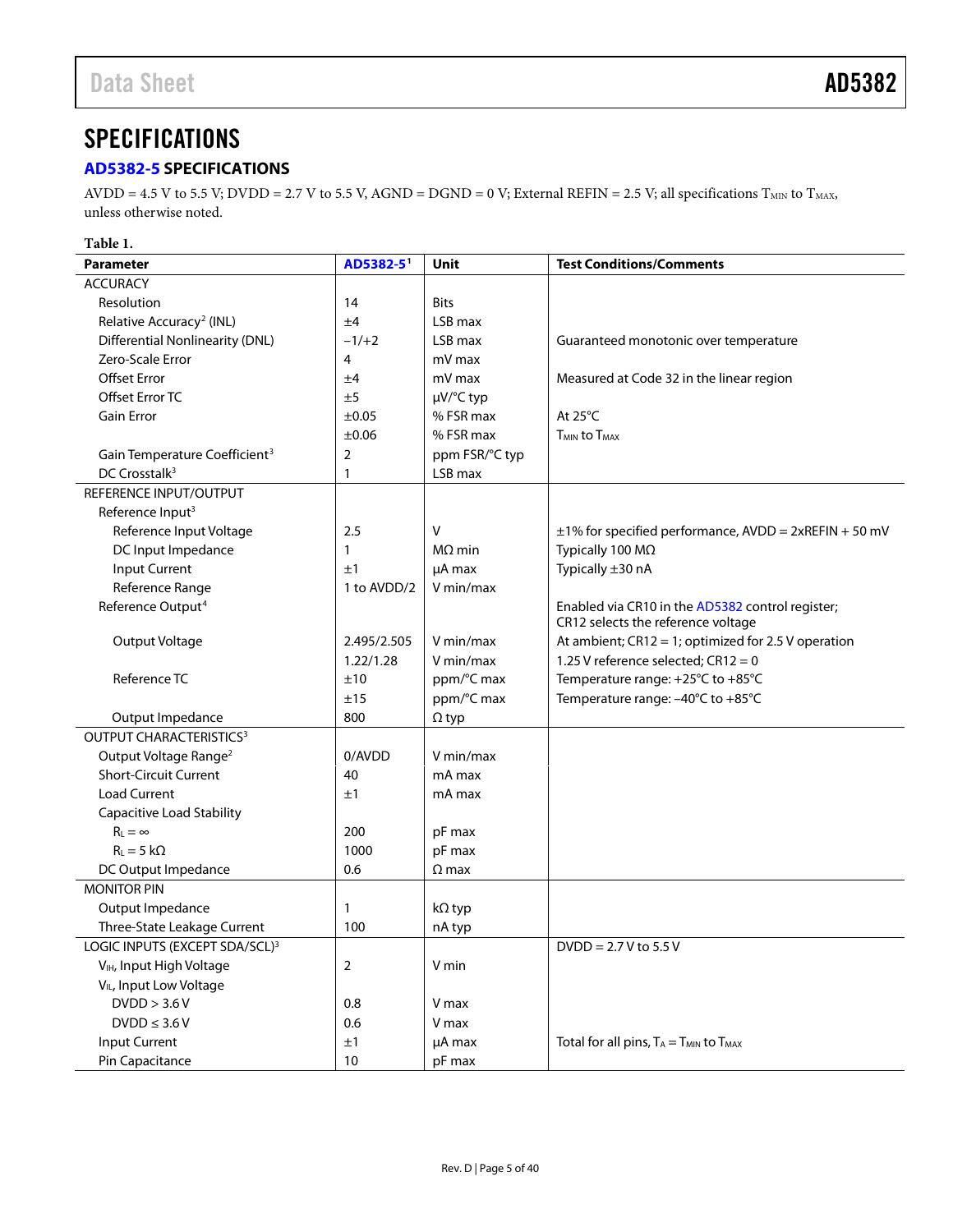<span id="page-5-0"></span>

| <b>Parameter</b>                          | AD5382-5           | Unit           | <b>Test Conditions/Comments</b>                            |
|-------------------------------------------|--------------------|----------------|------------------------------------------------------------|
| LOGIC INPUTS (SDA, SCL ONLY) <sup>3</sup> |                    |                |                                                            |
| V <sub>IH</sub> , Input High Voltage      | $0.7 \times$ DVDD  | V min          | SMBus-compatible at DVDD < 3.6 V                           |
| V <sub>IL</sub> , Input Low Voltage       | $0.3 \times$ DVDD  | V max          | SMBus-compatible at DVDD < 3.6 V                           |
| I <sub>IN</sub> , Input Leakage Current   | ±1                 | µA max         |                                                            |
| V <sub>HYST</sub> , Input Hysteresis      | $0.05 \times$ DVDD | V min          |                                                            |
| C <sub>IN</sub> , Input Capacitance       | 8                  | pF typ         |                                                            |
| <b>Glitch Rejection</b>                   | 50                 | ns max         | Input filtering suppresses noise spikes of less than 50 ns |
| LOGIC OUTPUTS (BUSY, SDO) <sup>3</sup>    |                    |                |                                                            |
| V <sub>OL</sub> , Output Low Voltage      | 0.4                | V max          | DVDD = $5$ V $\pm$ 10%, sinking 200 $\mu$ A                |
| V <sub>OH</sub> , Output High Voltage     | $DVDD-1$           | V min          | $DVDD = 5 V \pm 10\%$ , sourcing 200 µA                    |
| V <sub>OL</sub> , Output Low Voltage      | 0.4                | V max          | $DVDD = 2.7 V$ to 3.6 V, sinking 200 µA                    |
| V <sub>OH</sub> , Output High Voltage     | $D VDD - 0.5$      | V min          | DVDD = $2.7$ V to 3.6 V, sourcing 200 $\mu$ A              |
| High Impedance Leakage Current            | ±1                 | µA max         | SDO only                                                   |
| High Impedance Output Capacitance         | 5                  | pF typ         | SDO only                                                   |
| LOGIC OUTPUT (SDA) <sup>3</sup>           |                    |                |                                                            |
| V <sub>OL</sub> , Output Low Voltage      | 0.4                | V max          | $I_{SINK} = 3 mA$                                          |
|                                           | 0.6                | V max          | $I_{SINK} = 6 mA$                                          |
| Three-State Leakage Current               | ±1                 | µA max         |                                                            |
| Three-State Output Capacitance            | 8                  | pF typ         |                                                            |
| POWER REQUIREMENTS                        |                    |                |                                                            |
| <b>AVDD</b>                               | 4.5/5.5            | V min/max      |                                                            |
| <b>DVDD</b>                               | 2.7/5.5            | V min/max      |                                                            |
| Power Supply Sensitivity <sup>3</sup>     |                    |                |                                                            |
| ΔMidscale/ΔAV <sub>DD</sub>               | $-85$              | dB typ         |                                                            |
| Alpp                                      | 0.375              | mA/channel max | Outputs unloaded, boost off. 0.25 mA/channel typ           |
|                                           | 0.475              | mA/channel max | Outputs unloaded, boost on. 0.325 mA/channel typ           |
| <b>D</b> I <sub>DD</sub>                  | 1                  | mA max         | $V_{IH} = DVDD, V_{IL} = DGND.$                            |
| Al <sub>DD</sub> (Power-Down)             | 20                 | µA max         | Typically 100 nA                                           |
| Dl <sub>DD</sub> (Power-Down)             | 20                 | uA max         | Typically 1 µA                                             |
| <b>Power Dissipation</b>                  | 65                 | mW max         | Outputs unloaded, boost off, AVDD = DVDD = 5 V             |

<sup>1</sup> [AD5382-5](http://www.analog.com/AD5382?doc=AD5382.pdf) is calibrated using an external 2.5 V reference. Temperature range for all versions: –40°C to +85°C.

 $2$  Accuracy guaranteed from VOUT = 10 mV to AVDD - 50 mV.

<sup>3</sup> Guaranteed by characterization, not production tested.

<sup>4</sup> Default on th[e AD5382-5](http://www.analog.com/AD5382?doc=AD5382.pdf) is 2.5 V. Programmable to 1.25 V via CR12 in th[e AD5382](http://www.analog.com/AD5382?doc=AD5382.pdf) control register; operating th[e AD5382-5](http://www.analog.com/AD5382?doc=AD5382.pdf) with a 1.25 V reference leads to degraded accuracy specifications.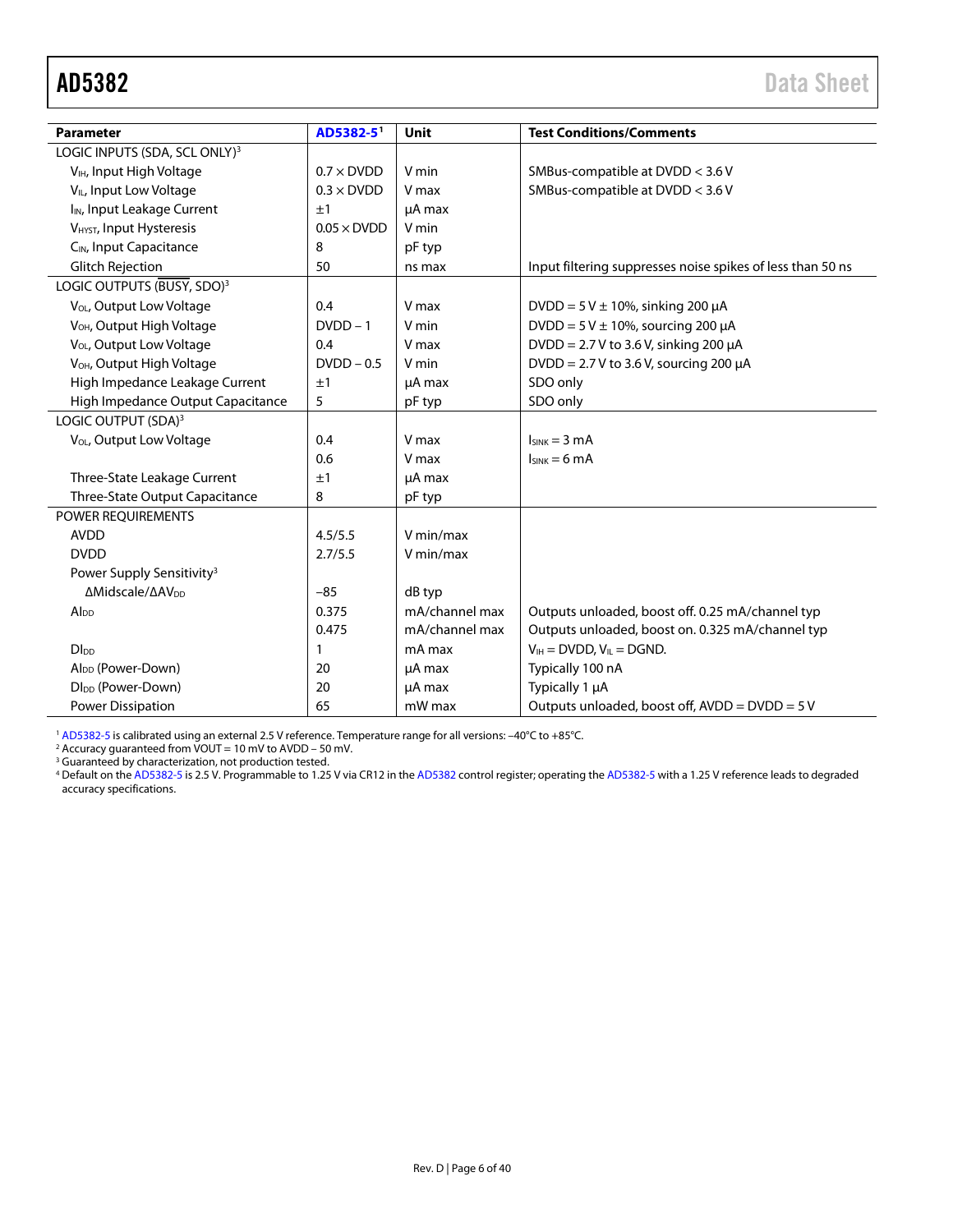# <span id="page-6-0"></span>**[AD5382-3](http://www.analog.com/AD5382?doc=AD5382.pdf) SPECIFICATIONS**

 $AVDD = 2.7 V$  to 3.6 V; DVDD = 2.7 V to 5.5 V, AGND = DGND = 0 V; external REFIN = 1.25 V; all specifications  $T_{MIN}$  to  $T_{MAX}$ , unless otherwise noted.

#### **Table 2.**

| <b>Parameter</b>                           | AD5382-31          | Unit           | <b>Test Conditions/Comments</b>                                                        |
|--------------------------------------------|--------------------|----------------|----------------------------------------------------------------------------------------|
| <b>ACCURACY</b>                            |                    |                |                                                                                        |
| Resolution                                 | 14                 | <b>Bits</b>    |                                                                                        |
| Relative Accuracy <sup>2</sup> (INL)       | ±4                 | LSB max        |                                                                                        |
| <b>Differential Nonlinearity (DNL)</b>     | $-1/+2$            | LSB max        | Guaranteed monotonic over temperature                                                  |
| Zero-Scale Error                           | 4                  | mV max         |                                                                                        |
| <b>Offset Error</b>                        | ±4                 | mV max         | Measured at Code 64 in the linear region                                               |
| Offset Error TC                            | ±5                 | µV/°C typ      |                                                                                        |
| <b>Gain Error</b>                          | $\pm 0.05$         | % FSR max      | At $25^{\circ}$ C                                                                      |
|                                            | ±0.1               | % FSR max      | <b>T<sub>MIN</sub></b> to T <sub>MAX</sub>                                             |
| Gain Temperature Coefficient <sup>3</sup>  | $\overline{2}$     | ppm FSR/°C typ |                                                                                        |
| DC Crosstalk <sup>3</sup>                  | 1                  | LSB max        |                                                                                        |
| REFERENCE INPUT/OUTPUT                     |                    |                |                                                                                        |
| Reference Input <sup>3</sup>               |                    |                |                                                                                        |
| Reference Input Voltage                    | 1.25               | V              | ±1% for specified performance                                                          |
| DC Input Impedance                         | $\mathbf{1}$       | $M\Omega$ min  | Typically 100 MΩ                                                                       |
| <b>Input Current</b>                       | ±1                 | µA max         | Typically ±30 nA                                                                       |
| Reference Range                            | 1 to AVDD/2        | V min/max      |                                                                                        |
| Reference Output <sup>4</sup>              |                    |                | Enabled via CR10 in the AD5382 control register,<br>CR12 selects the reference voltage |
| Output Voltage                             | 1.245/1.255        | V min/max      | At ambient; CR12 = 0; optimized for 1.25 V operation                                   |
|                                            | 2.47/2.53          | V min/max      | 2.5 V reference selected; CR12 = 1                                                     |
| Reference TC                               | ±10                | ppm/°C max     | Temperature Range: +25°C to +85°C                                                      |
|                                            | ±15                | ppm/°C max     | Temperature Range: -40°C to +85°C                                                      |
| Output Impedance                           | 800                | $\Omega$ typ   |                                                                                        |
| <b>OUTPUT CHARACTERISTICS3</b>             |                    |                |                                                                                        |
| Output Voltage Range <sup>2</sup>          | 0/AVDD             | V min/max      |                                                                                        |
| <b>Short-Circuit Current</b>               | 40                 | mA max         |                                                                                        |
| <b>Load Current</b>                        | ±1                 | mA max         |                                                                                        |
| Capacitive Load Stability                  |                    |                |                                                                                        |
| $R_1 = \infty$                             | 200                | pF max         |                                                                                        |
| $R_1 = 5 k\Omega$                          | 1000               | pF max         |                                                                                        |
| DC Output Impedance                        | 0.6                | $\Omega$ max   |                                                                                        |
| MONITOR PIN (MON OUT)                      |                    |                |                                                                                        |
| Output Impedance                           | $\mathbf{1}$       | kΩ typ         |                                                                                        |
| Three-State Leakage Current                | 100                | nA typ         |                                                                                        |
| LOGIC INPUTS (EXCEPT SDA/SCL) <sup>3</sup> |                    |                | $DVDD = 2.7 V to 3.6 V$                                                                |
| V <sub>IH</sub> , Input High Voltage       | $\overline{2}$     | V min          |                                                                                        |
| V <sub>IL</sub> , Input Low Voltage        |                    |                |                                                                                        |
| DVDD > 3.6 V                               | 0.8                | V max          |                                                                                        |
| $DVDD \leq 3.6 V$                          | 0.6                | V max          |                                                                                        |
| Input Current                              | ±1                 | µA max         | Total for all pins, $T_A = T_{MIN}$ to $T_{MAX}$                                       |
| Pin Capacitance                            | 10                 | pF max         |                                                                                        |
| LOGIC INPUTS (SDA, SCL ONLY) <sup>3</sup>  |                    |                |                                                                                        |
| V <sub>IH</sub> , Input High Voltage       | $0.7 \times$ DVDD  | V min          | SMBus-compatible at DVDD < 3.6 V                                                       |
| V <sub>IL</sub> , Input Low Voltage        | $0.3 \times$ DVDD  | V max          | SMBus-compatible at DVDD < 3.6 V                                                       |
| I <sub>IN</sub> , Input Leakage Current    | ±1                 | µAmax          |                                                                                        |
| V <sub>HYST</sub> , Input Hysteresis       | $0.05 \times$ DVDD | V min          |                                                                                        |
| C <sub>IN</sub> , Input Capacitance        | 8                  | pF typ         |                                                                                        |
| <b>Glitch Rejection</b>                    | 50                 | ns max         | Input filtering suppresses noise spikes of less than 50 ns                             |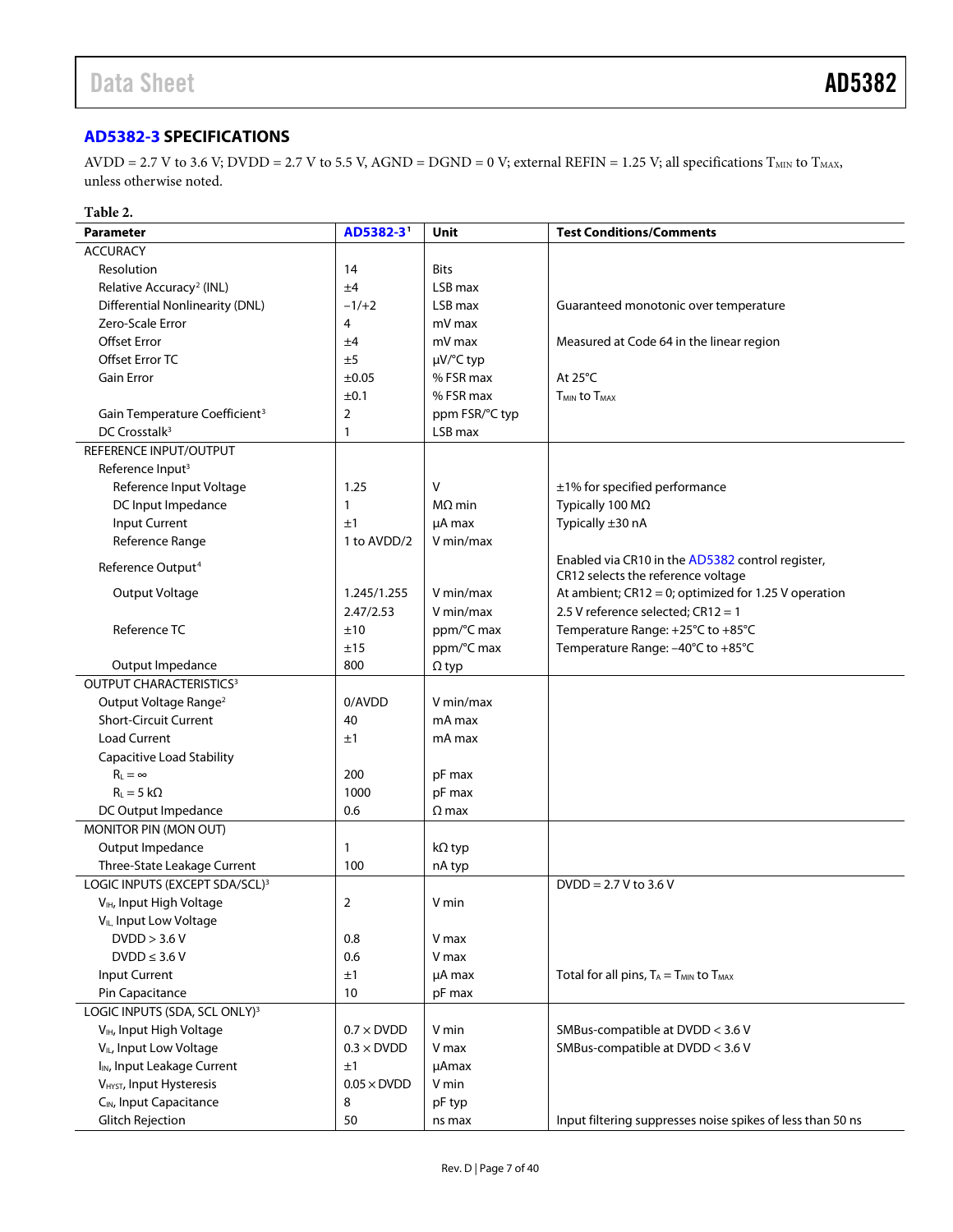<span id="page-7-0"></span>

| <b>Parameter</b>                             | AD5382-3'    | Unit           | <b>Test Conditions/Comments</b>                  |
|----------------------------------------------|--------------|----------------|--------------------------------------------------|
| LOGIC OUTPUTS (BUSY, SDO) <sup>3</sup>       |              |                |                                                  |
| V <sub>OL</sub> , Output Low Voltage         | 0.4          | V max          | Sinking 200 µA                                   |
| V <sub>OH</sub> , Output High Voltage        | $DVDD - 0.5$ | V min          | Sourcing 200 µA                                  |
| High Impedance Leakage Current               | ±1           | µA max         | SDO only                                         |
| High Impedance Output Capacitance            | 5            | pF typ         | SDO only                                         |
| LOGIC OUTPUT (SDA) <sup>3</sup>              |              |                |                                                  |
| V <sub>OL</sub> , Output Low Voltage         | 0.4          | V max          | $I_{SINK} = 3 mA$                                |
|                                              | 0.6          | V max          | $I_{SINK} = 6 mA$                                |
| Three-State Leakage Current                  | ±1           | µA max         |                                                  |
| <b>Three-State Output Capacitance</b>        | 8            | pF typ         |                                                  |
| POWER REQUIREMENTS                           |              |                |                                                  |
| <b>AVDD</b>                                  | 2.7/3.6      | V min/max      |                                                  |
| <b>DVDD</b>                                  | 2.7/5.5      | V min/max      |                                                  |
| Power Supply Sensitivity <sup>3</sup>        |              |                |                                                  |
| $\Delta$ Midscale/ $\Delta$ AV <sub>pp</sub> | $-85$        | dB typ         |                                                  |
| $Al_{DD}$                                    | 0.375        | mA/channel max | Outputs unloaded; boost off; 0.25 mA/channel typ |
|                                              | 0.475        | mA/channel max | Outputs unloaded; boost on; 0.325 mA/channel typ |
| D <sub>LDD</sub>                             |              | mA max         | $V_{\text{IH}}$ = DVDD $V_{\text{II}}$ = DGND    |
| Al <sub>pp</sub> (Power-Down)                | 20           | µA max         | Typically 100 nA                                 |
| DI <sub>DD</sub> (Power-Down)                | 20           | µA max         | Typically 1 µA                                   |
| Power Dissipation                            | 39           | mW max         | Outputs unloaded; boost off; AVDD = DVDD = 3 V   |

<sup>1</sup> [AD5382-3 i](http://www.analog.com/AD5382?doc=AD5382.pdf)s calibrated using an external 1.25 V reference. Temperature range is −40°C to +85°C.<br><sup>2</sup> Accuracy guaranteed from VOUT = 10 mV to AVDD − 50 mV.<br><sup>3</sup> Guaranteed by characterization, not production tested.

4 Default on th[e AD5382-5 i](http://www.analog.com/AD5382?doc=AD5382.pdf)s 2.5 V. Programmable to 1.25 V via CR12 in th[e AD5382 c](http://www.analog.com/AD5382?doc=AD5382.pdf)ontrol register; operating th[e AD5382-5 w](http://www.analog.com/AD5382?doc=AD5382.pdf)ith a 1.25 V reference leads to degraded accuracy specifications.

## **AC CHARACTERISTICS[1](#page-7-0)**

AVDD = 4.5 V to 5.5 V or 2.7 V to 3.6 V; DVDD = 2.7 V to 5.5 V; AGND = DGND= 0 V.

| abie |  |
|------|--|
|------|--|

<span id="page-7-1"></span>

| Tavit J.                                  |     |                    |                                                       |
|-------------------------------------------|-----|--------------------|-------------------------------------------------------|
| <b>Parameter</b>                          | All | Unit               | <b>Test Conditions/Comments</b>                       |
| DYNAMIC PERFORMANCE                       |     |                    |                                                       |
| Output Voltage Settling Time <sup>2</sup> |     |                    | 1/4 scale to 3/4 scale change settling to $\pm$ 1 LSB |
|                                           | 3   | us typ             |                                                       |
|                                           | 8   | us max             |                                                       |
| Slew Rate <sup>2</sup>                    | 1.5 | $V/\mu s$ typ      | Boost mode off, $CR11 = 0$                            |
|                                           | 2.5 | $V/\mu s$ typ      | Boost mode on, $CR11 = 1$                             |
| Digital-to-Analog Glitch Energy           | 12  | nV-s typ           |                                                       |
| Glitch Impulse Peak Amplitude             | 15  | mV typ             |                                                       |
| <b>DAC-to-DAC Crosstalk</b>               |     | nV-s typ           | See the Terminology section                           |
| <b>Digital Crosstalk</b>                  | 0.8 | nV-s typ           |                                                       |
| Digital Feedthrough                       | 0.1 | nV-s typ           | Effect of input bus activity on DAC output under test |
| Output Noise 0.1 Hz to 10 Hz              | 15  | $\mu$ V p-p typ    | External reference, midscale loaded to DAC            |
|                                           | 40  | $\mu$ V p-p typ    | Internal reference, midscale loaded to DAC            |
| <b>Output Noise Spectral Density</b>      |     |                    |                                                       |
| At 1 kHz                                  | 150 | nV/√Hz typ         |                                                       |
| At 10 kHz                                 | 100 | $nV/\sqrt{Hz}$ typ |                                                       |

<sup>1</sup> Guaranteed by design and characterization, not production tested.

<sup>2</sup> The slew rate can be programmed via the current boost control bit (CR11) in th[e AD5382 c](http://www.analog.com/AD5382?doc=AD5382.pdf)ontrol register.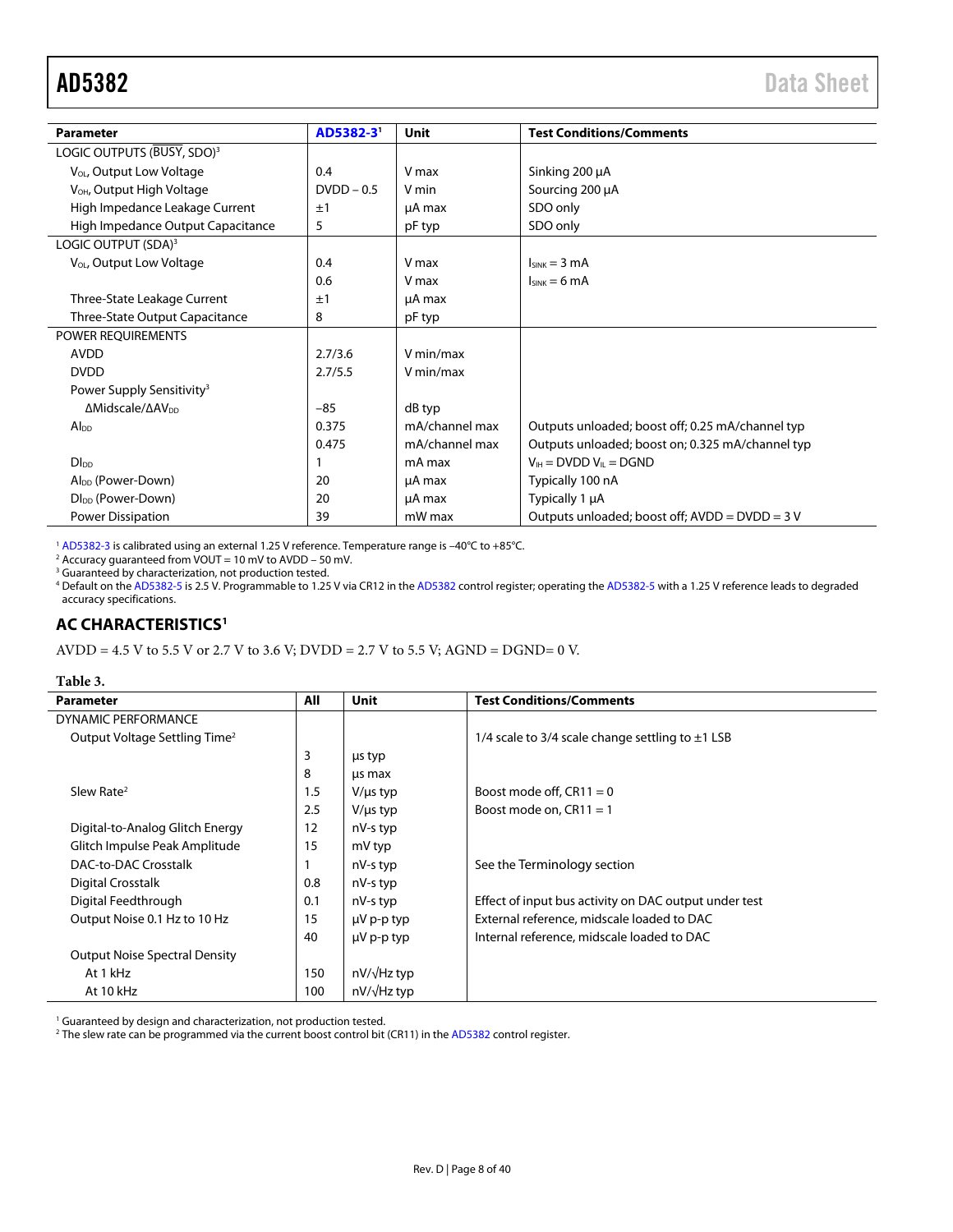# <span id="page-8-1"></span>TIMING CHARACTERISTICS

## <span id="page-8-0"></span>**SPI-, QSPI-, MICROWIRE-, OR DSP-COMPATIBLE SERIAL INTERFACE**

DVDD = 2.7 V to 5.5 V; AVDD = 4.5 V to 5.5 V or 2.7 V to 3.6 V; AGND = DGND = 0 V; all specifications  $T_{MIN}$  to  $T_{MAX}$ , unless otherwise noted.

<span id="page-8-2"></span>

| Parameter <sup>1, 2, 3</sup> | Limit at T <sub>MIN</sub> , T <sub>MAX</sub> | Unit       | <b>Description</b>                                |
|------------------------------|----------------------------------------------|------------|---------------------------------------------------|
| t <sub>1</sub>               | 33                                           | ns min     | SCLK cycle time                                   |
| t <sub>2</sub>               | 13                                           | ns min     | SCLK high time                                    |
| t <sub>3</sub>               | 13                                           | ns min     | <b>SCLK low time</b>                              |
| t <sub>4</sub>               | 13                                           | ns min     | SYNC falling edge to SCLK falling edge setup time |
| $t_5$ <sup>4</sup>           | 13                                           | ns min     | 24th SCLK falling edge to SYNC falling edge       |
| $t_6$ <sup>4</sup>           | 33                                           | ns min     | Minimum SYNC low time                             |
| t <sub>7</sub>               | 10                                           | ns min     | Minimum SYNC high time                            |
| $t_{7A}$                     | 140                                          | ns min     | Minimum SYNC high time in readback mode           |
| t <sub>8</sub>               | 5                                            | ns min     | Data setup time                                   |
| t,                           | 4.5                                          | ns min     | Data hold time                                    |
| $t_{10}$ <sup>4</sup>        | 36                                           | ns max     | 24th SCLK falling edge to BUSY falling edge       |
| $t_{11}$                     | 670                                          | ns max     | BUSY pulse width low (single channel update)      |
| $t_{12}$ <sup>4</sup>        | 20                                           | ns min     | 24th SCLK falling edge to LDAC falling edge       |
| $t_{13}$                     | 20                                           | ns min     | LDAC pulse width low                              |
| $t_{14}$                     | 100/2000                                     | ns min/max | BUSY rising edge to DAC output response time      |
| $t_{15}$                     | 0                                            | ns min     | BUSY rising edge to LDAC falling edge             |
| $t_{16}$                     | 100/2000                                     | ns min/max | LDAC falling edge to DAC output response time     |
| $t_{17}$                     | 3                                            | us typ     | DAC output settling time; boost mode off          |
| $t_{18}$                     | 20                                           | ns min     | CLR pulse width low                               |
| $t_{19}$                     | 40                                           | us max     | CLR pulse activation time                         |
| $t_{20}$ <sup>5</sup>        | 30                                           | ns max     | SCLK rising edge to SDO valid                     |
| $t_{21}$ <sup>5</sup>        | 5                                            | ns min     | SCLK falling edge to SYNC rising edge             |
| $t_{22}$ <sup>5</sup>        | 8                                            | ns min     | SYNC rising edge to SCLK rising edge              |
| $t_{23}$                     | 20                                           | ns min     | <b>SYNC</b> rising edge to LDAC falling edge      |

<span id="page-8-3"></span><sup>1</sup> Guaranteed by design and characterization, not production tested.

<sup>2</sup> All input signals are specified with t<sub>r</sub> = t<sub>f</sub> = 5 ns (10% to 90% of V<sub>⊂C</sub>) and are timed from a voltage level of 1.2 V.<br><sup>3</sup> Se[e Figure 2,](#page-8-4) [Figure 3,](#page-9-1) [Figure 4,](#page-9-2) and Figure 5.

4 Standalone mode only.

<span id="page-8-4"></span>5 Daisy-chain mode only.



Figure 2. Load Circuit for SDO Timing Diagram (Serial Interface, Daisy-Chain Mode)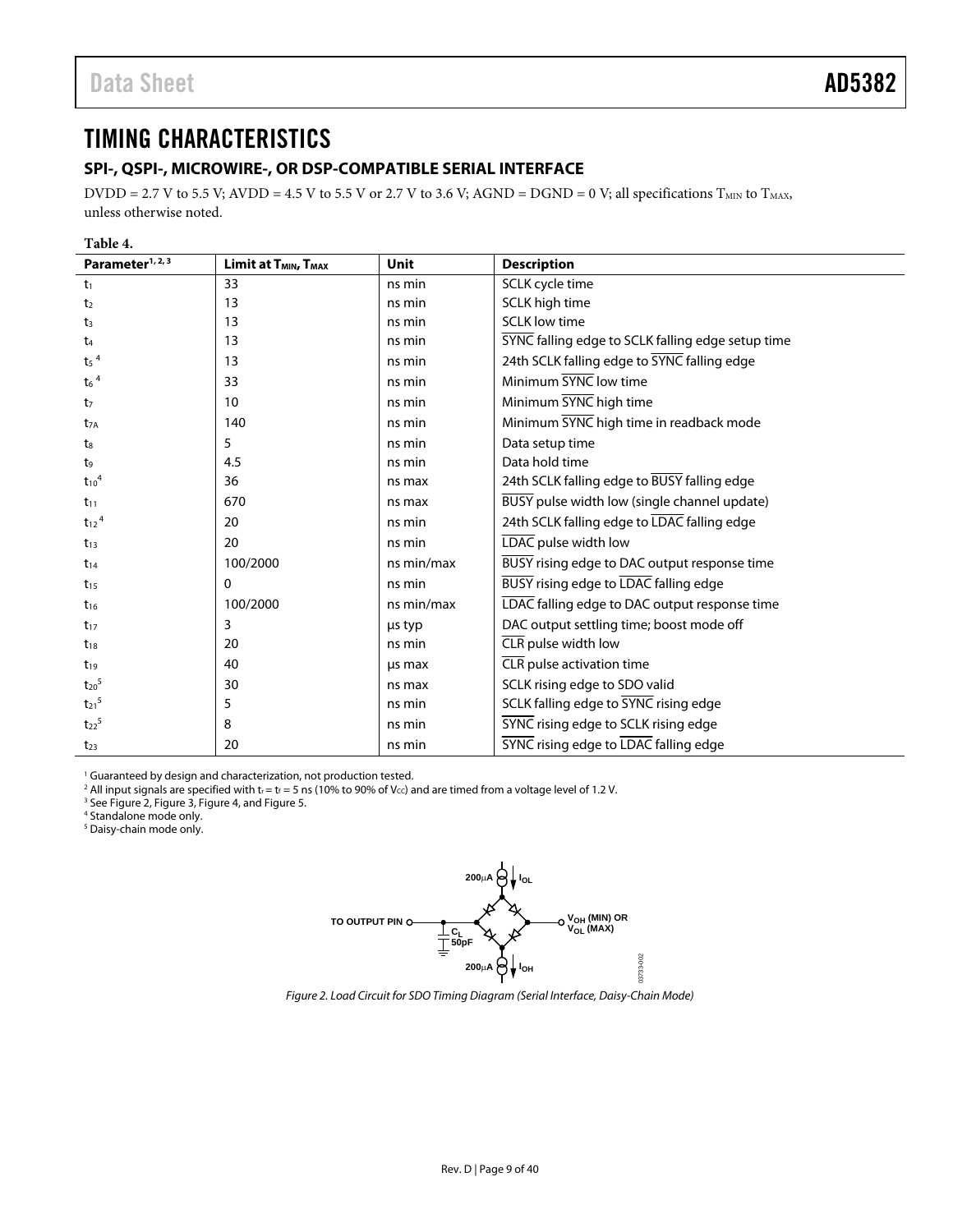

<span id="page-9-2"></span><span id="page-9-1"></span><span id="page-9-0"></span>*Figure 4. Serial Interface Timing Diagram (Data Readback Mode)*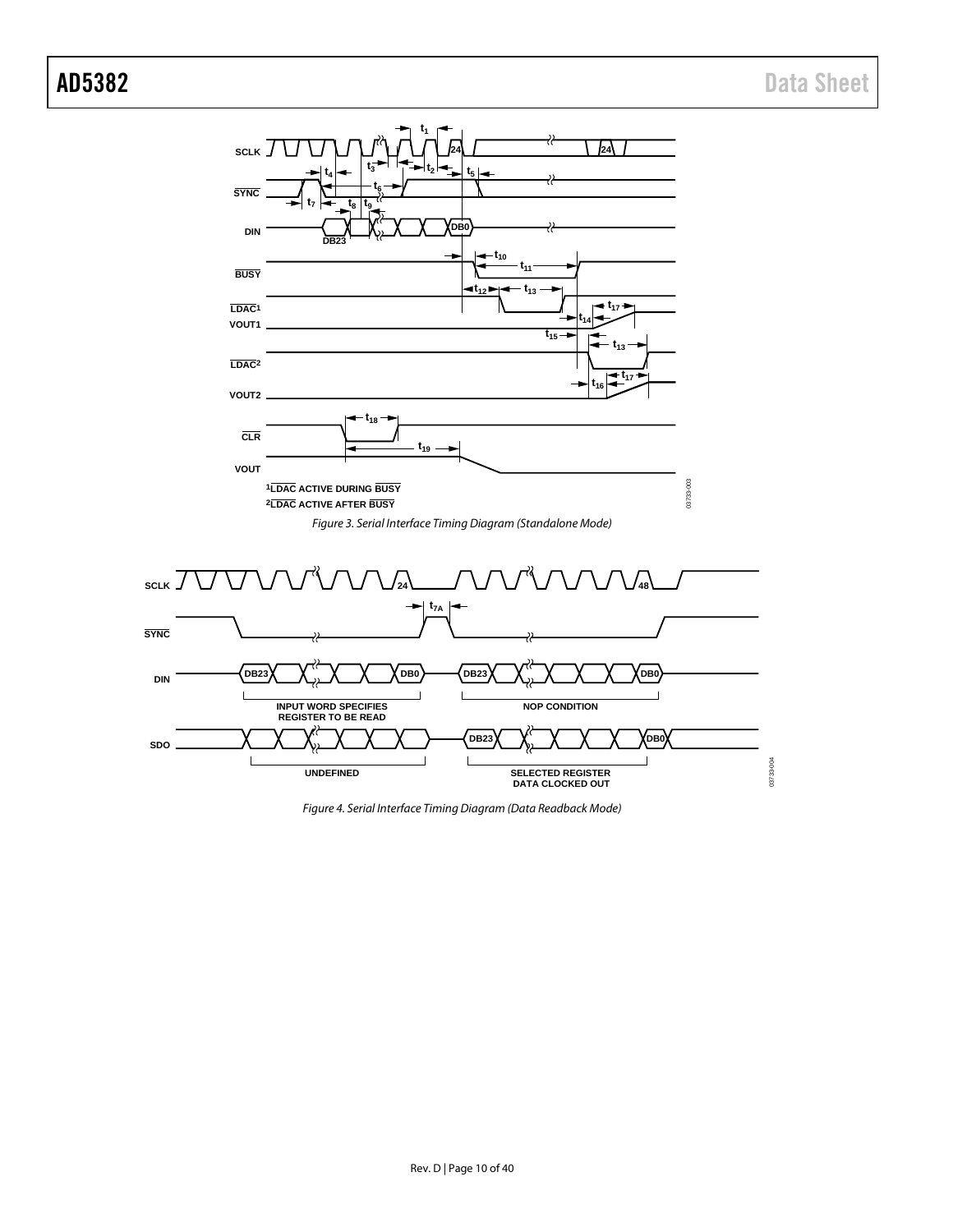<span id="page-10-0"></span>

#### *Figure 5. Serial Interface Timing Diagram (Daisy-Chain Mode)*

## <span id="page-10-1"></span>**I 2 C SERIAL INTERFACE**

 $DVDD = 2.7 V$  to 5.5 V; AVDD = 4.5 V to 5.5 V or 2.7 V to 3.6 V; AGND = DGND = 0 V; all specifications T<sub>MIN</sub> to T<sub>MAX</sub>, unless otherwise noted.

| Table 5.                  |                                              |         |                                                                       |
|---------------------------|----------------------------------------------|---------|-----------------------------------------------------------------------|
| Parameter <sup>1, 2</sup> | Limit at T <sub>MIN</sub> , T <sub>MAX</sub> | Unit    | <b>Description</b>                                                    |
| $f_{\text{SCL}}$          | 400                                          | kHz max | SCL clock frequency                                                   |
| tı                        | 2.5                                          | us min  | SCL cycle time                                                        |
| t <sub>2</sub>            | 0.6                                          | us min  | t <sub>HIGH</sub> , SCL high time                                     |
| t3                        | 1.3                                          | us min  | t <sub>LOW</sub> , SCL low time                                       |
| t4                        | 0.6                                          | us min  | t <sub>HD,STA</sub> , start/repeated start condition hold time        |
| t <sub>5</sub>            | 100                                          | ns min  | t <sub>su, DAT</sub> , data setup time                                |
| $t6$ <sup>3</sup>         | 0.9                                          | us max  | t <sub>HD,DAT</sub> , data hold time                                  |
|                           | 0                                            | us min  | t <sub>HD,DAT</sub> , data hold time                                  |
| t <sub>7</sub>            | 0.6                                          | us min  | $t_{\text{SU,STA}}$ , setup time for repeated start                   |
| t.                        | 0.6                                          | us min  | t <sub>su, stop</sub> condition setup time                            |
| t,                        | 1.3                                          | us min  | $t_{\text{BUF}}$ , bus free time between a stop and a start condition |
| $t_{10}$                  | 300                                          | ns max  | t <sub>R</sub> , rise time of SCL and SDA when receiving              |
|                           | 0                                            | ns min  | $t_{R}$ , rise time of SCL and SDA when receiving (CMOS-compatible)   |
| $t_{11}$                  | 300                                          | ns max  | t <sub>F</sub> , fall time of SDA when transmitting                   |
|                           | 0                                            | ns min  | $t_F$ , fall time of SDA when receiving (CMOS-compatible)             |
|                           | 300                                          | ns max  | t <sub>F</sub> , fall time of SCL and SDA when receiving              |
|                           | $20 + 0.1Cb4$                                | ns min  | $t_F$ , fall time of SCL and SDA when transmitting                    |
| $C_{\rm b}$               | 400                                          | pF max  | Capacitive load for each bus line                                     |

<sup>1</sup> Guaranteed by design and characterization, not production tested.<br><sup>2</sup> See Figure 6.

<sup>2</sup> See Figure 6.<br><sup>3</sup> A master device must provide a hold time of at least 300 ns for the SDA signal (referred to the V<sub>IH</sub>min of the SCL signal) in order to bridge the undefined region of SCL's falling edge.

 $4 C_b$  is the total capacitance, in pF, of one bus line. t<sub>R</sub> and t<sub>F</sub> are measured between 0.3 DV<sub>DD</sub> and 0.7 DV<sub>DD</sub>.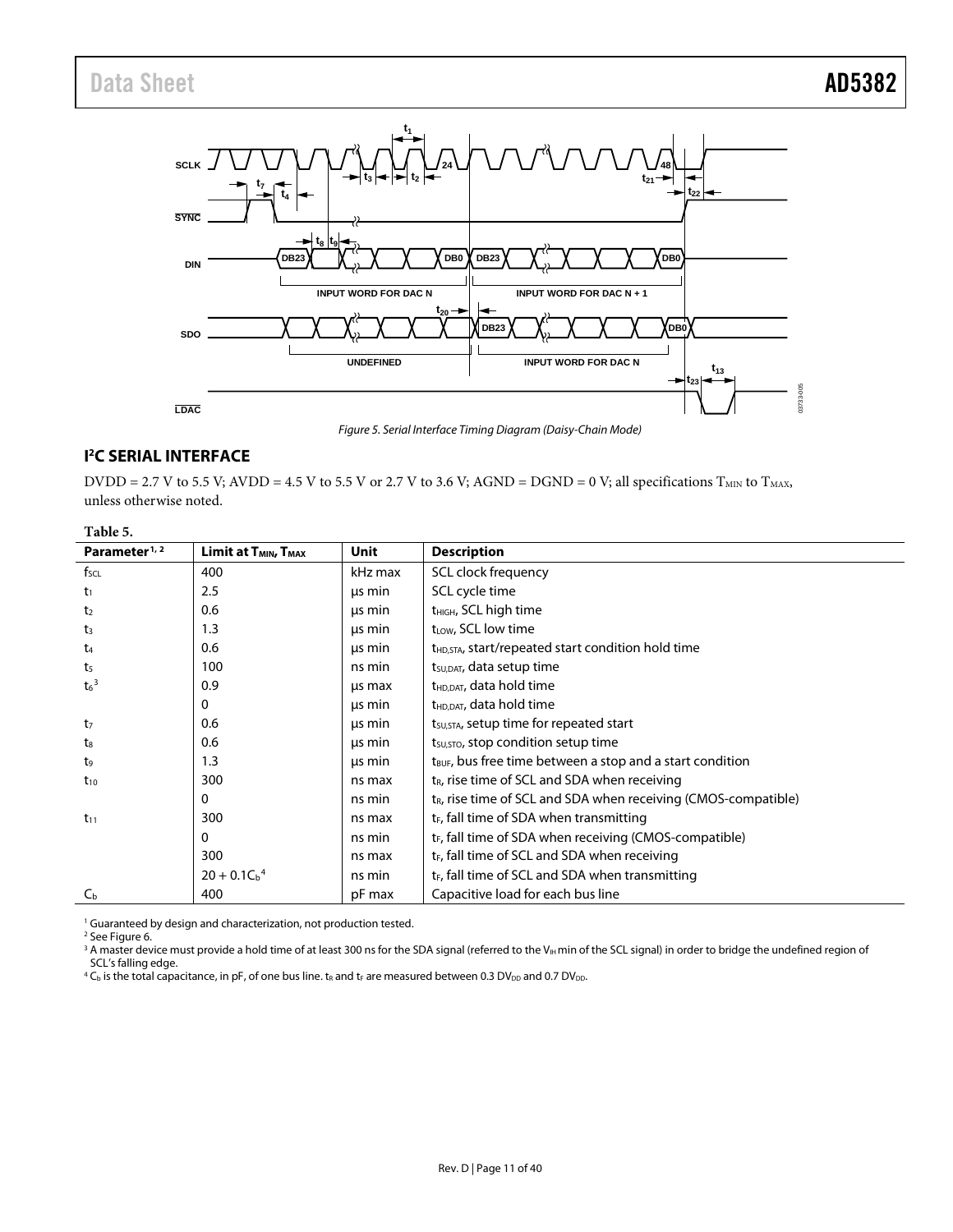<span id="page-11-0"></span>

*Figure 6. I2 C-Compatible Serial Interface Timing Diagram*

# <span id="page-11-1"></span>**PARALLEL INTERFACE**

DVDD = 2.7 V to 5.5 V; AVDD = 4.5 V to 5.5 V or 2.7 V to 3.6 V; AGND = DGND = 0 V; all specifications Tmin to Tmax, unless otherwise noted.

#### **Table 6.**

<span id="page-11-2"></span>

| Parameter <sup>1, 2, 3</sup> | Limit at T <sub>MIN</sub> , T <sub>MAX</sub> | Unit       | <b>Description</b>                                                       |
|------------------------------|----------------------------------------------|------------|--------------------------------------------------------------------------|
| to                           | 4.5                                          | ns min     | REGO, REG1, address to WR rising edge setup time                         |
| t <sub>1</sub>               | 4.5                                          | ns min     | REGO, REG1, address to WR rising edge hold time                          |
| t <sub>2</sub>               | 20                                           | ns min     | $\overline{\text{CS}}$ pulse width low                                   |
| t3                           | 20                                           | ns min     | WR pulse width low                                                       |
| t <sub>4</sub>               | 0                                            | ns min     | $\overline{\text{CS}}$ to $\overline{\text{WR}}$ falling edge setup time |
| t <sub>5</sub>               | 0                                            | ns min     | $\overline{\text{WR}}$ to $\overline{\text{CS}}$ rising edge hold time   |
| t6                           | 4.5                                          | ns min     | Data to WR rising edge setup time                                        |
| t7                           | 4.5                                          | ns min     | Data to WR rising edge hold time                                         |
| $t_{8}$                      | 20                                           | ns min     | WR pulse width high                                                      |
| $t_9$ <sup>4</sup>           | 700                                          | ns min     | Minimum WR cycle time (single-channel write)                             |
| $t_{10}$ <sup>4</sup>        | 30                                           | ns max     | WR rising edge to BUSY falling edge                                      |
| $t_{11}^{4,5}$               | 670                                          | ns max     | BUSY pulse width low (single-channel update)                             |
| $t_{12}$                     | 30                                           | ns min     | WR rising edge to LDAC falling edge                                      |
| $t_{13}$                     | 20                                           | ns min     | LDAC pulse width low                                                     |
| $t_{14}$                     | 100/2000                                     | ns min/max | BUSY rising edge to DAC output response time                             |
| $t_{15}$                     | 20                                           | ns min     | LDAC rising edge to WR rising edge                                       |
| $t_{16}$                     | 0                                            | ns min     | <b>BUSY</b> rising edge to LDAC falling edge                             |
| $t_{17}$                     | 100/2000                                     | ns min/max | LDAC falling edge to DAC output response time                            |
| $t_{18}$                     | 2                                            | us typ     | DAC output settling time                                                 |
| $t_{19}$                     | 20                                           | ns min     | CLR pulse width low                                                      |
| $t_{20}$                     | 40                                           | us max     | CLR pulse activation time                                                |

<sup>1</sup> Guaranteed by design and characterization, not production tested.

<sup>2</sup> All input signals are specified with  $t_R = t_R = 5$  ns (10% to 90% of DV<sub>DD</sub>) and timed from a voltage level of 1.2 V.

<sup>3</sup> Se[e Figure 7.](#page-12-0)

<sup>4</sup> Se[e Figure 28.](#page-25-7)

<sup>5</sup> Measured with the load circuit o[f Figure 2.](#page-8-4)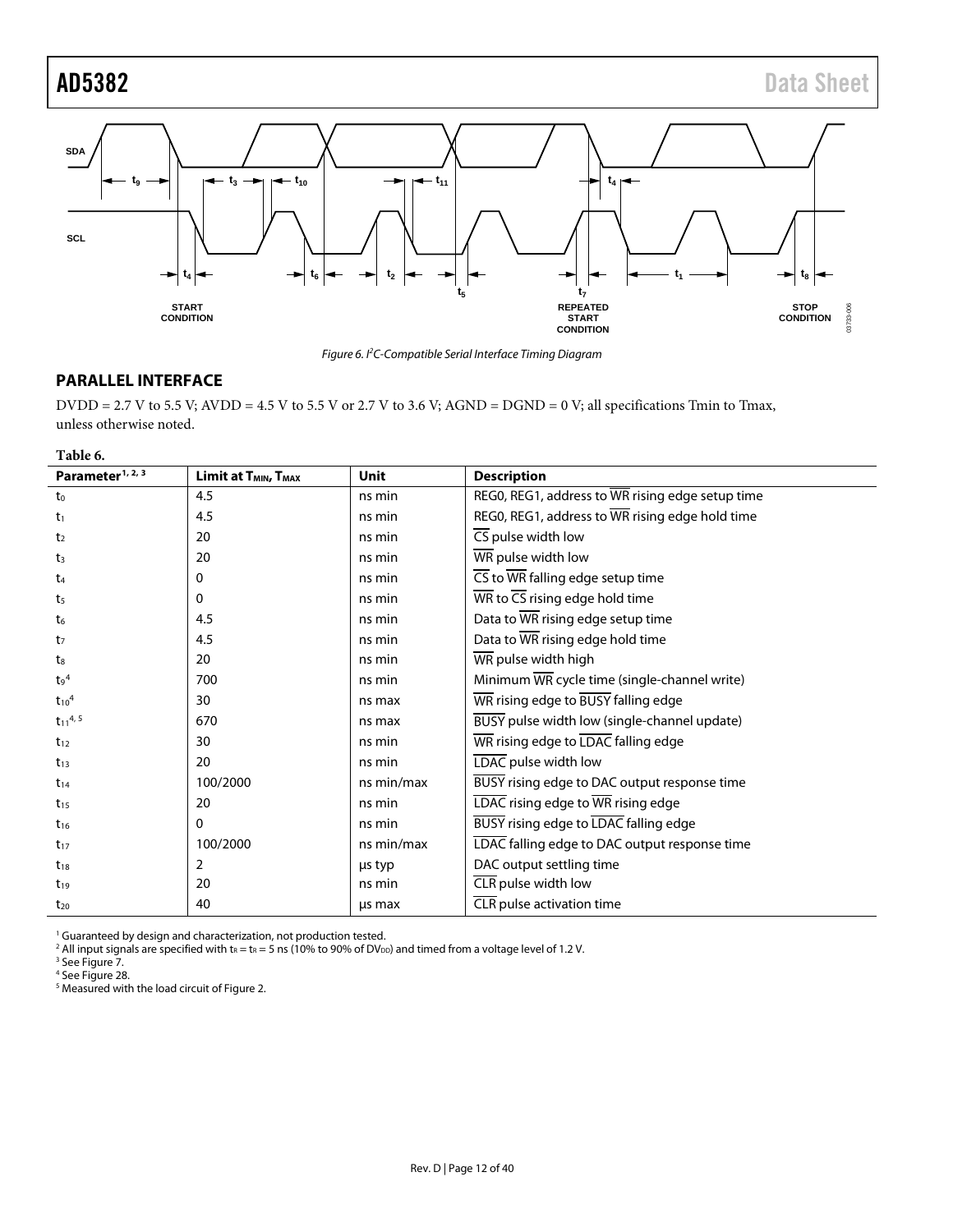# Data Sheet **AD5382**



<span id="page-12-0"></span>*Figure 7. Parallel Interface Timing Diagram*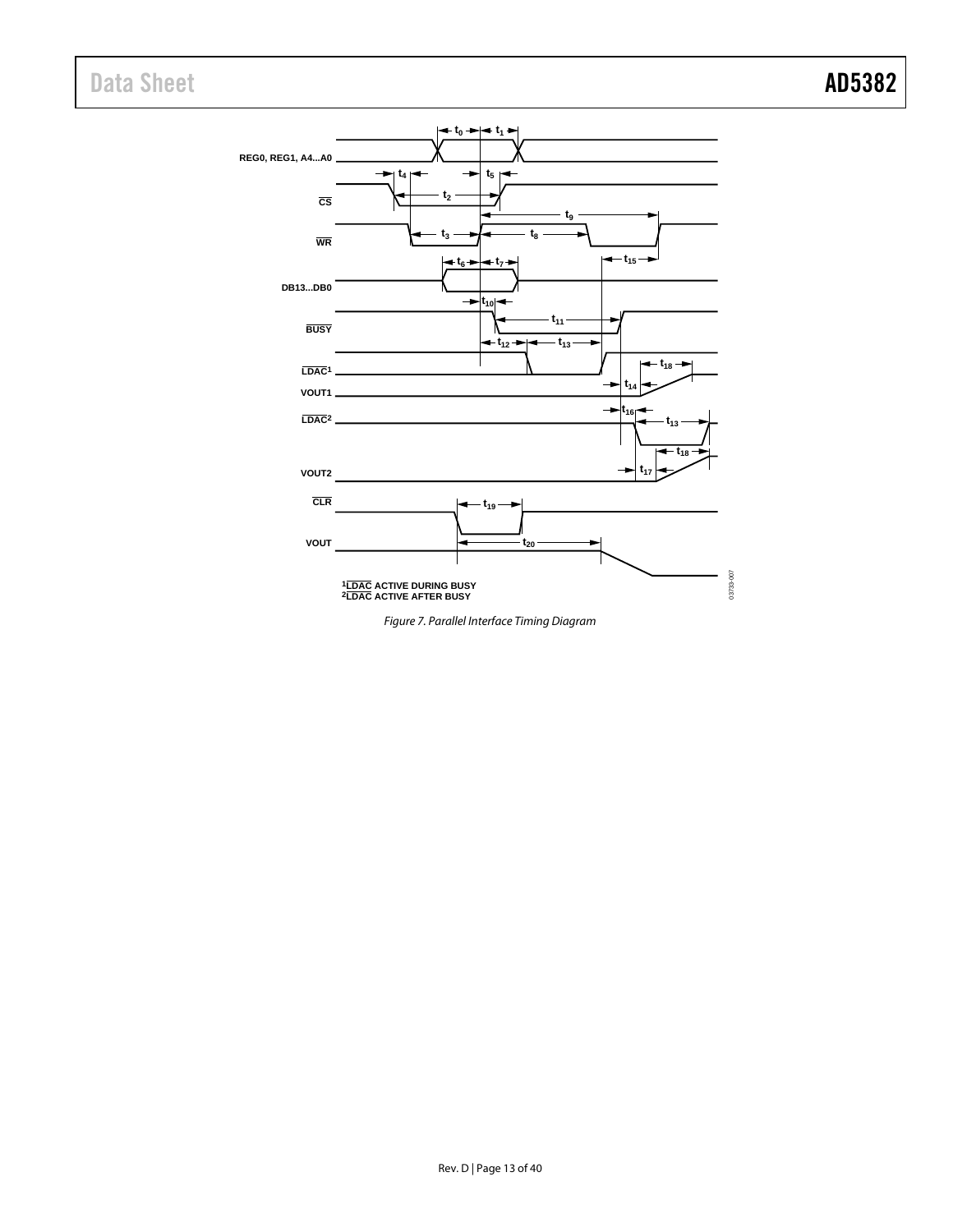# <span id="page-13-0"></span>ABSOLUTE MAXIMUM RATINGS

 $T_A = 25^{\circ}$ C, unless otherwise noted<sup>[1](#page-13-1)</sup>.

#### **Table 7.**

| <b>Parameter</b>                          | Rating                              |
|-------------------------------------------|-------------------------------------|
| AVDD to AGND                              | $-0.3 V$ to $+7V$                   |
| DVDD to DGND                              | $-0.3 V$ to $+7V$                   |
| Digital Inputs to DGND                    | $-0.3$ V to DVDD $+0.3$ V           |
| SDA/SCL to DGND                           | $-0.3$ V to $+7$ V                  |
| Digital Outputs to DGND                   | $-0.3$ V to DVDD + 0.3 V            |
| REFIN/REFOUT to AGND                      | $-0.3$ V to AVDD + 0.3 V            |
| AGND to DGND                              | $-0.3$ V to $+0.3$ V                |
| <b>VOUTx to AGND</b>                      | $-0.3$ V to AVDD+ 0.3 V             |
| Analog Inputs to AGND                     | $-0.3$ V to AVDD + 0.3 V            |
| MON_IN Inputs to AGND                     | $-0.3$ V to AVDD + 0.3 V            |
| MON_OUT to AGND                           | $-0.3$ V to AVDD $+0.3$ V           |
| Operating Temperature Range               |                                     |
| Commercial (B Version)                    | $-40^{\circ}$ C to $+85^{\circ}$ C  |
| Storage Temperature Range                 | $-65^{\circ}$ C to $+150^{\circ}$ C |
| Junction Temperature (T <sub>J</sub> max) | $150^{\circ}$ C                     |
| 100-lead LQFP Package                     |                                     |
| $\theta_{JA}$ Thermal Impedance           | 44°C/W                              |
| Reflow Soldering                          |                                     |
| Peak Temperature                          | 230°C                               |
| <b>FSD</b>                                |                                     |
| HBM                                       | $6.5$ kV                            |
| <b>FICDM</b>                              | 2 kV                                |

Stresses above those listed under Absolute Maximum Ratings may cause permanent damage to the device. This is a stress rating only; functional operation of the device at these or any other conditions above those listed in the operational sections of this specification is not implied. Exposure to absolute maximum rating conditions for extended periods may affect device reliability.

# **ESD CAUTION**



ESD (electrostatic discharge) sensitive device. Charged devices and circuit boards can discharge without detection. Although this product features patented or proprietary protection circuitry, damage may occur on devices subjected to high energy ESD. Therefore, proper ESD precautions should be taken to avoid performance degradation or loss of functionality.

<span id="page-13-1"></span><sup>1</sup> Transient currents of up to 100 mA do not cause SCR latch-up.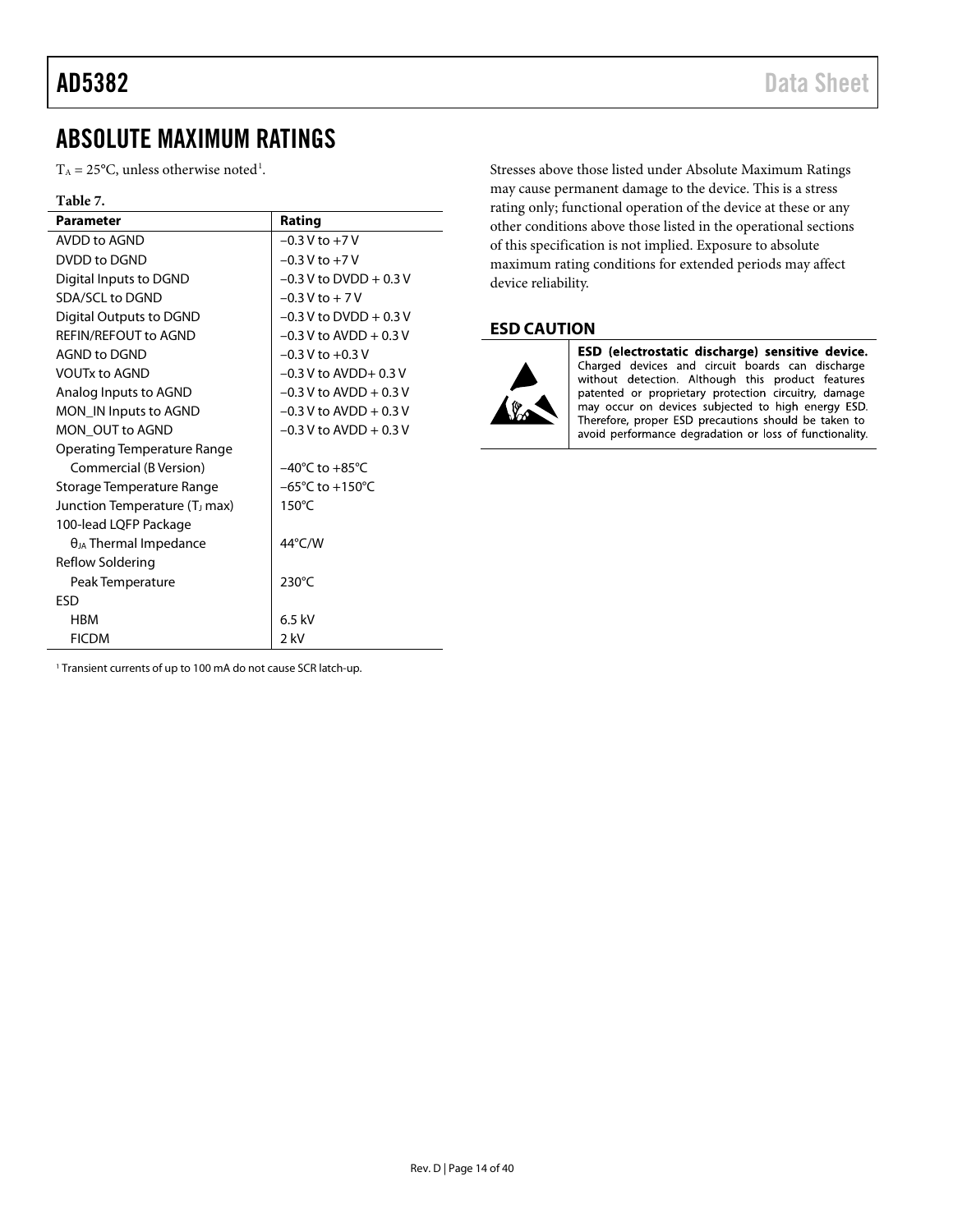# <span id="page-14-0"></span>PIN CONFIGURATION AND FUNCTION DESCRIPTIONS



*Figure 8. 100-Lead LQFP Pin Configuration*

#### **Table 8. Pin Function Descriptions**

| <b>Mnemonic</b>     | <b>Function</b>                                                                                                                                                                                                                                                                                                                                                                                                       |
|---------------------|-----------------------------------------------------------------------------------------------------------------------------------------------------------------------------------------------------------------------------------------------------------------------------------------------------------------------------------------------------------------------------------------------------------------------|
| <b>VOUTX</b>        | Buffered Analog Outputs for Channel x. Each analog output is driven by a rail-to-rail output amplifier operating at a<br>gain of 2. Each output is capable of driving an output load of 5 k $\Omega$ to ground. Typical output impedance is 0.5 $\Omega$ .                                                                                                                                                            |
| SIGNAL GND $(1-4)$  | Analog Ground Reference Points for Each Group of Eight Output Channels. All SIGNAL_GND pins are tied together<br>internally and should be connected to the AGND plane as close as possible to the AD5382.                                                                                                                                                                                                             |
| DAC $GND(1-4)$      | Ground Reference point for the Internal 14-Bit DAC. Each group of eight channels contains a DAC_GND pin. These<br>pins should be connected to the AGND plane.                                                                                                                                                                                                                                                         |
| $AGND(1-4)$         | Analog Ground Reference Point. Each group of eight channels contains an AGND pin. All AGND pins should be<br>connected externally to the AGND plane.                                                                                                                                                                                                                                                                  |
| $AVDD(1-4)$         | Analog Supply Pins. Each group of eight channels has a separate AVDD pin. These pins are internally shorted and<br>should be decoupled with a 0.1 $\mu$ F ceramic capacitor and a 10 $\mu$ F tantalum capacitor. Operating range for the<br>AD5382-5 is 4.5 V to 5.5 V; operating range for the AD5382-3 is 2.7 V to 3.6 V.                                                                                           |
| <b>DGND</b>         | Ground for All Digital Circuitry.                                                                                                                                                                                                                                                                                                                                                                                     |
| <b>DVDD</b>         | Logic Power Supply. Guaranteed operating range is 2.7 V to 5.5 V. It is recommended that these pins be decoupled<br>with 0.1 µF ceramic and 10 µF tantalum capacitors to DGND.                                                                                                                                                                                                                                        |
| <b>REFGND</b>       | Ground Reference Point for the Internal Reference.                                                                                                                                                                                                                                                                                                                                                                    |
| <b>REFOUT/REFIN</b> | Reference Output when the Internal Reference is Selected. The AD5382 contains a common REFOUT/REFIN pin. If the<br>application requires an external reference, it can be applied to this pin, and the internal reference can be disabled via<br>the control register. The default for this pin is a reference input.                                                                                                  |
| MON OUT             | Monitor Output. When the monitor function is enabled, this pin acts as the output of a 36-to-1 channel multiplexer<br>that can be programmed to multiplex one of Channels 0 to 31 or any of the monitor input pins (MON_IN1 to<br>MON_IN4) to the MON_OUT pin. The MON_OUT pin's output impedance is typically 500 $\Omega$ and is intended to drive a<br>high input impedance like that exhibited by SAR ADC inputs. |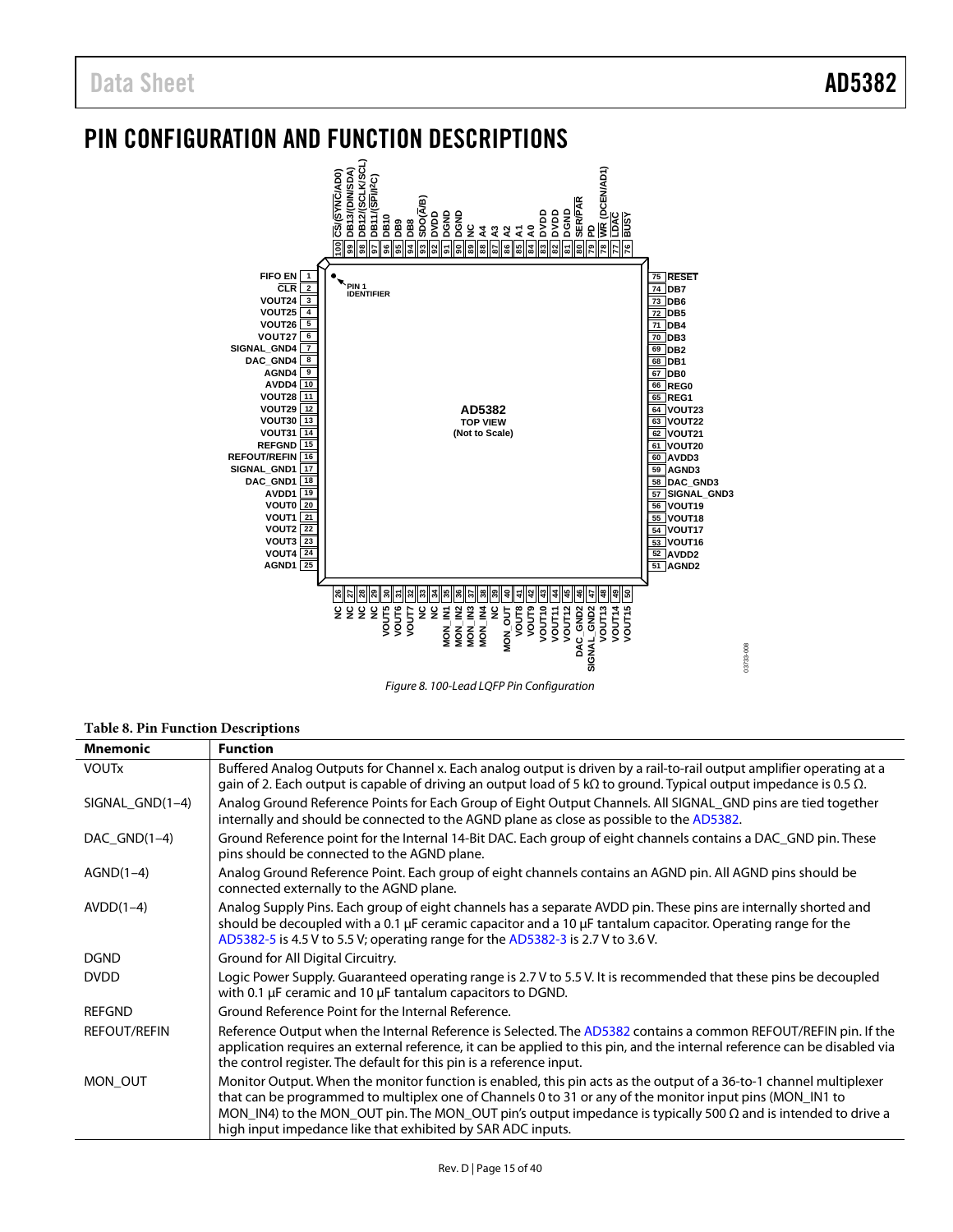| Mnemonic                                                   | <b>Function</b>                                                                                                                                                                                                                                                                                                                                                                                                                                                                                                                                                                                                                                                                                                     |
|------------------------------------------------------------|---------------------------------------------------------------------------------------------------------------------------------------------------------------------------------------------------------------------------------------------------------------------------------------------------------------------------------------------------------------------------------------------------------------------------------------------------------------------------------------------------------------------------------------------------------------------------------------------------------------------------------------------------------------------------------------------------------------------|
| MON_INx                                                    | Monitor Input Pins. The AD5382 contains four monitor input pins that allow the user to connect input signals, within<br>the maximum ratings of the device, to these pins for monitoring purposes. Any of the signals applied to the MON_IN<br>pins, along with the 32 output channels, can be switched to the MON_OUT pin via software. For example, an<br>external ADC can be used to monitor these signals.                                                                                                                                                                                                                                                                                                       |
| SER/PAR                                                    | Interface Select Input. This pin allows the user to select whether the serial or parallel interface is used. If it is tied<br>high, the serial interface mode is selected and Pin 97 (SPI/I <sup>2</sup> C) is used to determine if the interface mode is SPI or I <sup>2</sup> C.<br>Parallel interface mode is selected when SER/PAR is low.                                                                                                                                                                                                                                                                                                                                                                      |
| $\overline{\text{CS}}/(\overline{\text{SYNC}}/\text{ADO})$ | In parallel interface mode, this pin acts as the chip select input (level sensitive, active low). When low, the AD5382 is<br>selected.                                                                                                                                                                                                                                                                                                                                                                                                                                                                                                                                                                              |
|                                                            | In serial interface mode, this is the frame synchronization input signal for the serial clocks before the addressed<br>register is updated.                                                                                                                                                                                                                                                                                                                                                                                                                                                                                                                                                                         |
|                                                            | In <sup>2</sup> C mode, this pin acts as a hardware address pin used in conjunction with AD1 to determine the software address<br>for the device on the $I^2C$ bus.                                                                                                                                                                                                                                                                                                                                                                                                                                                                                                                                                 |
| $\overline{\text{WR}}$ /(DCEN/AD1)                         | Multifunction Pin. In parallel interface mode, this pin acts as write enable. In serial interface mode, this pin acts as a<br>daisy-chain enable in SPI mode and as a hardware address pin in I <sup>2</sup> C mode.                                                                                                                                                                                                                                                                                                                                                                                                                                                                                                |
|                                                            | Parallel Interface Write Input (Edge Sensitive). The rising edge of $\overline{WR}$ is used in conjunction with $\overline{CS}$ low, and the<br>address bus inputs to write to the selected device registers.                                                                                                                                                                                                                                                                                                                                                                                                                                                                                                       |
|                                                            | Serial Interface. Daisy-chain select input (level sensitive, active high). When high, this signal is used in conjunction<br>with SER/PAR high to enable the SPI serial interface daisy-chain mode.                                                                                                                                                                                                                                                                                                                                                                                                                                                                                                                  |
|                                                            | <sup>12</sup> C Mode. This pin acts as a hardware address pin used in conjunction with AD0 to determine the software address<br>for this device on the I <sup>2</sup> C bus.                                                                                                                                                                                                                                                                                                                                                                                                                                                                                                                                        |
| DB13-DB0                                                   | Parallel Data Bus. DB13 is the MSB and DB0 is the LSB of the input data-word on the AD5382.                                                                                                                                                                                                                                                                                                                                                                                                                                                                                                                                                                                                                         |
| $A4 - A0$                                                  | Parallel Address Inputs. A4 to A0 are decoded to address one of the AD5382s 40 input channels. Used in conjunction<br>with the REG1 and REG0 pins to determine the destination register for the input data.                                                                                                                                                                                                                                                                                                                                                                                                                                                                                                         |
| REG1, REG0                                                 | In parallel interface mode, REG1 and REG0 are used in decoding the destination registers for the input data. REG1<br>and REG0 are decoded to address the input data register, offset register, or gain register for the selected channel and<br>are also used to decide the special function registers.                                                                                                                                                                                                                                                                                                                                                                                                             |
| $SDO/(\overline{A}/B)$                                     | Serial Data Output in Serial Interface Mode. Three-stateable CMOS output. SDO can be used for daisy-chaining a<br>number of devices together. Data is clocked out on SDO on the rising edge of SCLK, and is valid on the falling edge<br>of SCLK.                                                                                                                                                                                                                                                                                                                                                                                                                                                                   |
|                                                            | In parallel interface mode, this pin acts as the A or B data register select when writing data to the AD5382s data<br>registers with toggle mode selected (see the Toggle Mode Function section). In toggle mode, the LDAC is used to<br>switch the output between the data contained in the A and B data registers. All DAC channels contain two data<br>registers. In normal mode, Data Register A is the default for data transfers.                                                                                                                                                                                                                                                                             |
| <b>BUSY</b>                                                | Digital CMOS Output. BUSY goes low during internal calculations of the data (x2) loaded to the DAC data register.<br>During this time, the user can continue writing new data to the x1, c, and m registers, but no further updates to the<br>DAC registers and DAC outputs can take place. If LDAC is taken low while BUSY is low, this event is stored. BUSY also<br>goes low during power-on reset, and when the RESET pin is low. During this time, the interface is disabled and any                                                                                                                                                                                                                           |
| <b>LDAC</b>                                                | events on LDAC are ignored. A CLR operation also brings BUSY low.<br>Load DAC Logic Input (Active Low). If LDAC is taken low while BUSY is inactive (high), the contents of the input<br>registers are transferred to the DAC registers, and the DAC outputs are updated. If LDAC is taken low while BUSY is<br>active and internal calculations are taking place, the LDAC event is stored and the DAC registers are updated<br>when BUSY goes inactive. However, any events on LDAC during power-on reset or on RESET are ignored.                                                                                                                                                                                |
| CLR                                                        | Asynchronous Clear Input. The CLR input is falling edge sensitive. When CLR is activated, all channels are updated<br>with the data in the $\overline{CLR}$ code register. BUSY is low for 35 µs while all channels are being updated with the $\overline{CLR}$ code.                                                                                                                                                                                                                                                                                                                                                                                                                                               |
| <b>RESET</b>                                               | Asynchronous Digital Reset Input (Falling Edge Sensitive). The function of this pin is equivalent to that of the power-<br>on reset generator. When this pin is taken low, the state machine initiates a reset sequence to digitally reset the x1,<br>m, c, and x2 registers to their default power-on values. This sequence takes 270 µs. The falling edge of RESET initiates<br>the RESET process and BUSY goes low for the duration, returning high when RESET is complete. While BUSY is low, all<br>interfaces are disabled and all LDAC pulses are ignored. When BUSY returns high, the part resumes normal<br>operation, and the status of the RESET pin is ignored until the next falling edge is detected. |
| PD                                                         | Power Down (Level Sensitive, Active High). PD is used to place the device in to low power mode where the device<br>consumes 2 µA AIDD and 20 µA DIDD. In power-down mode, all internal analog circuitry is placed in low power<br>mode, and the analog output is configured as a high impedance output or provides a 100 k $\Omega$ load to ground,<br>depending on how the power-down mode is configured. The serial interface remains active during power-down.                                                                                                                                                                                                                                                   |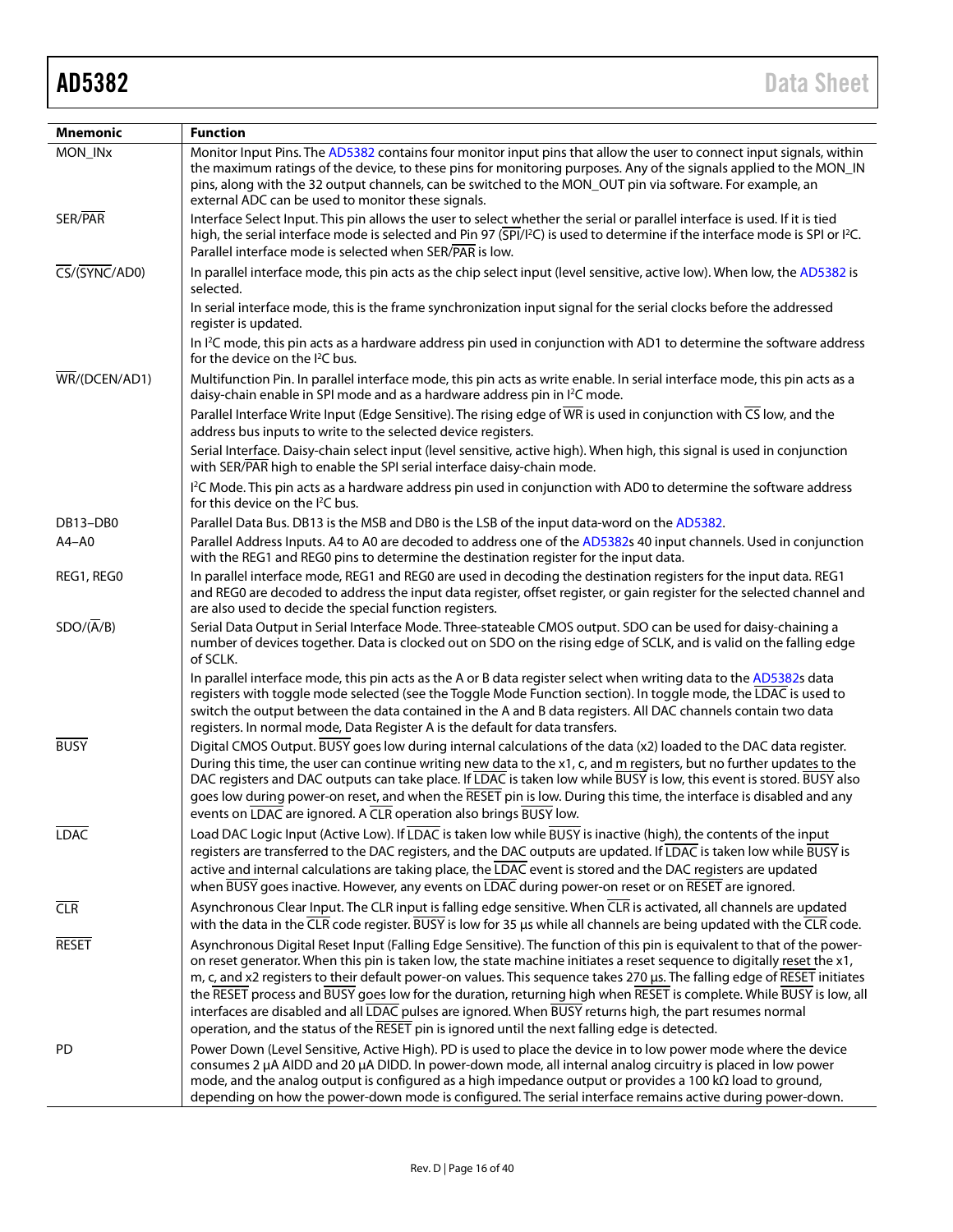# Data Sheet **AD5382**

| <b>Mnemonic</b>              | <b>Function</b>                                                                                                                                                                                                                                                                                                                                                                                                                   |
|------------------------------|-----------------------------------------------------------------------------------------------------------------------------------------------------------------------------------------------------------------------------------------------------------------------------------------------------------------------------------------------------------------------------------------------------------------------------------|
| <b>FIFO EN</b>               | FIFO Enable (Level Sensitive, Active High). When connected to DVDD, the internal FIFO is enabled, allowing the user<br>to write to the device at full speed. FIFO is available only in parallel interface mode. The status of the FIFO EN pin is<br>sampled on power-up, and also following a CLEAR or RESET, to determine if the FIFO is enabled. In either serial or PC<br>interface modes, the FIFO EN pin should be tied low. |
| $DB11/(\overline{SPI}/I^2C)$ | Multifunction Input Pin. In parallel interface mode, this pin acts as DB11 of the parallel input data-word. In serial<br>interface mode, this pin acts as serial interface mode select. When serial interface mode is selected (SER/PAR = 1) and<br>this input is low, SPI mode is selected. In SPI mode, DB12 is the serial clock (SCLK) input and DB13 is the serial data<br>(DIN) input.                                       |
|                              | When serial interface mode is selected (SER/ $\overline{PAR} = 1$ ) and this input is high, $I^2C$ mode is selected. In this mode, DB12<br>is the serial clock (SCL) input and DB13 is the serial data (SDA) input.                                                                                                                                                                                                               |
| DB12/(SCLK/SCL)              | Multifunction Input Pin. In parallel interface mode, this pin acts as DB12 of the parallel input data-word. In serial<br>interface mode, this pin acts as a serial clock input.                                                                                                                                                                                                                                                   |
|                              | Serial Interface Mode. In serial interface mode, data is clocked into the shift register on the falling edge of SCLK. This<br>operates at clock speeds up to 50 MHz.                                                                                                                                                                                                                                                              |
|                              | $1^2C$ Mode. In $1^2C$ mode, this pin performs the SCL function, clocking data into the device. The data transfer rate in $1^2C$<br>mode is compatible with both 100 kHz and 400 kHz operating modes.                                                                                                                                                                                                                             |
| DB13/(DIN/SDA)               | Multifunction Data Input Pin. In parallel interface mode, this pin acts as DB13 of the parallel input data-word.                                                                                                                                                                                                                                                                                                                  |
|                              | Serial Interface Mode. In serial interface mode, this pin acts as the serial data input. Data must be valid on the falling<br>edge of SCLK.                                                                                                                                                                                                                                                                                       |
|                              | $l^2C$ Mode. In $l^2C$ mode, this pin is the serial data pin (SDA) operating as an open-drain input/output.                                                                                                                                                                                                                                                                                                                       |
| NC.                          | No Connect. The user is advised not to connect any signals to these pins.                                                                                                                                                                                                                                                                                                                                                         |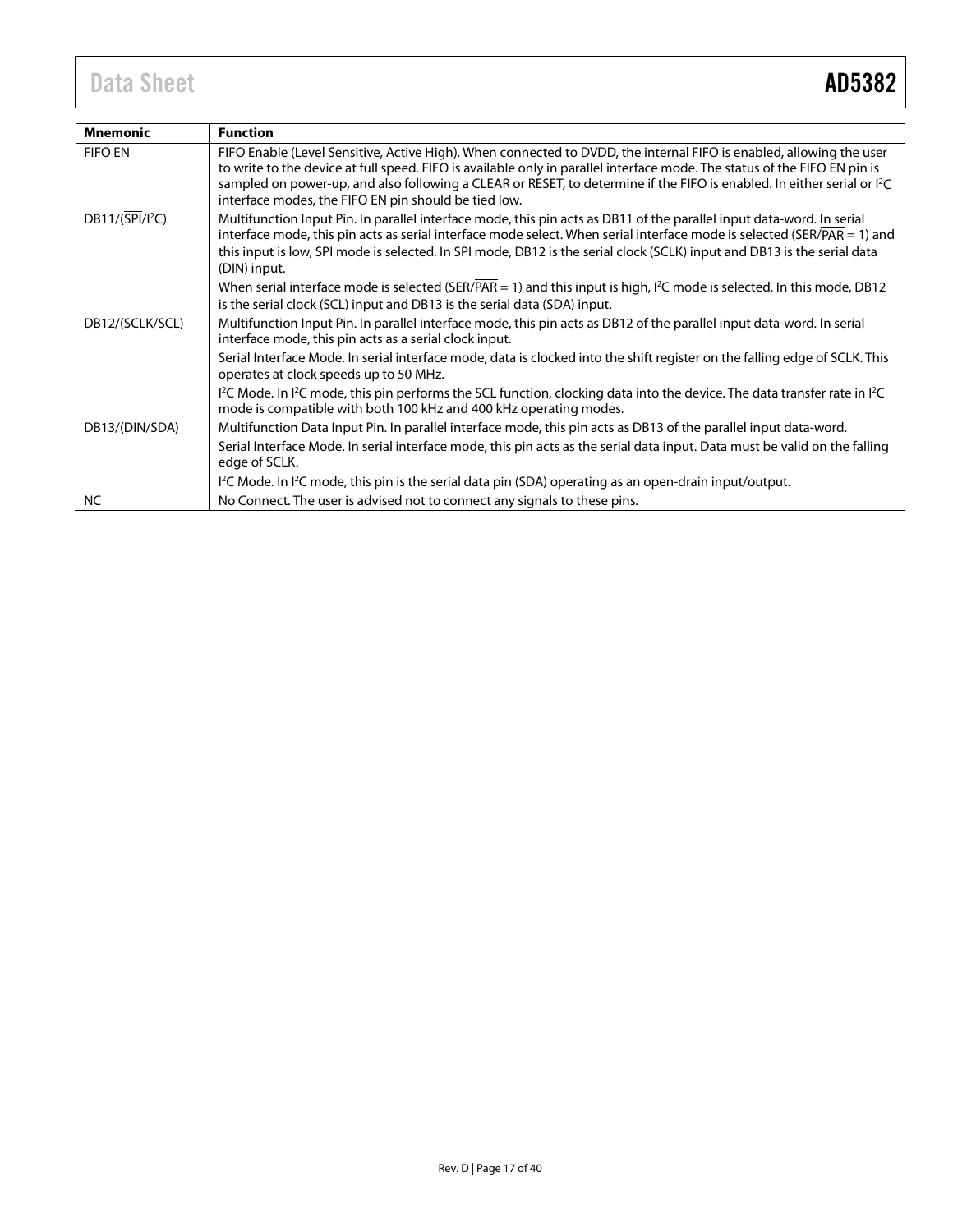# <span id="page-17-1"></span><span id="page-17-0"></span>**TERMINOLOGY**

#### **Relative Accuracy**

Relative accuracy or endpoint linearity is a measure of the maximum deviation from a straight line passing through the endpoints of the DAC transfer function. It is measured after adjusting for zero-scale error and full-scale error, and is expressed in LSB.

### **Differential Nonlinearity**

Differential nonlinearity is the difference between the measured change and the ideal 1 LSB change between any two adjacent codes. A specified differential nonlinearity of 1 LSB maximum ensures monotonicity.

### **Zero-Scale Error**

Zero-scale error is the error in the DAC output voltage when all 0s are loaded into the DAC register. Ideally, with all 0s loaded to the DAC and m = all 1s,  $c = 2^{n-1}$ 

 $VOUT_{(Zero-Scale)} = 0$  V

Zero-scale error is a measurement of the difference between VOUT (actual) and VOUT (ideal), expressed in mV. It is mainly due to offsets in the output amplifier.

#### **Offset Error**

Offset error is a measurement of the difference between VOUT (actual) and VOUT (ideal) in the linear region of the transfer function, expressed in mV. Offset error is measured on the [AD5382-5](http://www.analog.com/AD5382?doc=AD5382.pdf) with Code 32 loaded into the DAC register, and on the [AD5382-3](http://www.analog.com/AD5382?doc=AD5382.pdf) with Code 64.

#### **Gain Error**

Gain error is specified in the linear region of the output range between VOUT= 10 mV and VOUT = AVDD – 50 mV. It is the deviation in slope of the DAC transfer characteristic from the ideal and is expressed in %FSR with the DAC output unloaded.

#### **DC Crosstalk**

This is the dc change in the output level of one DAC at midscale in response to a full-scale code (all 0s to all 1s, and vice versa) and output change of all other DACs. It is expressed in LSB.

### **DC Output Impedance**

This is the effective output source resistance. It is dominated by package lead resistance.

### **Output Voltage Settling Time**

This is the amount of time it takes for the output of a DAC to settle to a specified level for a ¼ to ¾ full-scale input change, and is measured from the BUSY rising edge.

### **Digital-to-Analog Glitch Energy**

This is the amount of energy injected into the analog output at the major code transition. It is specified as the area of the glitch in nV-s. It is measured by toggling the DAC register data between 0x1FFF and 0x2000.

#### **DAC-to-DAC Crosstalk**

DAC-to-DAC crosstalk is the glitch impulse that appears at the output of one DAC due to both the digital change and to the subsequent analog output change at another DAC. The victim channel is loaded with midscale. DAC-to-DAC crosstalk is specified in nV-s.

### **Digital Crosstalk**

The glitch impulse transferred to the output of one converter due to a change in the DAC register code of another converter is defined as the digital crosstalk and is specified in nV-s.

### **Digital Feedthrough**

When the device is not selected, high frequency logic activity on the device's digital inputs can be capacitively coupled both across and through the device to show up as noise on the VOUT pins. It can also be coupled along the supply and ground lines. This noise is digital feedthrough.

#### **Output Noise Spectral Density**

This is a measurement of internally generated random noise. Random noise is characterized as a spectral density (voltage per √Hz). It is measured by loading all DACs to midscale and measuring noise at the output. It is measured in  $nV/\sqrt{Hz}$  in a 1 Hz bandwidth at 10 kHz.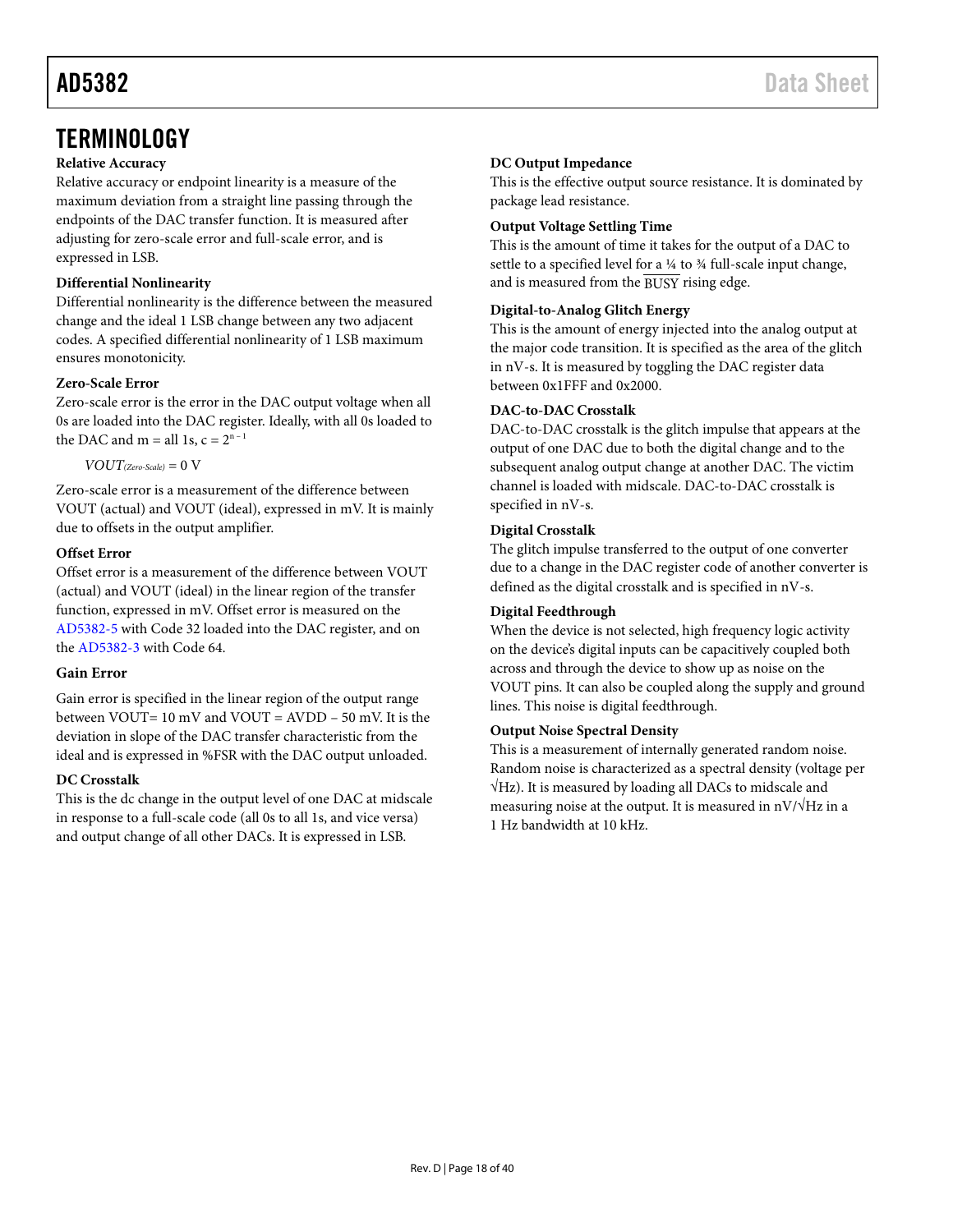# <span id="page-18-0"></span>TYPICAL PERFORMANCE CHARACTERISTICS



*Figure 9. Typica[l AD5382-5](http://www.analog.com/AD5382?doc=AD5382.pdf) INL Plot*







*Figure 12. Typica[l AD5382-3](http://www.analog.com/AD5382?doc=AD5382.pdf) INL Plot*



*Figure 13. Slew Rate with Boost On*

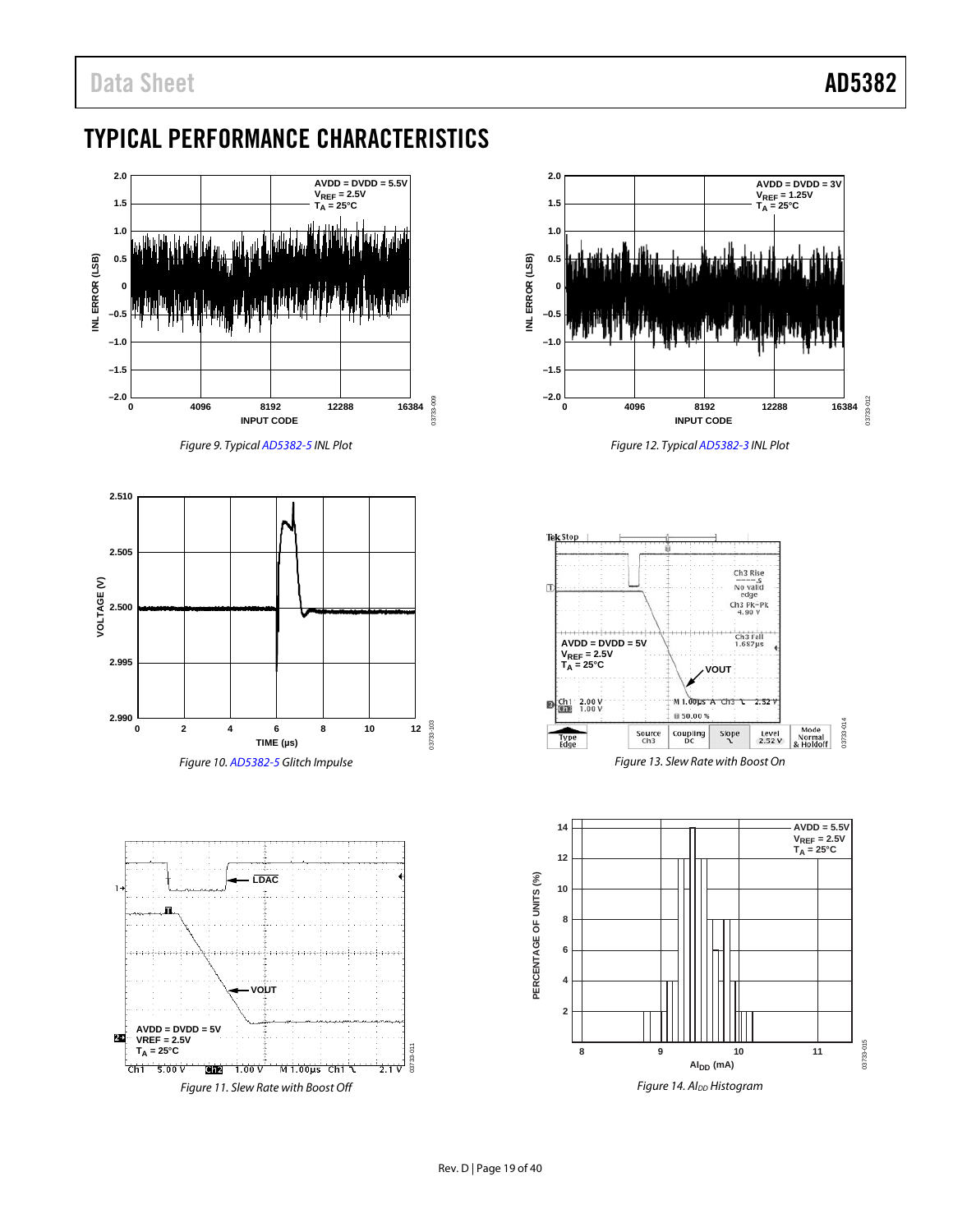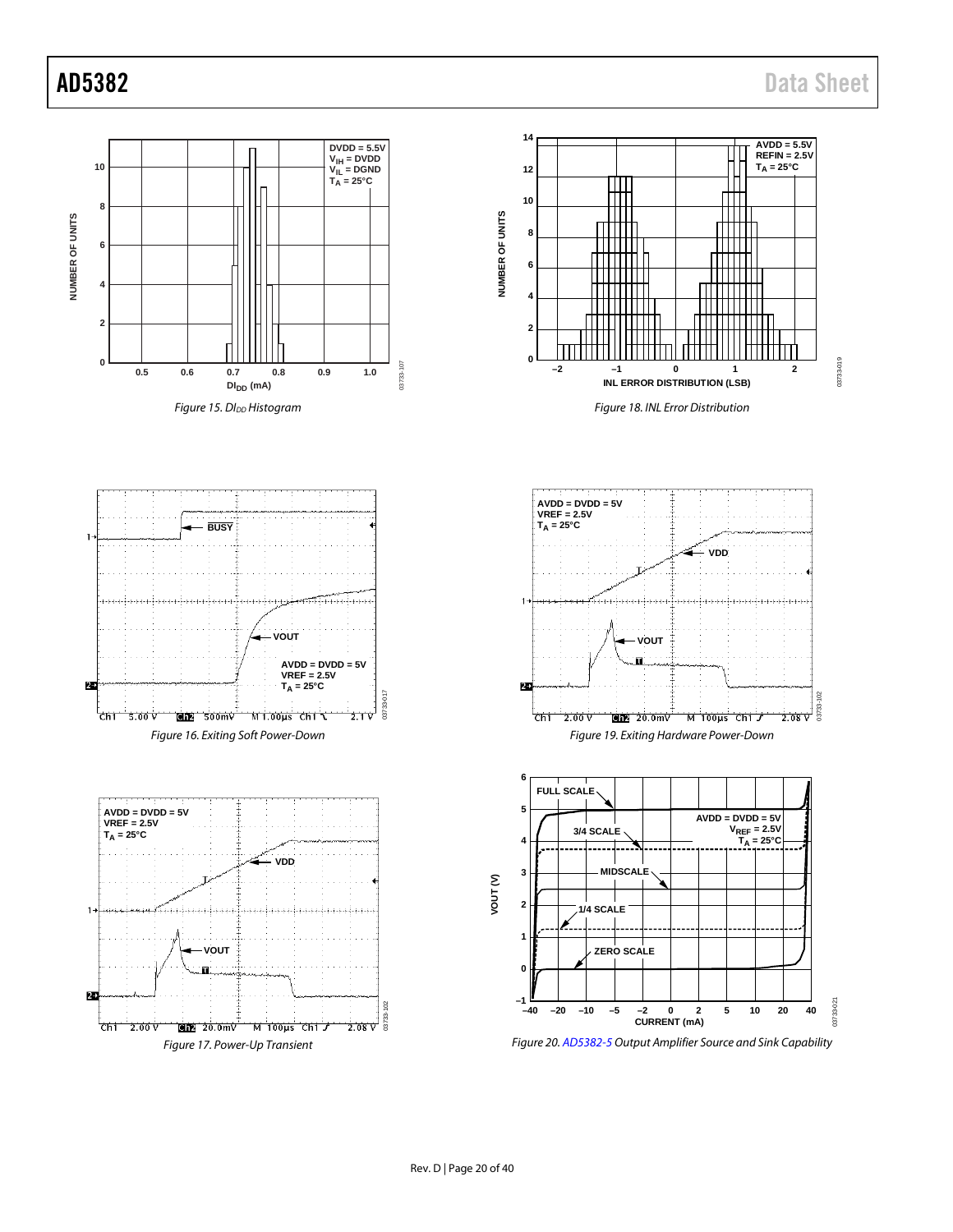# Data Sheet **AD5382**



*Figure 21. Headroom at Rails vs. Source/Sink Current*





*Figure 23[. AD5382-3](http://www.analog.com/AD5382?doc=AD5382.pdf) Output Amplifier Source and Sink Capability*



*Figure 24. Adjacent Channel DAC-to-DAC Crosstalk*



*Figure 25. 0.1 Hz to 10 Hz Noise Plot*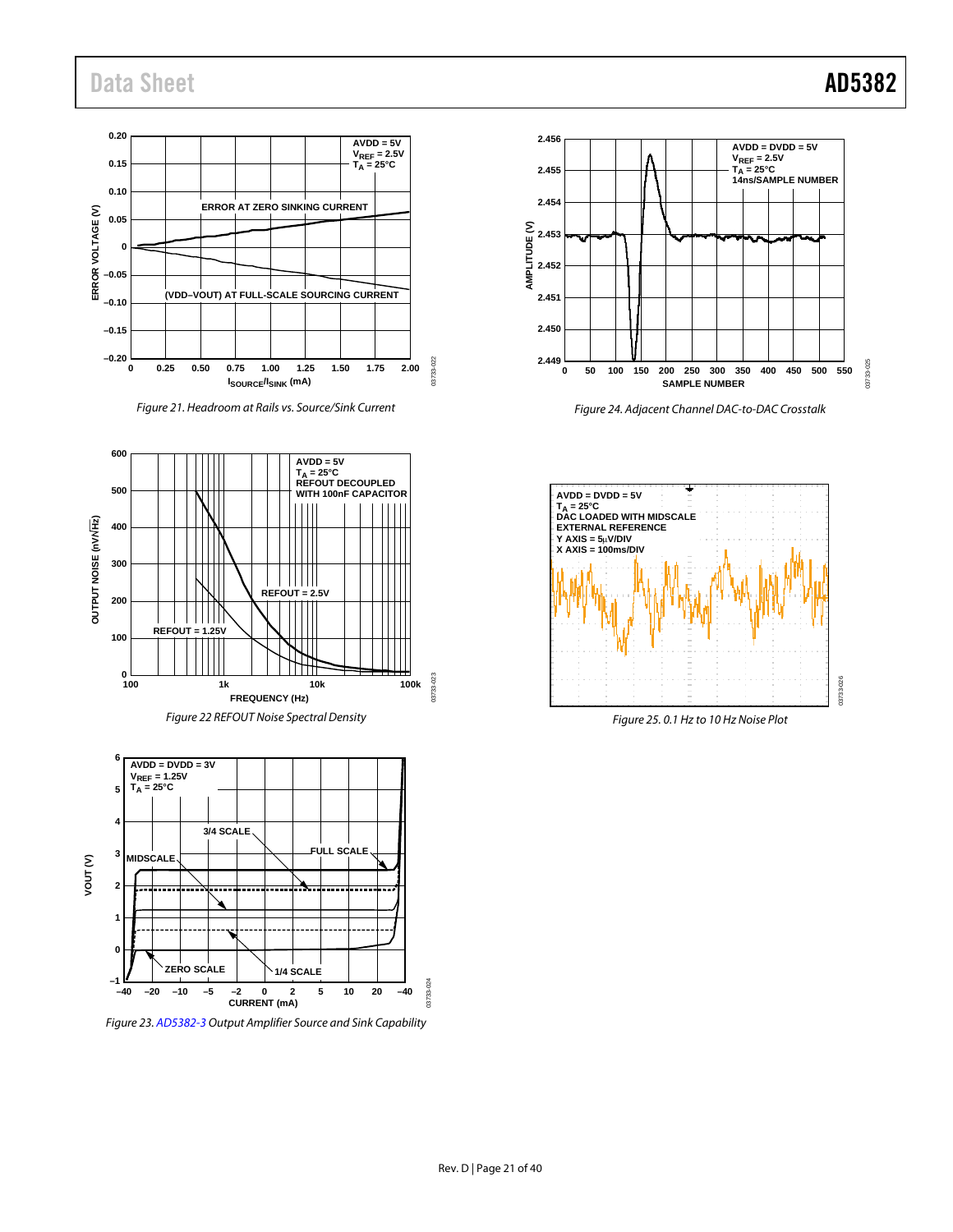# <span id="page-21-1"></span>FUNCTIONAL DESCRIPTION

# **DAC ARCHITECTURE—GENERAL**

The [AD5382](http://www.analog.com/AD5382?doc=AD5382.pdf) is a complete, single-supply, 32-channel voltage output DAC that offers 14-bit resolution. The part is available in a 100-lead LQFP package and features both a parallel and a serial interface. This product includes an internal, softwareselectable, 1.25 V/2.5 V, 10 ppm/°C reference, which can be used to drive the buffered reference inputs; alternatively, an external reference can be used to drive these inputs. Internal/ external reference selection is via the CR10 bit in the control register; CR12 selects the reference magnitude if the internal reference is selected. All channels have an on-chip output amplifier with rail-to-rail output capable of driving 5 k $\Omega$  in parallel with a 200 pF load.



*Figure 26. Single-Channel Architecture*

<span id="page-21-2"></span>The architecture of a single DAC channel consists of a 14-bit resistor-string DAC followed by an output buffer amplifier operating at a gain of 2. This resistor-string architecture guarantees DAC monotonicity. The 14-bit binary digital code loaded to the DAC register determines at what node on the string the voltage is tapped off before being fed to the output amplifier. Each channel on these devices contains independent offset and gain control registers that allow the user to digitally trim offset and gain. These registers give the user the ability to calibrate out errors in the complete signal chain, including the DAC, using the internal m and c registers, which hold the correction factors. All channels are double buffered, allowing synchronous updating of all channels using the  $\overline{\text{LDAC}}$  pin. [Figure 26](#page-21-2) shows a block diagram of a single channel on the [AD5382.](http://www.analog.com/AD5382?doc=AD5382.pdf) The digital input transfer function for each DAC can be represented as

$$
x2 = [(m + 2)/2n \times x1] + (c - 2n-1)
$$

where:

*x2* is the data-word loaded to the resistor string DAC.

*x1* is the 14-bit data-word written to the DAC input register. *m* is the gain coefficient (default is 0x3FFE on th[e AD5382\)](http://www.analog.com/AD5382?doc=AD5382.pdf). The gain coefficient is written to the 13 most significant bits (DB13 to DB1) and LSB (DB0) is a zero.  $n = DAC$  resolution ( $n = 14$  fo[r AD5382\)](http://www.analog.com/AD5382?doc=AD5382.pdf).

*c* is the14-bit offset coefficient (default is 0x2000).

The complete transfer function for these devices can be represented as

$$
VOUT=2\times V_{REF}\times x2/2^n
$$

where:

*x2* is the data-word loaded to the resistor string DAC, and *VREF* is the internal reference voltage, or the reference voltage externally applied to the DAC REFOUT/REFIN pin. For specified performance, an external reference voltage of 2.5 V is recommended for th[e AD5382-5,](http://www.analog.com/AD5382?doc=AD5382.pdf) and 1.25 V for the [AD5382-3.](http://www.analog.com/AD5382?doc=AD5382.pdf)

### <span id="page-21-0"></span>**DATA DECODING**

The [AD5382](http://www.analog.com/AD5382?doc=AD5382.pdf) contains a 14-bit data bus, DB13–DB0. Depending on the value of REG1 and REG0 (se[e Table 9\)](#page-21-3), this data is loaded into the addressed DAC input registers  $(x1)$ , offset  $(c)$ registers, or gain (m) registers. The format data, offset (c), and gain (m) register contents are shown in [Table 10](#page-21-4) to [Table 12.](#page-22-2)

<span id="page-21-3"></span>

|  |  |  | <b>Table 9. Register Selection</b> |
|--|--|--|------------------------------------|
|--|--|--|------------------------------------|

| <b>REG1</b> | <b>REGO</b> | <b>Register Selected</b>                 |
|-------------|-------------|------------------------------------------|
|             |             | Input Data Register (x1)                 |
|             |             | Offset Register (c)                      |
|             |             | Gain Register (m)                        |
|             |             | <b>Special Function Registers (SFRs)</b> |

#### <span id="page-21-4"></span>**Table 10. DAC Data Format (REG1 = 1, REG0 = 1)**

|    |      | DB13 to DB0 |      | DAC Output (V)                     |
|----|------|-------------|------|------------------------------------|
| 11 | 1111 | 1111        | 1111 | 2 V <sub>REF</sub> × (16383/16384) |
| 11 | 1111 | 1111        | 1110 | 2 VREF × (16382/16384)             |
| 10 | 0000 | 0000        | 0001 | $2 V_{REF} \times (8193/16384)$    |
| 10 | 0000 | 0000        | 0000 | $2 V_{REF} \times (8192/16384)$    |
| 01 | 1111 | 1111        | 1111 | 2 V <sub>REF</sub> × (8191/16384)  |
| 00 | 0000 | 0000        | 0001 | $2 V_{REF} \times (1/16384)$       |
| 00 | 0000 | 0000        | 0000 | 0                                  |

### **Table 11. Offset Data Format (REG1 = 1, REG0 = 0)**

|    |      | <b>DB13 to DB0</b> | Offset (LSB) |         |
|----|------|--------------------|--------------|---------|
| 11 | 1111 | 1111               | 1111         | $+8191$ |
| 11 | 1111 | 1111               | 1110         | $+8190$ |
| 10 | 0000 | 0000               | 0001         | $+1$    |
| 10 | 0000 | 0000               | 0000         | 0       |
| 01 | 1111 | 1111               | 1111         | $-1$    |
| 00 | 0000 | 0000               | 0001         | $-8191$ |
| 00 | 0000 | 0000               | 0000         | $-8192$ |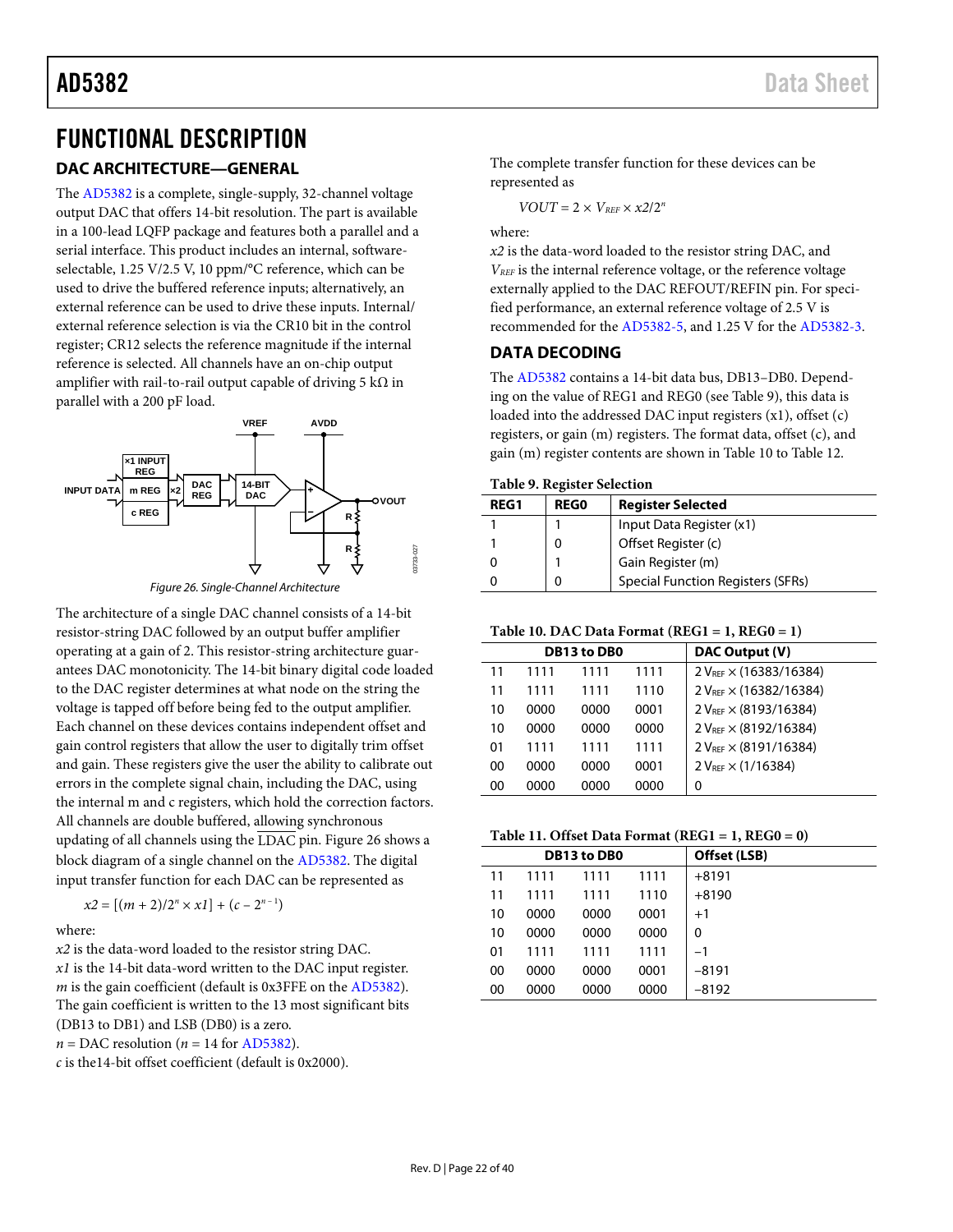### <span id="page-22-2"></span><span id="page-22-1"></span><span id="page-22-0"></span>**Table 12. Gain Data Format (REG1 = 0, REG0 = 1)**

|    |      | DB13 to DB0    |      | <b>Gain Factor</b> |  |
|----|------|----------------|------|--------------------|--|
| 11 |      | 1111 1111 1110 |      |                    |  |
| 10 |      | 1111 1111 1110 |      | $\vert 0.75$       |  |
| 01 |      | 1111 1111 1110 |      | $\vert 0.5 \vert$  |  |
| 00 |      | 1111 1111 1110 |      | 0.25               |  |
| 00 | 0000 | 0000           | 0000 |                    |  |

# **ON-CHIP SPECIAL FUNCTION REGISTERS (SFR)**

The [AD5382](http://www.analog.com/AD5382?doc=AD5382.pdf) contains a number of special function registers (SFRs), as outlined i[n Table 13.](#page-22-3) SFRs are addressed with REG1 = REG0 = 0 and are decoded using Address Bits A4 to A0.

### <span id="page-22-3"></span>**Table 13. SFR Register Functions (REG1 = 0, REG0 = 0)**

| R/W | A4 | А3 | A2 | A1 | A0 | <b>Function</b>               |
|-----|----|----|----|----|----|-------------------------------|
| χ   |    | 0  | ი  | 0  | 0  | NOP (No Operation)            |
|     | 0  | Ω  | o  | 0  |    | Write Clear Code              |
|     | 0  | 0  |    |    | 0  | Soft Clear                    |
|     | 0  |    | o  | 0  | 0  | Soft Power-Down               |
|     | 0  |    | o  | 0  |    | Soft Power-Up                 |
|     | 0  |    |    | 0  | 0  | <b>Control Register Write</b> |
|     | 0  |    |    | 0  | 0  | Control Register Read         |
|     | 0  |    | o  |    | 0  | <b>Monitor Channel</b>        |
|     |    |    |    |    |    | Soft Reset                    |

### **SFR COMMANDS**

#### *NOP (No Operation)*

 $REG1 = REG0 = 0, A4 - A0 = 00000$ 

Performs no operation but is useful in serial readback mode to clock out data on D<sub>OUT</sub> for diagnostic purposes. BUSY pulses low during a NOP operation.

#### *Write Clear Code*

 $REG1 = REG0 = 0, A4 - A0 = 00001$ DB13–DB0 = Contain the clear code data

Bringing the  $\overline{CLR}$  line low or exercising the soft clear function loads the contents of the DAC registers with the data contained in the user-configurable Clear register, and sets VOUT0 to VOUT31 accordingly. This can be very useful for setting up a specific output voltage in a clear condition. It is also beneficial for calibration purposes; the user can load full scale or zero scale to the clear code register and then issue a hard-ware or software clear to load this code to all DACs, removing the need for individual writes to each DAC. Default on power-up is all zeros.

### *Soft Clear*

 $REG1 = REG0 = 0, A4 - A0 = 00010$ DB13–DB0 = Don't Care

Executing this instruction performs a software clear, which is functionally the same as that provided by the external  $\bar{C}$ LR pin. The DAC outputs are loaded with the data in the Clear Code. register [\(Table 13\)](#page-22-3). It takes 35 µs to fully execute the Soft Clear and is indicated by the BUSY low time.

#### *Soft Power-Down*

 $REG1 = REG0 = 0, A4 - A0 = 01000$ DB13–DB0 = Don't Care

Executing this instruction performs a global power-down feature that puts all channels into a low power mode that reduces the analog supply current to 2 µA max and the digital current to 20 µA max. In power-down mode, the output amplifier can be configured as a high impedance output or provide a 100 kΩ load to ground. The contents of all internal registers are retained in power-down mode. No register can be written to while in power-down.

#### *Soft Power-Up*

 $REG1 = REG0 = 0, A4 - A0 = 01001$ DB13–DB0 = Don't Care

This instruction is used to power up the output amplifiers and the internal reference. The time to exit power-down is 8 µs. The hardware power-down and software functions are internally combined in a digital OR function.

### *Soft RESET*

 $REG1 = REG0 = 0, A4 - A0 = 01111$ DB13–DB0 = Don't Care

This instruction is used to implement a software reset. All internal registers are reset to their default values, which correspond to m at full-scale and c at zero. The contents of the DAC registers are cleared, setting all analog outputs to 0 V. The soft reset activation time is 135 µs max. Only perform a soft reset when th[e AD5382](http://www.analog.com/AD5382?doc=AD5382.pdf) is not in power-down mode.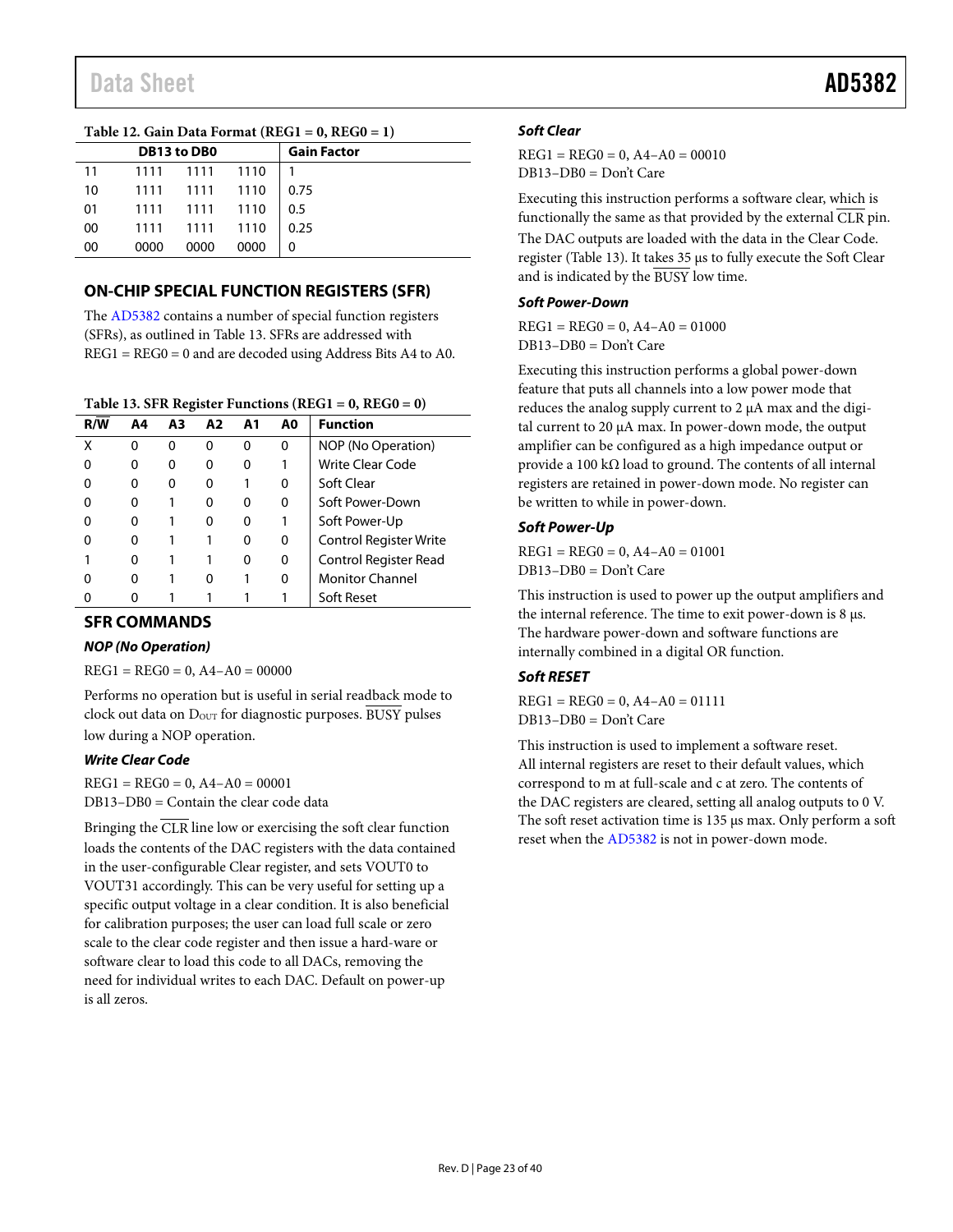<span id="page-23-2"></span>**Table 14. Control Register Contents**

| <b>MSB</b>        |             |             |               |                 |               |                 |                 |                 |     |               |                                           |                 | <b>LSB</b>      |
|-------------------|-------------|-------------|---------------|-----------------|---------------|-----------------|-----------------|-----------------|-----|---------------|-------------------------------------------|-----------------|-----------------|
| <b>CR13</b>       | <b>CR12</b> | <b>CR11</b> | CR10          | CR <sub>9</sub> | CR8           | CR <sub>7</sub> | CR <sub>6</sub> | CR <sub>5</sub> | CR4 | CR3           | CR <sub>2</sub>                           | CR <sup>1</sup> | CR <sub>0</sub> |
| $- \cdot \cdot -$ |             |             | $\sim$ $\sim$ | $\sim$ $\sim$   | $\sim$ $\sim$ |                 | $\sim$ $\sim$   | $\sim$ $\sim$   |     | $\sim$ $\sim$ | $\sim$ $\sim$ $\sim$ $\sim$ $\sim$ $\sim$ |                 | $\sim$ $\sim$   |

#### *Control Register Write/Read*

 $REG1 = REG0 = 0, A4 - A0 = 01100, R/\overline{W}$  status determines if the operation is a write  $(R/\overline{W} = 0)$  or a read  $(R/\overline{W} = 1)$ . DB13 to DB0 contain the control register data.

#### *Control Register Contents*

*CR13:* Power-Down Status. This bit is used to configure the output amplifier state in power-down.

CR13 = 1. Amplifier output is high impedance (default on power-up).

CR13 = 0. Amplifier output is 100 k $\Omega$  to ground.

*CR12:* REF Select. This bit selects the operating internal reference for the [AD5382.](http://www.analog.com/AD5382?doc=AD5382.pdf)

 $CR12 = 1$ : Internal reference is 2.5 V [\(AD5382-5](http://www.analog.com/AD5382?doc=AD5382.pdf) default), the recommended operating reference fo[r AD5382-5.](http://www.analog.com/AD5382?doc=AD5382.pdf)

 $CR12 = 0$ : Internal reference is 1.25 V [\(AD5382-3](http://www.analog.com/AD5382?doc=AD5382.pdf) default), the recommended operating reference fo[r AD5382-3.](http://www.analog.com/AD5382?doc=AD5382.pdf)

*CR11:* Current Boost Control. This bit is used to boost the current in the output amplifier, thereby altering its slew rate.

CR11 = 1: Boost Mode On. This maximizes the bias current in the output amplifier, optimizing its slew rate but increasing the power dissipation.

CR11 = 0: Boost Mode Off (default on power-up). This reduces the bias current in the output amplifier and reduces the overall power consumption.

*CR10:* Internal/External Reference. This bit determines if the DAC uses its internal reference or an externally applied reference.

CR10 = 1: Internal Reference Enabled. The reference output depends on data loaded to CR12.

CR10 = 0: External Reference Selected (default on power-up).

*CR9:* Channel Monitor Enable (see [Channel Monitor Function\)](#page-23-0)

CR9 = 1: Monitor Enabled. This enables the channel monitor function. After a write to the monitor channel in the SFR register, the selected channel output is routed to the MON\_OUT pin.

CR9 = 0: Monitor Disabled (default on power-up). When the monitor is disabled, MON\_OUT is three-stated.

*CR8:* Thermal Monitor Function. This function is used to monitor th[e AD5382's](http://www.analog.com/AD5382?doc=AD5382.pdf) internal die temperature when enabled. The thermal monitor powers down the output amplifiers when the temperature exceeds 130°C. This function can be used to protect the device when power dissipation may be exceeded if a number of output channels are simultaneously short-circuited. A soft power-up re-enables the output amplifiers if the die temperature drops below 130°C.

CR8 = 1: Thermal Monitor Enabled.

CR8 = 0: Thermal Monitor Disabled (default on power-up).

*CR7 and CR6:* Don't Care.

*CR5 to CR2:* Toggle Function Enable. This function allows the user to toggle the output between two codes loaded to the A and B register for each DAC. Control Register Bits CR5 to CR2 are used to enable individual groups of eight channels for operation in toggle mode. A Logic 1 written to any bit enables a group of channels; a Logic 0 disables a group.  $\overline{\text{LDAC}}$  is used to toggle between the two registers[. Table 15](#page-23-1) shows the decoding for toggle contains Channels 24 to 31, CR5 = 1 enables these channels.

#### <span id="page-23-1"></span>**Table 15.**

| <b>CR Bit</b>   | Group | <b>Channels</b> |
|-----------------|-------|-----------------|
| CR <sub>5</sub> | ∍     | $24 - 31$       |
| CR4             |       | $16 - 23$       |
| CR <sub>3</sub> |       | $8 - 15$        |
| CR <sub>2</sub> |       | $0 - 7$         |

#### *CR1 and CR0:* Don't Care.

#### <span id="page-23-0"></span>*Channel Monitor Function*

 $REG1 = REG0 = 0, A4 - A0 = 01010$ 

DB13–DB8 = Contain data to address the monitored channel

A channel monitor function is provided on th[e AD5382.](http://www.analog.com/AD5382?doc=AD5382.pdf) This feature, which consists of a multiplexer addressed via the interface, allows any channel output or the signals connected to the MON\_IN inputs to be routed to the MON\_OUT pin for monitoring using an external ADC. The channel monitor function must be enabled in the control register before any channels are routed to MON\_OUT. On the [AD5382,](http://www.analog.com/AD5382?doc=AD5382.pdf) DB13 to DB8 contain the channel address for the monitored channel. Selecting channel address 63 three-states MON\_OUT.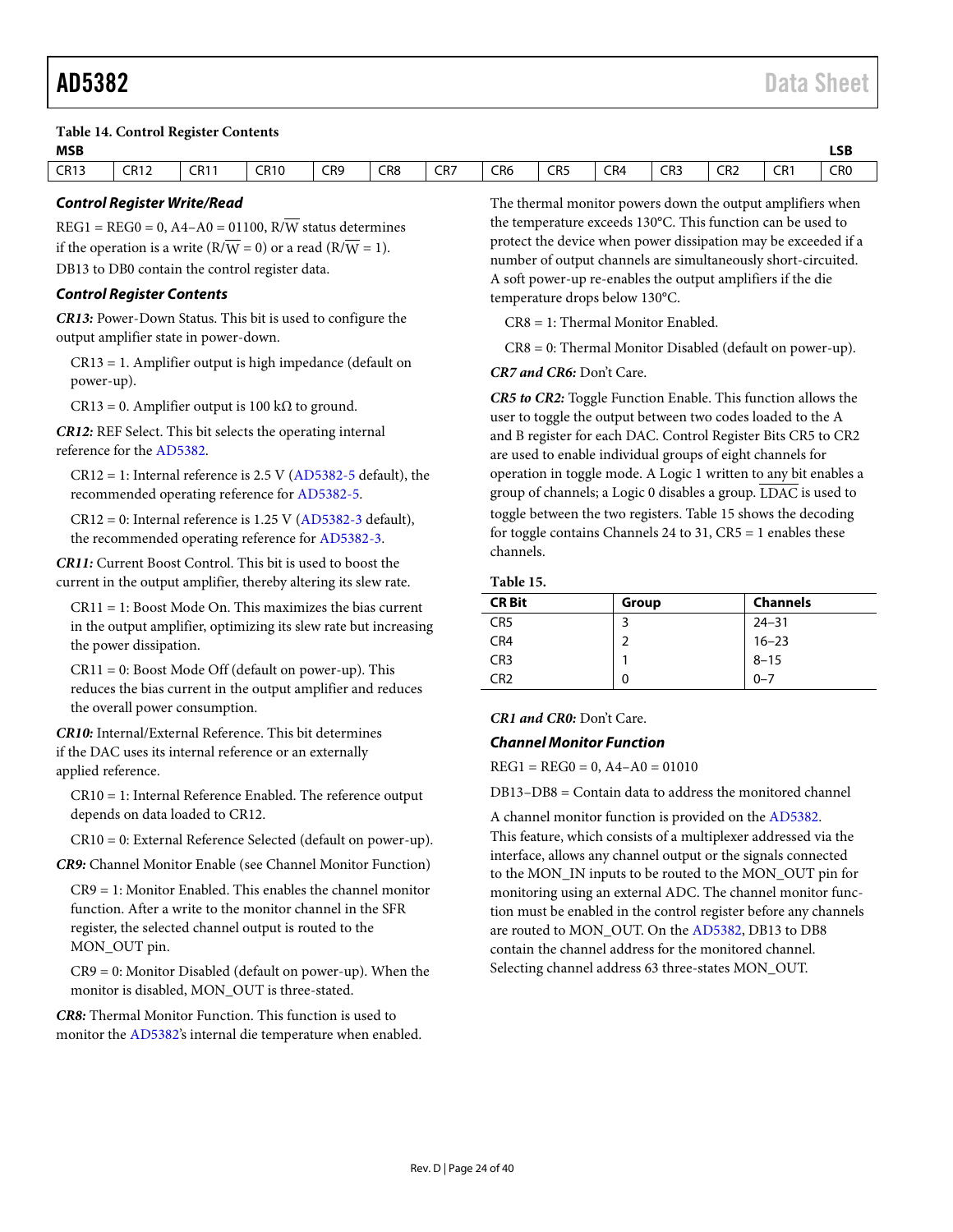# Data Sheet **AD5382**

<span id="page-24-0"></span>**Table 16[. AD5382](http://www.analog.com/AD5382?doc=AD5382.pdf) Channel Monitor Decoding**

| REG1        | <b>REGO</b> | A4          | A3           | A2          | A1           | A <sub>0</sub> | <b>DB13</b>  | <b>DB12</b>  | <b>DB11</b>  | <b>DB10</b>    | DB <sub>9</sub> | DB8          | DB7-DB0            | MON_OUT      |
|-------------|-------------|-------------|--------------|-------------|--------------|----------------|--------------|--------------|--------------|----------------|-----------------|--------------|--------------------|--------------|
| $\mathbf 0$ | $\mathbf 0$ | $\Omega$    | $\mathbf{1}$ | 0           | $\mathbf{1}$ | $\mathbf 0$    | $\mathbf 0$  | $\mathbf 0$  | $\mathbf 0$  | $\mathbf 0$    | 0               | $\mathbf 0$  | Χ                  | <b>VOUTO</b> |
| 0           | $\mathbf 0$ | $\mathbf 0$ | 1            | 0           | 1            | $\mathbf 0$    | $\mathbf 0$  | $\mathbf 0$  | $\mathbf 0$  | $\mathbf 0$    | $\pmb{0}$       | $\mathbf{1}$ | X                  | VOUT1        |
| 0           | $\pmb{0}$   | $\mathbf 0$ | 1            | 0           | $\mathbf{1}$ | $\mathbf 0$    | $\pmb{0}$    | $\pmb{0}$    | $\mathbf 0$  | $\mathbf 0$    | 1               | $\pmb{0}$    | X                  | VOUT2        |
| 0           | $\pmb{0}$   | $\mathbf 0$ | 1            | 0           | 1            | 0              | $\pmb{0}$    | $\mathbf 0$  | $\mathbf 0$  | $\mathbf 0$    | $\mathbf{1}$    | $\mathbf{1}$ | X                  | VOUT3        |
| 0           | $\pmb{0}$   | $\mathbf 0$ | 1            | 0           | 1            | $\mathbf 0$    | $\pmb{0}$    | $\pmb{0}$    | $\mathbf 0$  | $\mathbf{1}$   | $\pmb{0}$       | $\pmb{0}$    | Χ                  | VOUT4        |
| 0           | $\mathbf 0$ | $\mathbf 0$ | 1            | 0           | 1            | $\mathbf 0$    | $\mathbf 0$  | $\mathbf 0$  | $\mathbf 0$  | $\mathbf{1}$   | 0               | $\mathbf{1}$ | X                  | VOUT5        |
| 0           | 0           | $\mathbf 0$ | 1            | 0           | 1            | $\mathbf 0$    | 0            | 0            | $\mathbf 0$  | $\mathbf{1}$   | $\mathbf{1}$    | $\mathbf 0$  | X                  | VOUT6        |
| 0           | $\pmb{0}$   | $\mathbf 0$ | 1            | 0           | 1            | $\mathbf 0$    | $\pmb{0}$    | $\pmb{0}$    | $\mathbf 0$  | $\mathbf{1}$   | $\mathbf{1}$    | $\mathbf{1}$ | X                  | VOUT7        |
| 0           | $\mathbf 0$ | $\Omega$    | 1            | $\mathbf 0$ | $\mathbf{1}$ | 0              | $\mathbf 0$  | $\mathbf 0$  | $\mathbf{1}$ | $\mathbf 0$    | $\mathbf 0$     | $\mathbf 0$  | X                  | VOUT8        |
| 0           | $\mathbf 0$ | $\mathbf 0$ | 1            | $\mathbf 0$ | $\mathbf{1}$ | $\mathbf 0$    | $\mathbf 0$  | $\mathbf 0$  | $\mathbf{1}$ | $\mathbf 0$    | $\mathbf 0$     | $\mathbf{1}$ | Χ                  | VOUT9        |
| 0           | $\pmb{0}$   | $\mathbf 0$ | 1            | 0           | 1            | $\mathbf 0$    | 0            | $\pmb{0}$    | $\mathbf{1}$ | $\mathbf 0$    | $\mathbf{1}$    | $\pmb{0}$    | X                  | VOUT10       |
| 0           | $\pmb{0}$   | $\mathbf 0$ | 1            | 0           | 1            | $\mathbf 0$    | $\mathbf 0$  | $\pmb{0}$    | $\mathbf{1}$ | $\mathbf 0$    | $\mathbf{1}$    | $\mathbf{1}$ | X                  | VOUT11       |
| 0           | $\mathbf 0$ | $\Omega$    | 1            | $\mathbf 0$ | 1            | $\mathbf 0$    | $\mathbf 0$  | $\mathbf 0$  | $\mathbf{1}$ | $\mathbf{1}$   | $\pmb{0}$       | $\mathbf 0$  | Χ                  | VOUT12       |
| 0           | $\pmb{0}$   | $\mathbf 0$ | 1            | $\mathbf 0$ | 1            | $\mathbf 0$    | $\pmb{0}$    | 0            | 1            | $\mathbf{1}$   | $\pmb{0}$       | $\mathbf{1}$ | Χ                  | VOUT13       |
| 0           | $\mathbf 0$ | $\mathbf 0$ | $\mathbf{1}$ | 0           | 1            | 0              | 0            | $\mathbf 0$  | $\mathbf{1}$ | $\mathbf{1}$   | $\mathbf{1}$    | $\mathbf 0$  | Χ                  | VOUT14       |
| 0           | $\mathbf 0$ | $\mathbf 0$ | 1            | 0           | $\mathbf{1}$ | $\mathbf 0$    | $\mathbf 0$  | $\pmb{0}$    | $\mathbf{1}$ | $\mathbf{1}$   | $\mathbf{1}$    | $\mathbf{1}$ | Χ                  | VOUT15       |
| 0           | 0           | $\mathbf 0$ | 1            | 0           | 1            | $\mathbf 0$    | 0            | $\mathbf{1}$ | $\mathbf 0$  | $\mathbf 0$    | $\mathbf 0$     | $\mathbf 0$  | X                  | VOUT16       |
| 0           | $\pmb{0}$   | $\mathbf 0$ | 1            | 0           | 1            | $\mathbf 0$    | $\pmb{0}$    | 1            | $\mathbf 0$  | $\mathbf 0$    | $\pmb{0}$       | $\mathbf{1}$ | Χ                  | VOUT17       |
| 0           | $\mathbf 0$ | $\mathbf 0$ | $\mathbf{1}$ | 0           | 1            | $\mathbf 0$    | $\mathbf 0$  | $\mathbf{1}$ | $\mathbf 0$  | $\mathbf 0$    | $\mathbf{1}$    | $\mathbf 0$  | $\pmb{\mathsf{X}}$ | VOUT18       |
| 0           | $\mathbf 0$ | $\Omega$    | 1            | $\mathbf 0$ | 1            | 0              | $\mathbf 0$  | $\mathbf{1}$ | $\mathbf 0$  | $\mathbf 0$    | $\mathbf{1}$    | $\mathbf{1}$ | X                  | VOUT19       |
| 0           | $\mathbf 0$ | $\mathbf 0$ | 1            | $\mathbf 0$ | 1            | $\mathbf 0$    | $\mathbf 0$  | $\mathbf{1}$ | $\mathbf 0$  | $\mathbf{1}$   | $\pmb{0}$       | $\mathbf 0$  | Χ                  | VOUT20       |
| 0           | $\mathbf 0$ | $\mathbf 0$ | 1            | 0           | 1            | $\mathbf 0$    | 0            | $\mathbf{1}$ | $\mathbf 0$  | $\mathbf{1}$   | $\pmb{0}$       | $\mathbf{1}$ | Χ                  | VOUT21       |
| 0           | $\mathbf 0$ | $\mathbf 0$ | 1            | $\mathbf 0$ | $\mathbf{1}$ | $\mathbf 0$    | $\mathbf 0$  | $\mathbf{1}$ | $\mathbf 0$  | $\mathbf{1}$   | $\mathbf{1}$    | $\mathbf 0$  | Χ                  | VOUT22       |
| 0           | $\mathbf 0$ | $\mathbf 0$ | $\mathbf{1}$ | $\mathbf 0$ | $\mathbf{1}$ | $\mathbf 0$    | $\mathbf 0$  | $\mathbf{1}$ | $\mathbf 0$  | $\mathbf{1}$   | $\mathbf{1}$    | $\mathbf{1}$ | Χ                  | VOUT23       |
| 0           | 0           | $\mathbf 0$ | 1            | 0           | 1            | $\mathbf 0$    | 0            | $\mathbf{1}$ | $\mathbf{1}$ | $\mathbf 0$    | $\mathbf 0$     | $\mathbf 0$  | Χ                  | VOUT24       |
| 0           | 0           | $\mathbf 0$ | 1            | 0           | 1            | $\mathbf 0$    | $\mathbf 0$  | $\mathbf{1}$ | $\mathbf{1}$ | $\mathbf 0$    | $\mathbf 0$     | $\mathbf{1}$ | Χ                  | VOUT25       |
| 0           | $\pmb{0}$   | $\mathbf 0$ | 1            | 0           | 1            | $\mathbf 0$    | 0            | $\mathbf{1}$ | $\mathbf{1}$ | $\mathbf 0$    | $\mathbf{1}$    | $\pmb{0}$    | Χ                  | VOUT26       |
| 0           | 0           | $\mathbf 0$ | 1            | 0           | 1            | $\mathbf 0$    | 0            | $\mathbf{1}$ | $\mathbf{1}$ | $\mathbf 0$    | $\mathbf{1}$    | $\mathbf{1}$ | X                  | VOUT27       |
| 0           | $\pmb{0}$   | $\mathbf 0$ | 1            | 0           | 1            | $\mathbf 0$    | $\pmb{0}$    | $\mathbf{1}$ | 1            | $\mathbf{1}$   | $\pmb{0}$       | $\pmb{0}$    | $\pmb{\mathsf{X}}$ | VOUT28       |
| 0           | $\mathbf 0$ | $\mathbf 0$ | 1            | $\mathbf 0$ | $\mathbf{1}$ | $\mathbf 0$    | $\mathbf 0$  | $\mathbf{1}$ | $\mathbf{1}$ | $\overline{1}$ | $\pmb{0}$       | $\mathbf{1}$ | Χ                  | VOUT29       |
| 0           | $\Omega$    | $\Omega$    | $\mathbf{1}$ | $\mathbf 0$ | $\mathbf{1}$ | $\Omega$       | $\mathbf 0$  | $\mathbf{1}$ | $\mathbf{1}$ | $\mathbf{1}$   | $\mathbf{1}$    | $\mathbf 0$  | X                  | VOUT30       |
| $\Omega$    | $\mathbf 0$ | $\mathbf 0$ | 1            | $\mathbf 0$ | 1            | $\mathbf 0$    | $\mathbf 0$  | $\mathbf{1}$ | $\mathbf{1}$ | $\mathbf{1}$   | $\mathbf{1}$    | $\mathbf{1}$ | Χ                  | VOUT31       |
| 0           | $\mathbf 0$ | $\mathbf 0$ | 1            | $\mathbf 0$ | 1            | $\mathbf 0$    | 1            | $\mathbf 0$  | $\mathbf 0$  | $\mathbf 0$    | $\mathbf 0$     | $\mathbf 0$  | Χ                  | Undefined    |
| 0           | $\mathbf 0$ | $\mathbf 0$ | 1            | $\mathbf 0$ | $\mathbf{1}$ | $\mathbf 0$    | $\mathbf{1}$ | $\mathbf 0$  | $\mathbf 0$  | $\mathbf 0$    | $\mathbf 0$     | $\mathbf{1}$ | Χ                  | Undefined    |
| 0           | $\mathbf 0$ | $\mathbf 0$ | $\mathbf{1}$ | $\mathbf 0$ | $\mathbf{1}$ | $\mathbf 0$    | $\mathbf{1}$ | $\mathbf 0$  | $\mathbf 0$  | $\mathbf 0$    | $\mathbf{1}$    | $\mathbf 0$  | X                  | MON_IN1      |
| 0           | 0           | $\mathbf 0$ | 1            | 0           |              | $\mathbf 0$    | 1            | 0            | $\mathbf 0$  | $\mathbf 0$    | $\mathbf{1}$    | $\mathbf{1}$ | X                  | MON_IN2      |
| 0           | $\pmb{0}$   | $\mathbf 0$ | 1            | 0           | 1            | $\mathbf 0$    | 1            | 0            | $\mathbf 0$  | $\mathbf{1}$   | $\mathbf 0$     | $\mathbf 0$  | Χ                  | MON_IN3      |
| 0           | $\mathbf 0$ | 0           | 1            | 0           | 1            | $\mathbf 0$    | $\mathbf{1}$ | $\mathbf 0$  | $\mathbf 0$  | $\mathbf{1}$   | 0               | $\mathbf{1}$ | X                  | MON_IN4      |
|             | $\bullet$   | $\bullet$   | $\bullet$    | $\bullet$   | $\bullet$    | $\bullet$      | $\bullet$    | $\bullet$    | $\bullet$    | $\bullet$      | $\bullet$       | $\bullet$    | $\bullet$          |              |
|             | $\bullet$   | $\bullet$   | ٠            | $\bullet$   | $\bullet$    | ٠              | $\bullet$    | $\bullet$    | $\bullet$    | $\bullet$      | $\bullet$       | $\bullet$    | $\bullet$          |              |
| 0           | 0           | 0           | 1            | 0           | 1            | 0              | 1            | 1            | $\mathbf{1}$ | $\mathbf{1}$   | $\mathbf{1}$    | 0            | X                  | Undefined    |
| 0           | $\pmb{0}$   | $\mathbf 0$ | 1            | 0           | $\mathbf{1}$ | 0              | $\mathbf{1}$ | $\mathbf{1}$ | $\mathbf{1}$ | $\mathbf{1}$   | $\mathbf{1}$    | $\mathbf{1}$ | $\mathsf X$        | Three-State  |



*Figure 27. Channel Monitor Decoding*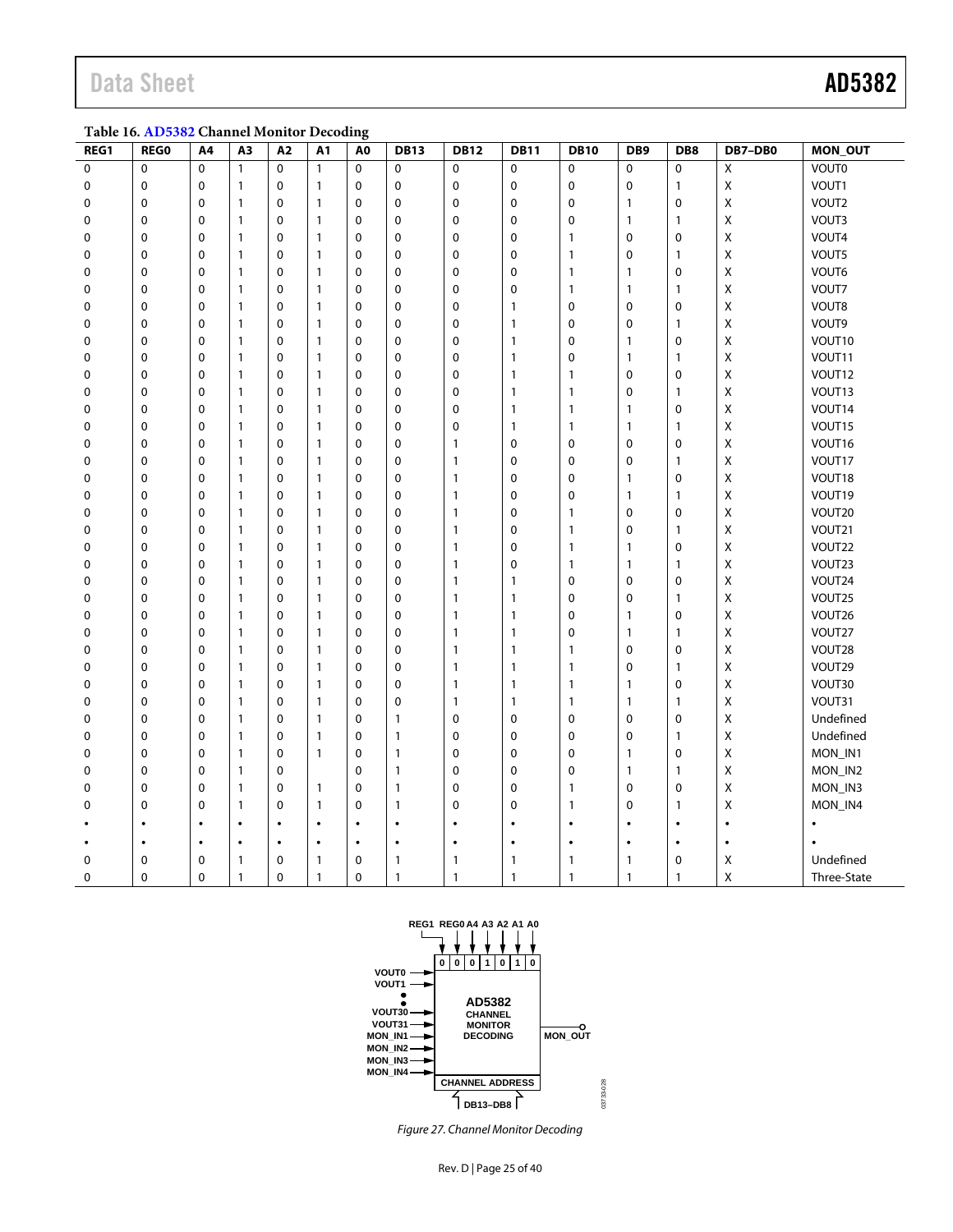# <span id="page-25-6"></span>HARDWARE FUNCTIONS

# <span id="page-25-0"></span>**RESET FUNCTION**

Bringing the RESET line low resets the contents of all internal registers to their power-on reset state. Reset is a negative edgesensitive input. The default corresponds to m at full scale and to c at zero scale. The contents of the DAC registers are cleared, setting VOUT0 to VOUT31 to 0 V. This sequence takes 270 µs max. The falling edge of RESET initiates the reset process; BUSY goes low for the duration, returning high when RESET is complete. While BUSY is low, all interfaces are disabled and all LDAC pulses are ignored. When BUSY returns high, the part resumes normal operation and the status of the RESET pin is ignored until the next falling edge is detected. Only perform a hardware reset when the [AD5382](http://www.analog.com/AD5382?doc=AD5382.pdf) is not in power-down mode.

# <span id="page-25-1"></span>**ASYNCHRONOUS CLEAR FUNCTION**

Bringing the  $\overline{CLR}$  line low clears the contents of the DAC registers to the data contained in the user-configurable CLR register and sets VOUT0 to VOUT31 accordingly. This function can be used in system calibration to load zero scale and full-scale to all channels. The execution time for a CLR is 35 µs.

# <span id="page-25-2"></span>**BUSY AND LDAC FUNCTIONS**

BUSY is a digital CMOS output that indicates the status of the [AD5382.](http://www.analog.com/AD5382?doc=AD5382.pdf) The value of x2, the internal data loaded to the DAC data register, is calculated each time the user writes new data to the corresponding x1, c, or m register. During the calculation of x2, the BUSY output goes low. While BUSY is low, the user can continue writing new data to the x1, m, or c register, but no DAC output updates can take place. The DAC outputs are updated by taking the  $\overline{\text{LDAC}}$  input low. If  $\overline{\text{LDAC}}$  goes low while  $\overline{\text{BUSY}}$  is active, the  $\overline{\text{LDAC}}$  event is stored and the DAC outputs update immediately after BUSY goes high. The user may hold the LDAC input permanently low, in which case the DAC outputs update immediately after BUSY goes high. BUSY also goes low during power-on reset and when a falling edge is detected on the RESET pin. During this time, all interfaces are disabled and any events on LDAC are ignored.

The [AD5382](http://www.analog.com/AD5382?doc=AD5382.pdf) contains an extra feature whereby a DAC register is not updated unless its x2 register has been written to since the last time  $\overline{\text{LDAC}}$  was brought low. Normally, when  $\overline{\text{LDAC}}$  is brought low, the DAC registers are filled with the contents of the x2 registers. However, th[e AD5382](http://www.analog.com/AD5382?doc=AD5382.pdf) updates the DAC register only if the x2 data changes, thereby removing unnecessary digital crosstalk.

# <span id="page-25-3"></span>**FIFO OPERATION IN PARALLEL MODE**

The [AD5382](http://www.analog.com/AD5382?doc=AD5382.pdf) contains a FIFO to optimize operation when operating in parallel interface mode. The FIFO EN pin (level sensitive, active high) is used to enable the internal FIFO. When connected to DVDD, the internal FIFO is enabled, allowing the user to write to the device at full speed. FIFO is only available in parallel interface mode. The status of the FIFO EN pin is sampled on power-up, and after a CLEAR or RESET, to determine if the FIFO is enabled. In either serial or I<sup>2</sup>C interface mode, FIFO EN should be tied low. Up to 128 successive instructions can be written to the FIFO at maximum speed in parallel mode. When the FIFO is full, further writes to the device are ignored[. Figure 28](#page-25-7) shows a comparison between FIFO mode and non-FIFO mode in terms of channel update time. [Figure 28](#page-25-7) also shows digital loading time.



*Figure 28. Channel Update Rate (FIFO vs. Non-FIFO)*

# <span id="page-25-7"></span><span id="page-25-4"></span>**POWER-ON RESET**

The [AD5382](http://www.analog.com/AD5382?doc=AD5382.pdf) contains a power-on reset generator and a state machine. The power-on reset resets all registers to a predefined state and configures the analog outputs as high impedance. The BUSY pin goes low during the power-on reset sequencing, preventing data writes to the device.

# <span id="page-25-5"></span>**POWER-DOWN**

The [AD5382](http://www.analog.com/AD5382?doc=AD5382.pdf) contains a global power-down feature, which puts all channels into a low power mode and reduces the analog power consumption to 2 µA max and digital power consumption to 20 µA max. In power-down mode, the output amplifier can be configured as a high impedance output or provide a 100 kΩ load to ground. The contents of all internal registers are retained in power-down mode. When exiting power-down, the settling time of the amplifier elapses before the outputs settle to their correct values.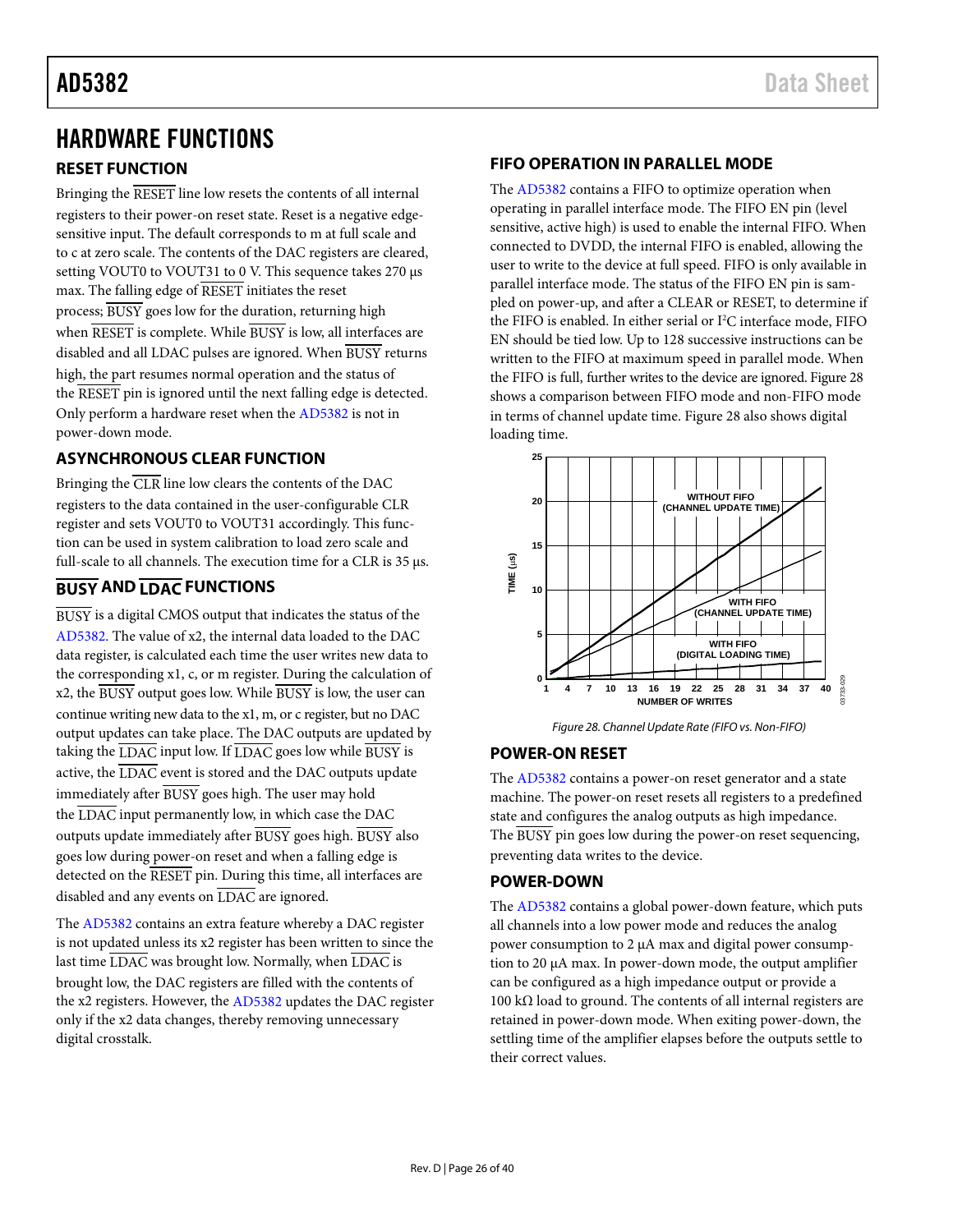<span id="page-26-1"></span>The [AD5382](http://www.analog.com/AD5382?doc=AD5382.pdf) contains both parallel and serial interfaces. Furthermore, the serial interface can be programmed to be either SPI-, DSP-, MICROWIRE-, or I<sup>2</sup>C-compatible. The SER/PAR pin selects parallel and serial interface modes. In serial mode, the SPI/I<sup>2</sup>C pin is used to select DSP, SPI, MICROWIRE, or I<sup>2</sup>C interface mode.

The device uses an internal FIFO memory to allow high speed successive writes in parallel interface mode. The user can continue writing new data to the device while write instructions are being executed. The BUSY signal indicates the current status of the device, going low while instructions in the FIFO are being executed. In parallel mode, up to 128 successive instructions can be written to the FIFO at maximum speed. When the FIFO is full, further writes to the device are ignored.

To minimize both the power consumption of the device and the on-chip digital noise, the active interface powers up fully when only the device is being written to, that is, on the falling edge of  $\overline{WR}$  or the falling edge of SYNC.

# <span id="page-26-0"></span>**DSP-, SPI-, MICROWIRE-COMPATIBLE SERIAL INTERFACES**

The serial interface can be operated with a minimum of three wires in standalone mode or four wires in daisy-chain mode. Daisy chaining allows many devices to be cascaded together to increase system channel count. The SER/PAR pin must be tied high and the SPI/I<sup>2</sup>C pin (Pin 97) should be tied low to enable the DSP-, SPI-, MICROWIRE-compatible serial interface. In serial interface mode, the user does not need to drive the parallel input data pins. The serial interface's control pins are as follows:

**SYNC, DIN, SCLK**—Standard 3-wire interface pins. **DCEN**—Selects standalone mode or daisy-chain mode. **SDO**—Data out pin for daisy-chain mode.

[Figure 3](#page-9-1) and [Figure 5](#page-10-1) show timing diagrams for a serial write to the [AD5382](http://www.analog.com/AD5382?doc=AD5382.pdf) in standalone and daisy-chain modes. The 24-bit data-word format for the serial interface is shown i[n Table 17.](#page-26-2)

**A/B**. When toggle mode is enabled, this pin selects whether the data write is to the A or B register. With toggle disabled, this bit should be set to 0 to select the A data register.

 $R/\overline{W}$  is the read or write control bit.

**A4–A0** are used to address the input channels.

**REG1 and REG0** select the register to which data is written, as shown in [Table 9.](#page-21-3)

**DB13–DB0** contain the input data-word.

**X** is a don't care condition.

#### *Standalone Mode*

By connecting the DCEN (daisy-chain enable) pin low, standalone mode is enabled. The serial interface works with both a continuous and a noncontinuous serial clock. The first falling edge of SYNC starts the write cycle and resets a counter that counts the number of serial clocks to ensure that the correct number of bits are shifted into the serial shift register. Any further edges on SYNC except for a falling edge are ignored until 24 bits are clocked in. Once 24 bits are shifted in, the SCLK is ignored. For another serial transfer to take place, the counter must be reset by the falling edge of SYNC.

<span id="page-26-2"></span>**Table 17. 32-Channel, 14-Bit DAC Serial Input Register Configuration**

| <b>MSB</b> |     |          |    |    |         |                |            |      |      |             |     |             |                 |     |     |     |                 |     |                 |                 |     | LSP            |
|------------|-----|----------|----|----|---------|----------------|------------|------|------|-------------|-----|-------------|-----------------|-----|-----|-----|-----------------|-----|-----------------|-----------------|-----|----------------|
| A/B        | R/W | $\Omega$ | A4 | A3 | ^<br>nΖ | A <sub>0</sub> | <b>REG</b> | REG0 | DB13 | <b>DB12</b> | DB1 | <b>DB10</b> | DB <sub>9</sub> | DB8 | DB7 | DB6 | DB <sub>5</sub> | DB4 | DB <sub>3</sub> | D <sub>B2</sub> | DB1 | D <sub>B</sub> |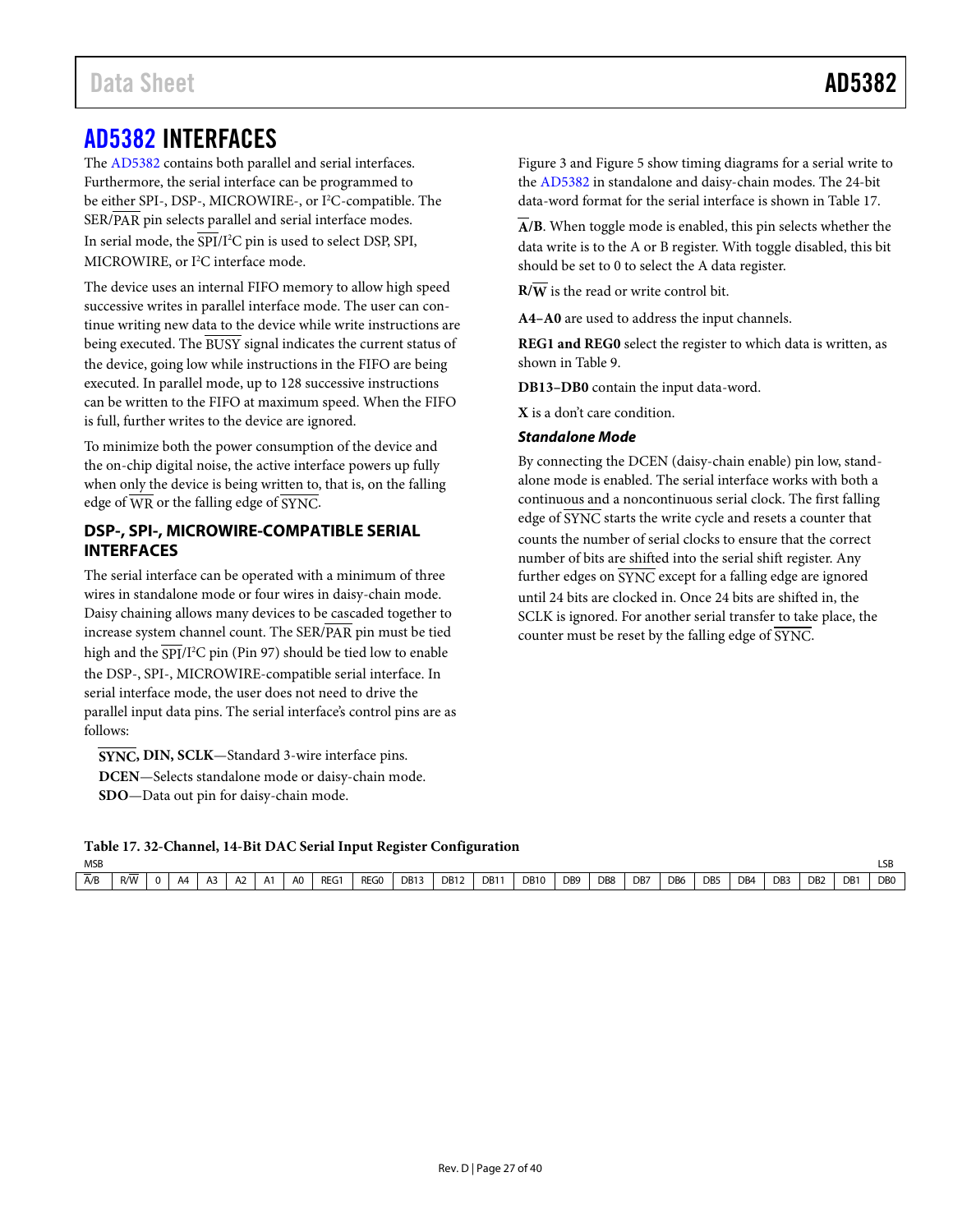### *Daisy-Chain Mode*

For systems that contain several devices, the SDO pin can be used to daisy-chain several devices together. This daisy-chain mode can be useful in system diagnostics and in reducing the number of serial interface lines.

By connecting the DCEN (daisy-chain enable) pin high, daisychain mode is enabled. The first falling edge of  $\overline{\text{SYNC}}$  starts the write cycle. The SCLK is continuously applied to the input shift register when SYNC is low. If more than 24 clock pulses are applied, the data ripples out of the shift register and appears on the SDO line. This data is clocked out on the rising edge of SCLK and is valid on the falling edge. By connecting the SDO of the first device to the DIN input on the next device in the chain, a multidevice interface is constructed. Twenty-four clock pulses are required for each device in the system. Therefore, the total number of clock cycles must equal 24N, where N is the total number o[f AD538x](http://www.analog.com/AD538?doc=AD5382.pdf) devices in the chain.

When the serial transfer to all devices is complete,  $\overline{\text{SYNC}}$  is taken high. This latches the input data in each device in the daisy-chain and prevents further data from being clocked into the input shift register.

If the SYNC is taken high before 24 clocks are clocked into the part, this is considered a bad frame and the data is discarded.

The serial clock can be either a continuous or a gated clock. A continuous SCLK source can be used only if SYNC can be held low for the correct number of clock cycles. In gated clock mode, a burst clock containing the exact number of clock cycles must be used, and SYNC must be taken high after the final clock to latch the data.

## *Readback Mode*

Readback mode is invoked by setting the  $R/\overline{W}$  bit = 1 in the serial input register write. With  $R/\overline{W} = 1$ , Bits A4 to A0, in association with Bits REG1 and REG0, select the register to be read. The remaining data bits in the write sequence are don't cares. During the next SPI write, the data appearing on the SDO output contains the data from the previously addressed register. For a read of a single register, the NOP command can be used in clocking out the data from the selected register on SDO.

[Figure 29](#page-27-0) shows the readback sequence. For example, to read back the m register of Channel 0 on th[e AD5382,](http://www.analog.com/AD5382?doc=AD5382.pdf) the following sequence should be implemented. First, write 0x404XXX to the [AD5382](http://www.analog.com/AD5382?doc=AD5382.pdf) input register. This configures th[e AD5382](http://www.analog.com/AD5382?doc=AD5382.pdf) for read mode with the m register of Channel 0 selected. Data Bits DB13 to DB0 are don't cares. Follow this with a second write, a NOP condition, 0x000000. During this write, the data from the m register is clocked out on the DOUT line, that is, data clocked out contains the data from the m register in Bits DB13 to DB0, and the top 10 bits contain the address information as previously written. In readback mode, the SYNC signal must frame the data. Data is clocked out on the rising edge of SCLK and is valid on the falling edge of the SCLK signal. If the SCLK idles high between the write and read operations of a readback operation, the first bit of data is clocked out on the falling edge of SYNC.

<span id="page-27-0"></span>

*Figure 29. Serial Readback Operation*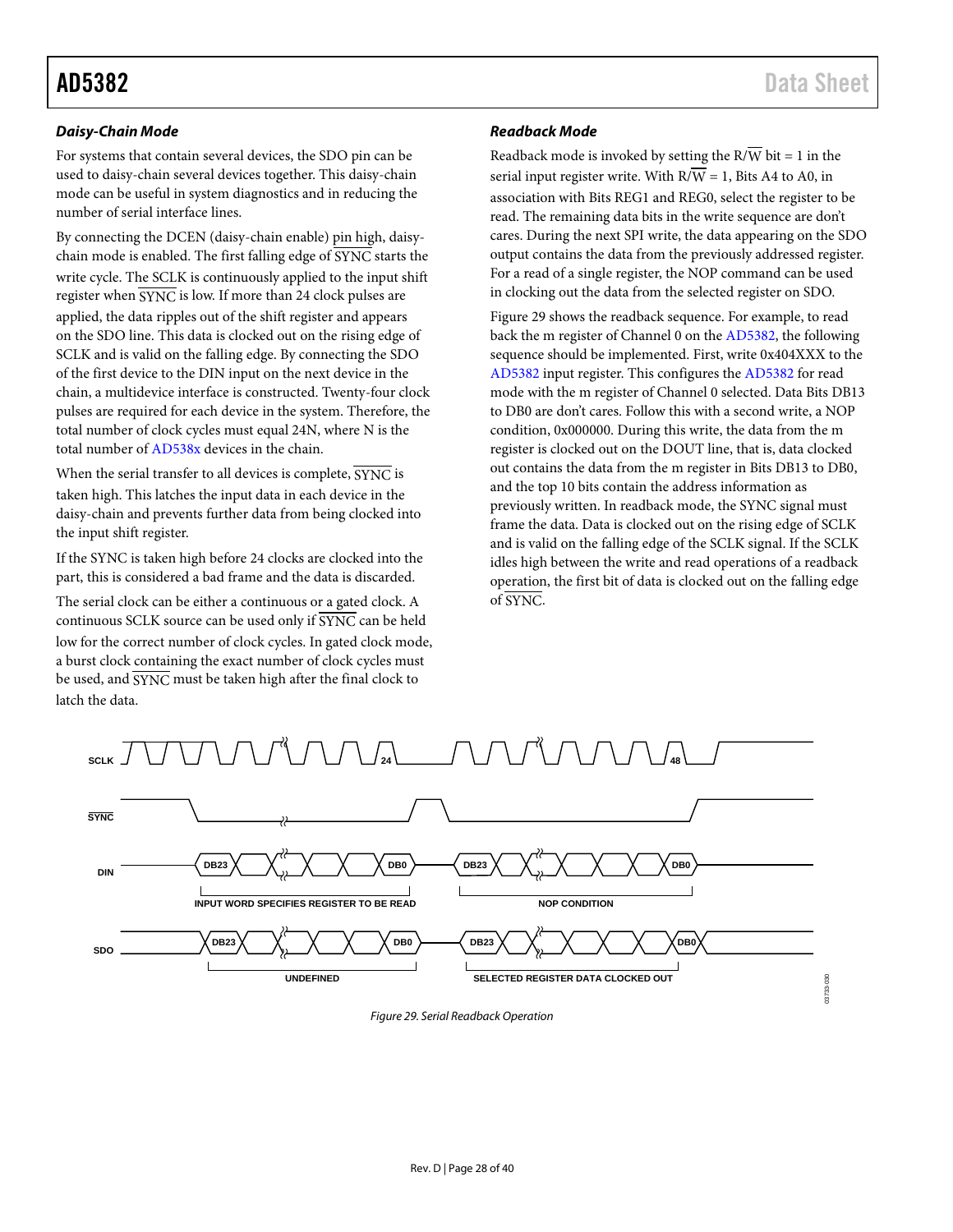<span id="page-28-0"></span>The [AD5382](http://www.analog.com/AD5382?doc=AD5382.pdf) features an I<sup>2</sup>C-compatible 2-wire interface consisting of a serial data line (SDA) and a serial clock line (SCL). SDA and SCL facilitate communication between the [AD5382](http://www.analog.com/AD5382?doc=AD5382.pdf) and the master at rates up to 400 kHz[. Figure 6](#page-11-1) shows the 2-wire interface timing diagrams that incorporate three different modes of operation. In selecting the I<sup>2</sup>C operating mode, first configure serial operating mode (SER/PAR = 1) and then select I<sup>2</sup>C mode by configuring the SPI/I<sup>2</sup>C pin to a Logic 1. The device is connected to the  $I^2C$  bus as a slave device (no clock is generated by th[e AD5382\)](http://www.analog.com/AD5382?doc=AD5382.pdf). The [AD5382](http://www.analog.com/AD5382?doc=AD5382.pdf) has a 7-bit slave address, 1010 1AD1AD0. The 5 MSB are hard-coded and the 2 LSB are determined by the state of the AD1 and AD0 pins. The facility to hardware configure AD1 and AD0 allows four of these devices to be configured on the bus.

## *I 2 C Data Transfer*

One data bit is transferred during each SCL clock cycle. The data on SDA must remain stable during the high period of the SCL clock pulse. Changes in SDA while SCL is high are control signals that configure start and stop conditions. Both SDA and SCL are pulled high by the external pull-up resistors when the I 2 C bus is not busy.

## *Start and Stop Conditions*

A master device initiates communication by issuing a start condition. A start condition is a high-to-low transition on SDA with SCL high. A stop condition is a low-to-high transition on SDA while SCL is high. A start condition from the master signals the beginning of a transmission to th[e AD5382.](http://www.analog.com/AD5382?doc=AD5382.pdf) The stop condition frees the bus. If a repeated start condition (Sr) is generated instead of a stop condition, the bus remains active.

## *Repeated Start Conditions*

A repeated start (Sr) condition can indicate a change of data direction on the bus. Sr may be used when the bus master is writing to several I<sup>2</sup>C devices and wants to maintain control of the bus.

# *Acknowledge Bit (ACK)*

The acknowledge bit (ACK) is the ninth bit attached to any 8-bit data-word. ACK is always generated by the receiving device. Th[e AD5382](http://www.analog.com/AD5382?doc=AD5382.pdf) devices generate an ACK when receiving an address or data by pulling SDA low during the ninth clock period. Monitoring ACK allows detection of unsuccessful data transfers. An unsuccessful data transfer occurs if a receiving device is busy or if a system fault has occurred. In the event of an unsuccessful data transfer, the bus master should reattempt communication.

# *[AD5382](http://www.analog.com/AD5382?doc=AD5382.pdf) Slave Addresses*

A bus master initiates communication with a slave device by issuing a start condition followed by the 7-bit slave address. When idle, the [AD5382](http://www.analog.com/AD5382?doc=AD5382.pdf) waits for a start condition followed by its slave address. The LSB of the address word is the Read/ Write  $(R/\overline{W})$  bit. Th[e AD5382](http://www.analog.com/AD5382?doc=AD5382.pdf) is a receive-only device; when communicating with th[e AD5382,](http://www.analog.com/AD538?doc=AD5382.pdf)  $R/\overline{W} = 0$ . After receiving the proper address 1010 1AD1AD0, the [AD5382](http://www.analog.com/AD5382?doc=AD5382.pdf) issues an ACK by pulling SDA low for one clock cycle.

The [AD5382](http://www.analog.com/AD5382?doc=AD5382.pdf) has four different user-programmable addresses determined by the AD1 and AD0 bits.

# *Write Operation*

Data can be written to th[e AD5382](http://www.analog.com/AD538?doc=AD5382.pdf) DAC in three specific modes.

# **4-Byte Mode**

When writing to th[e AD5382](http://www.analog.com/AD5382?doc=AD5382.pdf) DACs, the user must begin with an address byte ( $R/\overline{W} = 0$ ) after which the DAC acknowledges that it is prepared to receive data by pulling SDA low. The address byte is followed by the pointer byte; this addresses the specific channel in the DAC to be addressed and is also acknowledged by the DAC. Two bytes of data are then written to the DAC, as shown i[n Figure 30.](#page-29-0) A stop condition follows. This allows the user to update a single channel within the [AD5382](http://www.analog.com/AD5382?doc=AD5382.pdf) at any time and requires four bytes of data to be transferred from the master.

## **3-Byte Mode**

In 3-byte mode, the user can update more than one channel in a write sequence without having to write the device address byte each time. The device address byte is required only once; subsequent channel updates require the pointer byte and the data bytes. In 3-byte mode, the user begins with an address byte  $(R/\overline{W} = 0)$ , after which the DAC acknowledges that it is prepared to receive data by pulling SDA low. The address byte is followed by the pointer byte. This addresses the specific channel in the DAC to be addressed and is also acknowledged by the DAC. This is then followed by the two data bytes. REG1 and REG0 determine the register to be updated.

If a stop condition does not follow the data bytes, another channel can be updated by sending a new pointer byte followed by the data bytes. This mode requires only three bytes to be sent to update any channel once the device is initially addressed, and reduces the software overhead in updating the [AD5382](http://www.analog.com/AD5382?doc=AD5382.pdf) channels. A stop condition at any time exits this mode[. Figure 31](#page-29-1) shows a typical configuration.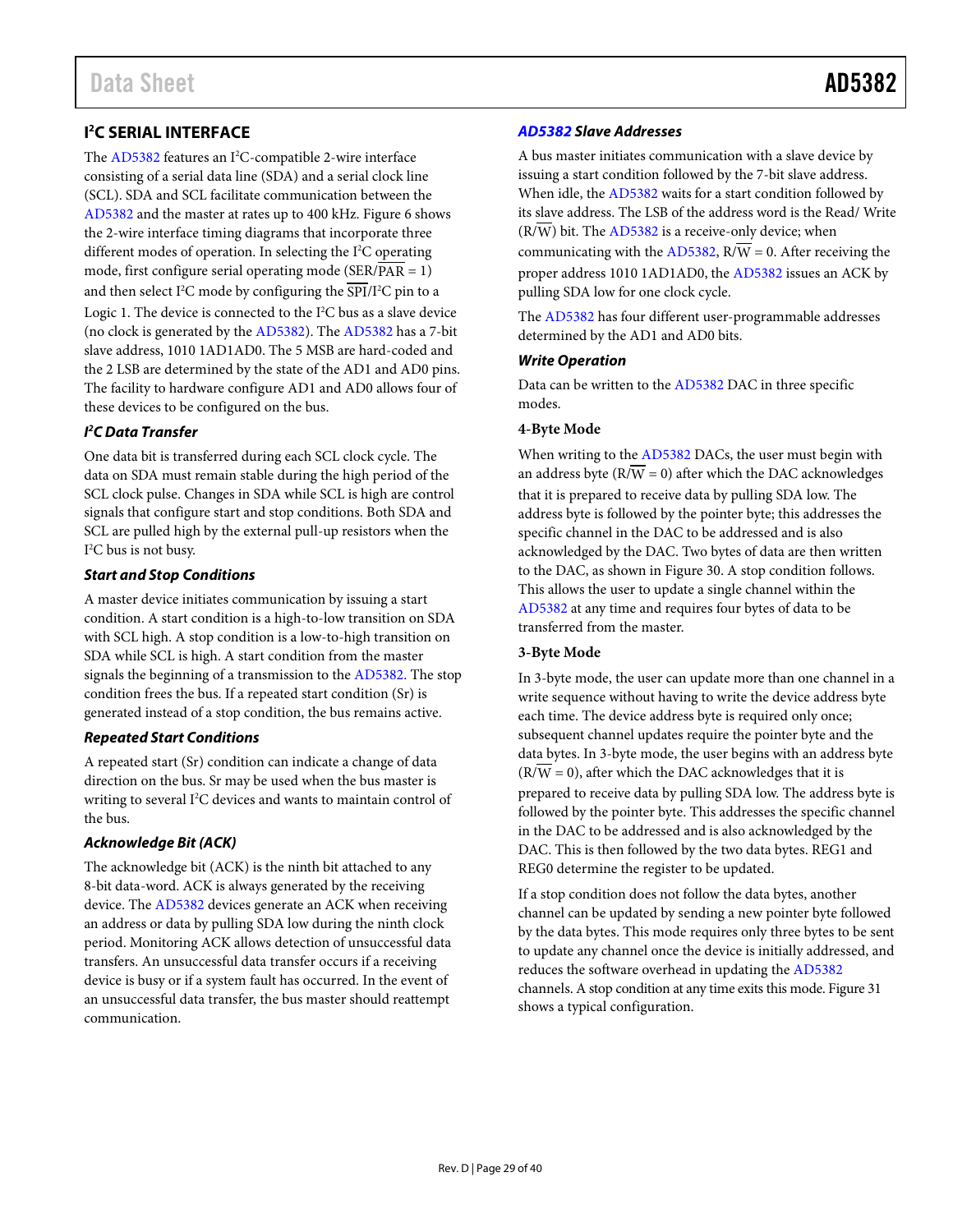<span id="page-29-0"></span>

| AD5382<br><b>Data Sheet</b>                                                                                                                                                                                                                                                                                                                             |  |
|---------------------------------------------------------------------------------------------------------------------------------------------------------------------------------------------------------------------------------------------------------------------------------------------------------------------------------------------------------|--|
| SCL<br>AD <sub>0</sub><br>R/W<br>AD1<br>0<br>$\pmb{0}$<br>0<br>A <sub>3</sub><br>A <sub>2</sub><br>A <sub>1</sub><br>A <sub>0</sub><br><b>SDA</b><br>0<br>A4<br>0<br><b>ACK BY</b><br><b>START COND</b><br><b>ACK BY</b><br><b>MSB</b><br><b>BY MASTER</b><br>AD538x<br>AD538x<br><b>ADDRESS BYTE</b><br><b>POINTER BYTE</b>                            |  |
| <b>SCL</b><br><b>LSB</b><br><b>MSB</b><br><b>LSB</b><br>REG1<br>REG0<br><b>MSB</b><br><b>SDA</b><br><b>ACK BY</b><br><b>ACK BY</b><br><b>STOP</b><br>AD538x<br>AD538x<br><b>COND</b><br>03733-031<br><b>MOST SIGNIFICANT BYTE</b><br><b>LEAST SIGNIFICANT BYTE</b><br>BY<br><b>MASTER</b><br>Figure 30. 4-Byte AD5382, I <sup>2</sup> C Write Operation |  |
| <b>SCL</b><br>$R/\overline{W}$<br>AD1<br>AD <sub>0</sub><br>$\pmb{0}$<br><b>SDA</b><br>0<br>0<br>A4<br>А3<br>А2<br>A1<br>A0<br>0<br>0<br><b>ACK BY</b><br><b>START COND</b><br><b>ACK BY</b><br><b>MSB</b><br><b>BY MASTER</b><br>AD538x<br>AD538x<br><b>ADDRESS BYTE</b><br>POINTER BYTE FOR CHANNEL "N"                                               |  |
| <b>SCL</b><br><b>LSB</b><br><b>LSB</b><br><b>SDA</b><br>REG1<br>REG0<br><b>MSB</b><br><b>MSB</b><br><b>ACK BY</b><br><b>ACK BY</b><br>AD538x<br>AD538x<br><b>MOST SIGNIFICANT DATA BYTE</b><br><b>LEAST SIGNIFICANT DATA BYTE</b><br>DATA FOR CHANNEL "N"                                                                                               |  |
| SCL<br><b>SDA</b><br>$\pmb{0}$<br>A1<br>$\mathbf 0$<br>0<br>A4<br>A3<br>A2<br>A0<br><b>MSB</b><br><b>ACK BY</b><br>AD538x<br>POINTER BYTE FOR CHANNEL "NEXT CHANNEL"                                                                                                                                                                                    |  |
| SCL<br><b>SDA</b><br>REG1<br>REG0<br><b>MSB</b><br><b>LSB</b><br><b>MSB</b><br><b>LSB</b><br><b>ACK BY</b><br>ACK BY STOP COND<br>AD538x<br>AD538x BY MASTER<br><b>MOST SIGNIFICANT DATA BYTE</b><br><b>LEAST SIGNIFICANT DATA BYTE</b><br>03733-032<br>DATA FOR CHANNEL "NEXT CHANNEL"                                                                 |  |

<span id="page-29-1"></span>*Figure 31. 3-Byt[e AD5382,](http://www.analog.com/AD5382?doc=AD5382.pdf) I 2 C Write Operation*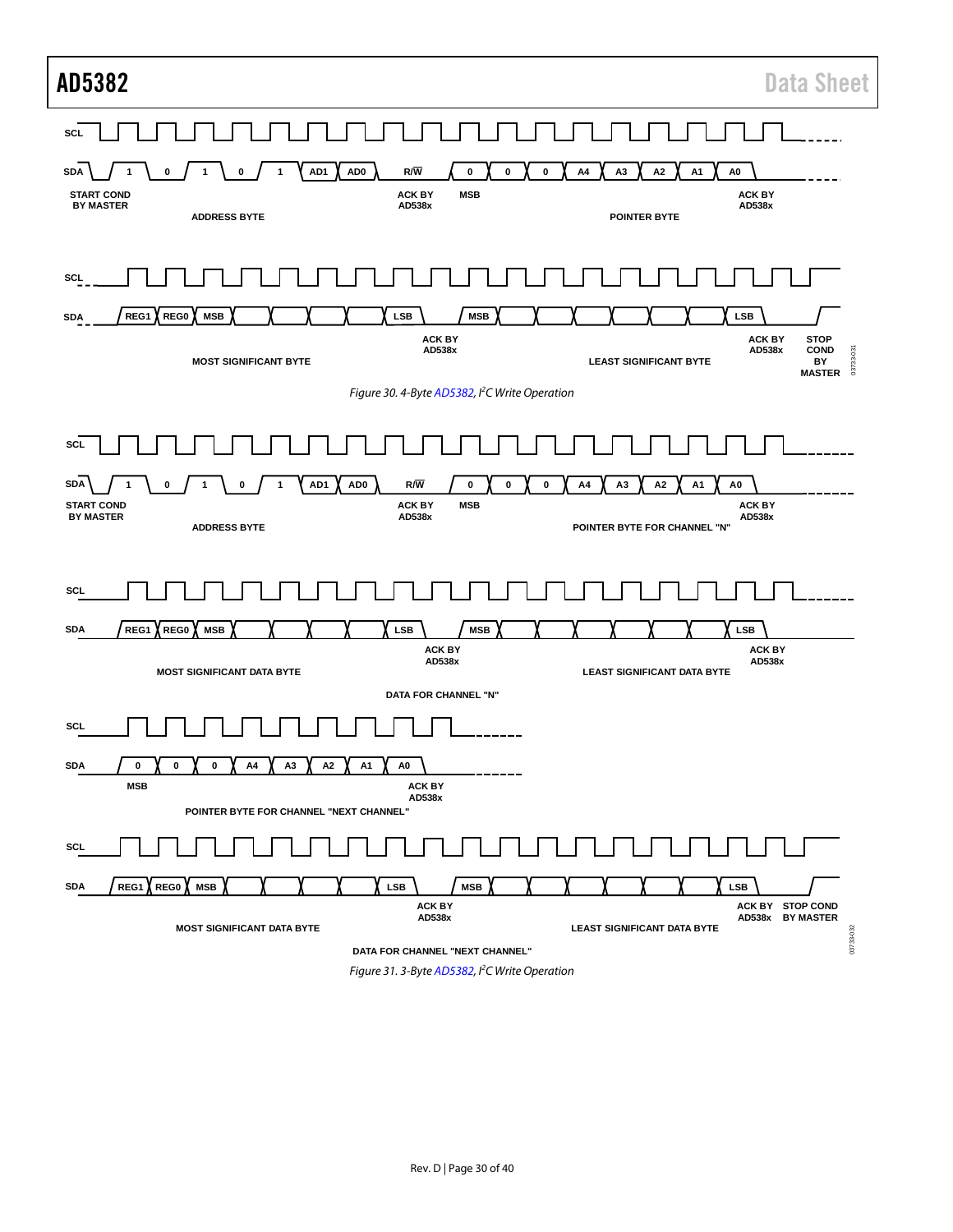03733-033

## <span id="page-30-0"></span>**2-Byte Mode**

Following initialization of 2-byte mode, the user can update channels sequentially. The device address byte is required only once, and the pointer address pointer is configured for autoincrement or burst mode.

The user must begin with an address byte ( $\overline{RVW} = 0$ ), after which the DAC acknowledges that it is prepared to receive data by pulling SDA low. The address byte is followed by a specific pointer byte (0xFF) that initiates the burst mode of operation. The address pointer initializes to Channel 0, the data following the pointer is loaded to Channel 0, and the address pointer automatically increments to the next address.

The REG0 and REG1 bits in the data byte determine which register is updated. In this mode, following the initialization, only the two data bytes are required to update a channel. The channel address automatically increments from Address 0 to Channel 31 and then returns to the normal 3-byte mode of operation. This mode allows transmission of data to all channels in one block and reduces the software overhead in configuring all channels. A stop condition at any time exits this mode. Toggle mode is not supported in 2-byte mode. [Figure](#page-30-1) 32 shows a typical configuration.

## **PARALLEL INTERFACE**

The SER/PAR pin must be tied low to enable the parallel interface and disable the serial interfaces[. Figure 7](#page-12-0) shows the timing diagram for a parallel write. The parallel interface is controlled by the following pins.

# *CS Pin*

Active low device select pin.

### *WR Pin*

On the rising edge of  $\overline{WR}$ , with  $\overline{CS}$  low, the addresses on Pins A4 to A0 are latched; data present on the data bus is loaded into the selected input registers.

### *REG0, REG1 Pins*

The REG0 and REG1 pins determine the destination register of the data being written to th[e AD5382.](http://www.analog.com/AD5382?doc=AD5382.pdf) Se[e Table 9.](#page-21-3)

#### *Pins A4 to A0*

Each of the 40 DAC channels can be addressed individually.

#### *Pins DB13 to DB0*

The [AD5382](http://www.analog.com/AD5382?doc=AD5382.pdf) accepts a straight 14-bit parallel word on DB13 to DB0, where DB13 is the MSB and DB0 is the LSB.



<span id="page-30-1"></span>*Figure 32. 2-Byte, I2 C Write Operation*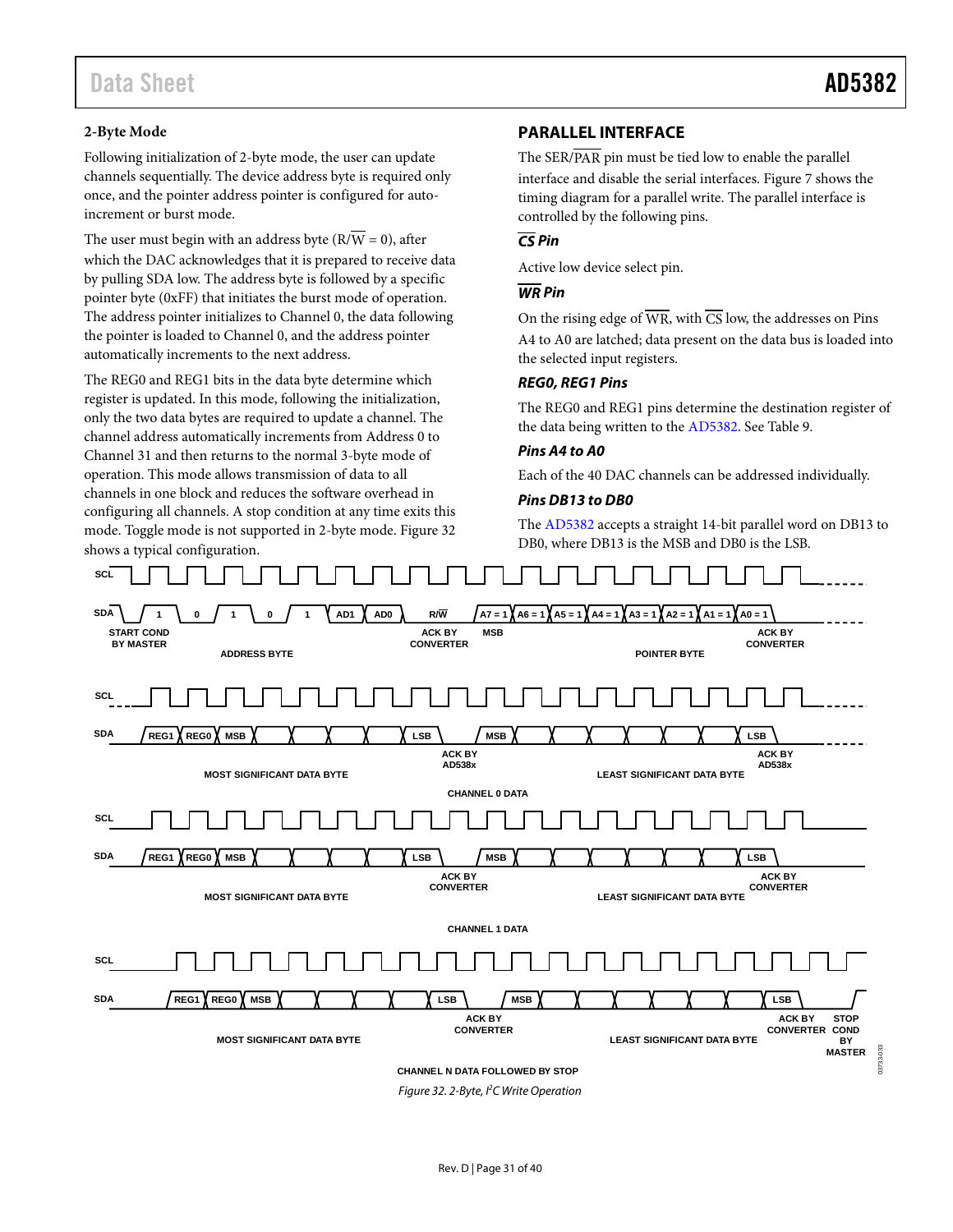# <span id="page-31-0"></span>**MICROPROCESSOR INTERFACING**

#### *Parallel Interface*

The [AD5382](http://www.analog.com/AD5382?doc=AD5382.pdf) can be interfaced to a variety of 16-bit microcontrollers or DSP processors[. Figure 34](#page-31-1) shows the [AD5382](http://www.analog.com/AD5382?doc=AD5382.pdf) family interfaced to a generic 16-bit microcontroller/DSP processor. The lower address lines from the processor are connected to A0–A4 on th[e AD5382.](http://www.analog.com/AD5382?doc=AD5382.pdf) The upper address lines are decoded to provide a CS, LDAC *s*ignal for th[e AD5382.](http://www.analog.com/AD5382?doc=AD5382.pdf) The fast interface timing of th[e AD5382](http://www.analog.com/AD5382?doc=AD5382.pdf) allows direct interface to a wide variety of microcontrollers and DSPs, as shown i[n Figure 34.](#page-31-1) 

#### *[AD5382](http://www.analog.com/AD5382?doc=AD5382.pdf) to MC68HC11*

The serial peripheral interface (SPI) on the MC68HC11 is configured for master mode ( $MSTR = 1$ ), Clock Polarity bit (CPOL) = 0, and the Clock Phase bit (CPHA) = 1. The SPI is configured by writing to the SPI control register (SPCR)—see the 68HC11 User Manual. SCK of the 68HC11 drives the SCLK of th[e AD5382,](http://www.analog.com/AD5382?doc=AD5382.pdf) the MOSI output drives the serial data

line (DIN) of the [AD5382,](http://www.analog.com/AD5382?doc=AD5382.pdf) and the MISO input is driven from DOUT. The SYNC signal is derived from a port line (PC7). When data is being transmitted to th[e AD5382,](http://www.analog.com/AD5382?doc=AD5382.pdf) the SYNC line is taken low (PC7). Data appearing on the MOSI output is valid on the falling edge of SCK. Serial data from the 68HC11 is transmitted in 8-bit bytes with only eight falling clock edges occurring in the transmit cycle.







<span id="page-31-1"></span>*Figure 34[. AD5382-t](http://www.analog.com/AD5382?doc=AD5382.pdf)o-Parallel Interface*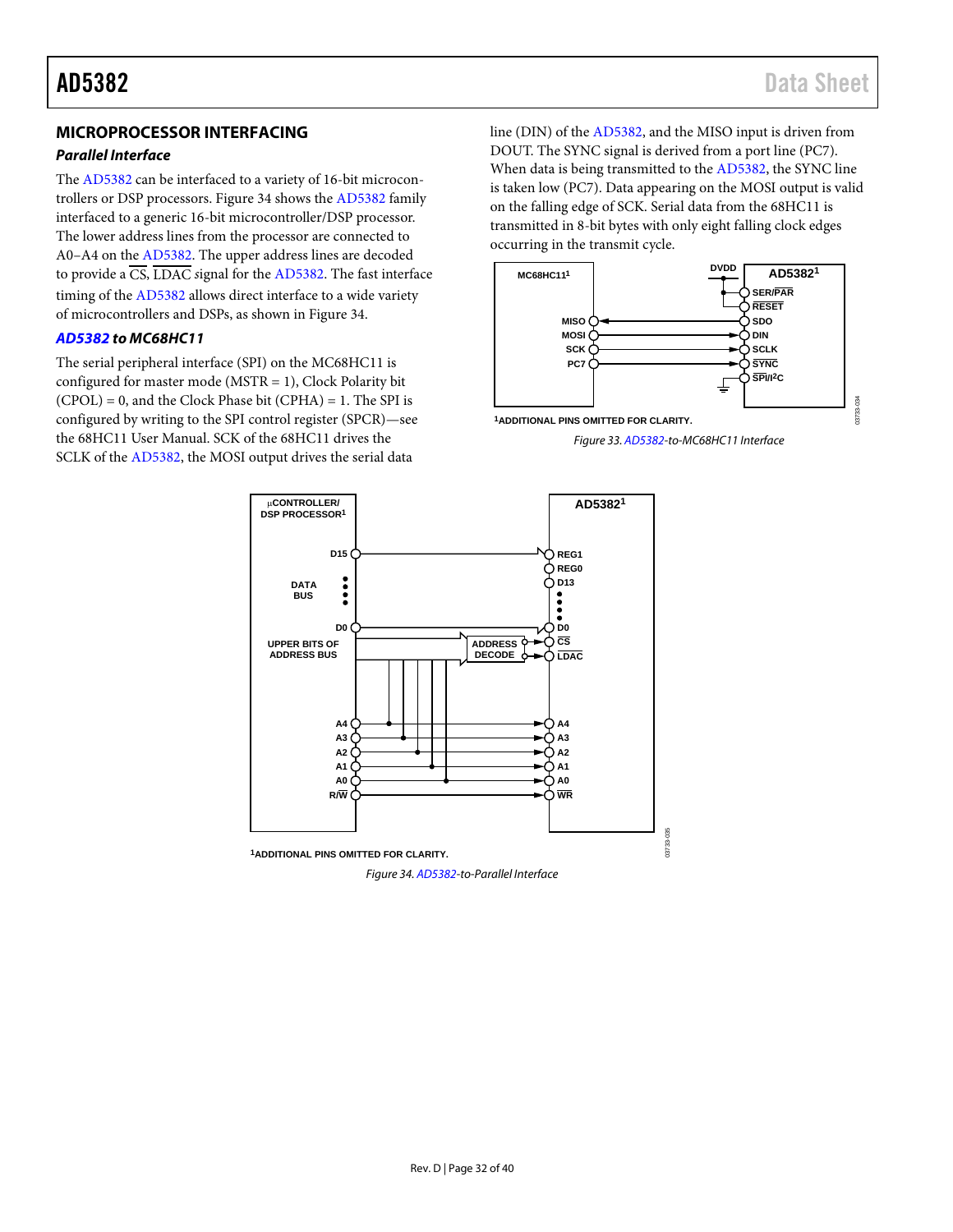## *[AD5382](http://www.analog.com/AD5382?doc=AD5382.pdf) to PIC16C6x/7x*

The PIC16C6x/7x synchronous serial port (SSP) is configured as an SPI master with the Clock Polarity bit  $= 0$ . This is done by writing to the synchronous serial port control register (SSPCON). See the PIC16/17 Microcontroller User Manual. In this example I/O, Port RA1 is being used to pulse  $\overline{\text{SYNC}}$  and enable the serial port of th[e AD5382.](http://www.analog.com/AD5382?doc=AD5382.pdf) This microcontroller transfers only eight bits of data during each serial transfer operation; therefore, three consecutive read/write operations may be needed depending on the mode[. Figure 35](#page-32-0) shows the connection diagram.



<span id="page-32-0"></span>**1ADDITIONAL PINS OMITTED FOR CLARITY.**

*Figure 35[. AD5382-](http://www.analog.com/AD5382?doc=AD5382.pdf)to-PIC16C6x/7x Interface*

#### *[AD5382](http://www.analog.com/AD5382?doc=AD5382.pdf) to 8051*

The [AD5382](http://www.analog.com/AD5382?doc=AD5382.pdf) requires a clock synchronized to the serial data. The 8051 serial interface must therefore be operated in Mode 0. In this mode, serial data enters and exits through RxD, and a shift clock is output on TxD. [Figure 36](#page-32-1) shows how the 8051 is connected to th[e AD5382.](http://www.analog.com/AD5382?doc=AD5382.pdf) Because th[e AD5382](http://www.analog.com/AD5382?doc=AD5382.pdf) shifts data out on the rising edge of the shift clock and latches data in on the falling edge, the shift clock must be inverted. Th[e AD5382](http://www.analog.com/AD5382?doc=AD5382.pdf) requires its data to be MSB first. Since the 8051 outputs the LSB first, the transmit routine must take this into account.



*Figure 36[. AD5382-](http://www.analog.com/AD5382?doc=AD5382.pdf)to-8051 Interface*

#### <span id="page-32-1"></span>*[AD5382](http://www.analog.com/AD5382?doc=AD5382.pdf) t[o ADSP-BF527](http://www.analog.com/ADSP-BF527?doc=AD5382.pdf)*

03733-036

[Figure 37](#page-32-2) shows a serial interface between the [AD5382](http://www.analog.com/AD5382?doc=AD5382.pdf) and the [ADSP-BF527.](http://www.analog.com/ADSP-BF527?doc=AD5382.pdf) Th[e ADSP-BF527](http://www.analog.com/ADSP-BF527?doc=AD5382.pdf) should be set up to operate in SPORT transmit alternate framing mode. Th[e ADSP-BF527](http://www.analog.com/ADSP-BF527?doc=AD5382.pdf) SPORT is programmed through the SPORT control register and should be configured as follows: internal clock operation, active low framing, and 16-bit word length. Transmission is initiated by writing a word to the Tx register after the SPORT has been enabled.



<span id="page-32-2"></span>*Figure 37[. AD5382-](http://www.analog.com/AD5382?doc=AD5382.pdf)t[o-ADSP-BF527](http://www.analog.com/ADSP-BF527?doc=AD5382.pdf) Interface*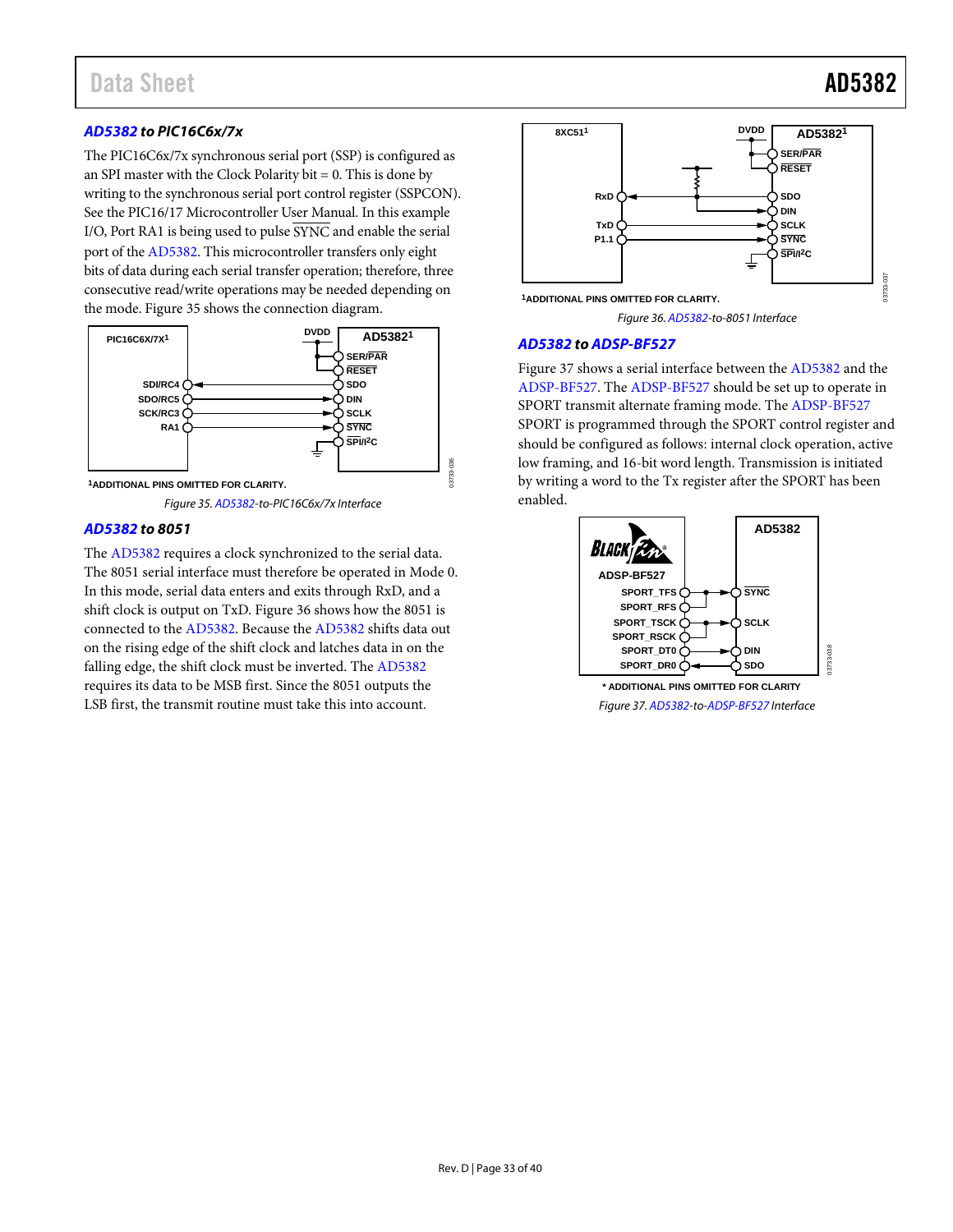# <span id="page-33-2"></span><span id="page-33-0"></span>APPLICATIONS INFORMATION **POWER SUPPLY DECOUPLING**

In any circuit where accuracy is important, careful consideration of the power supply and ground return layout helps to ensure the rated performance. The printed circuit board on which th[e AD5382](http://www.analog.com/AD5382?doc=AD5382.pdf) is mounted should be designed so that the analog and digital sections are separated and confined to certain areas of the board. If th[e AD5382](http://www.analog.com/AD5382?doc=AD5382.pdf) is in a system where multiple devices require an AGND-to-DGND connection, the connection should be made at one point only, a star ground point established as close to the device as possible.

For supplies with multiple pins (AVDD, DVDD), these pins should be tied together. The [AD5382](http://www.analog.com/AD5382?doc=AD5382.pdf) should have ample supply bypassing of 10 µF in parallel with 0.1 µF on each supply, located as close as possible to the package and ideally right up against the device. The 10 µF capacitors are the tantalum bead type. The 0.1 µF capacitor should have low effective series resistance (ESR) and effective series inductance (ESI), like the common ceramic types that provide a low impedance path to ground at high frequencies, to handle transient currents due to internal logic switching.

The power supply lines of th[e AD5382](http://www.analog.com/AD5382?doc=AD5382.pdf) should use as large a trace as possible to provide low impedance paths and reduce the effects of glitches on the power supply line. Fast switching signals such as clocks should be shielded with digital ground to avoid radiating noise to other parts of the board, and should never be run near the reference inputs. A ground line routed between the  $D_{IN}$  and SCLK lines helps reduce crosstalk between them. This is not required on a multilayer board because there is a separate ground plane, but separating the lines helps. It is essential to minimize noise on the VIN and REFIN lines.

<span id="page-33-4"></span>Avoid crossover of digital and analog signals. Traces on opposite sides of the board should run at right angles to each other. This reduces the effects of feedthrough through the board. A microstrip technique is by far the best, but is not always possible with a double-sided board. In this technique, the component side of the board is dedicated to the ground plane while signal traces are placed on the solder side.

# <span id="page-33-1"></span>**POWER SUPPLY SEQUENCING**

<span id="page-33-5"></span>For proper operation of the [AD5382,](http://www.analog.com/AD5382?doc=AD5382.pdf) first apply DVDD and then AVDD either simultaneously or within 10 ms of DVDD. This sequence ensures that the power-on reset circuitry sets the registers to their default values and keeps the analog outputs at 0 V until a valid write operation takes place. When AVDD cannot be applied within 10 ms of DVDD, issue a hardware reset. This triggers the power-on reset circuitry and loads the default register values. In cases where the initial power supply has the same or a lower voltage than the second power supply, a Schottky diode can be used to temporarily supply power until the second power supply turns on[. Table 18](#page-33-3) lists the power supply sequences and the recommended diode connection.

Alternatively, a load switch such as th[e ADP196](http://www.analog.com/ADP196?doc=AD5382.pdf) can be used to delay the first power supply until the second power supply turns on[. Figure 40](#page-34-1) shows a typical configuration using th[e ADP196.](http://www.analog.com/ADP196?doc=AD5382.pdf)  In this case, AVDD is applied first. This voltage does not appear at the AVDD pin of the [AD5382](http://www.analog.com/AD5382?doc=AD5382.pdf) until DVDD is applied and brings the EN pin high. The result is that AVDD and DVDD are both applied to the [AD5382](http://www.analog.com/AD5382?doc=AD5382.pdf) at the same time.

<span id="page-33-3"></span>**Table 18. Power Supply Sequencing**

| <b>First</b>  | Second                      | <b>Recommended Operation</b>            |
|---------------|-----------------------------|-----------------------------------------|
| Power         | Power                       |                                         |
| <b>Supply</b> | <b>Supply</b>               |                                         |
| $AVDD = 3V$   | $DVDD \geq 3V$              | See Figure 38                           |
| $DVDD = 3V$   | $AVDD \geq 3V$              | See Figure 39                           |
| $AVDD =$      | $DVDD =$                    | See Figure 38; this operation           |
| <b>DVDD</b>   | <b>AVDD</b>                 | assumes separate analog and             |
|               |                             | digital supplies                        |
| $DVDD =$      | $AVDD =$                    | See Figure 39; this operation           |
| avdd          | <b>DVDD</b>                 | assumes separate analog and             |
|               |                             | digital supplies                        |
| $AVDD = 5V$   | $DVDD = 3V$                 | See Figure 40                           |
| $DVDD = 5V$   | $AVDD = 3V$                 | Hardware reset or see Figure 41         |
|               | $AVDD = 3V$                 | $DVDD \geq 3V$                          |
|               |                             | SD103C OR                               |
|               |                             | <b>EQUIVALENT</b>                       |
|               |                             |                                         |
|               |                             |                                         |
|               | <b>AVDD</b>                 | <b>DVDD</b>                             |
|               |                             |                                         |
|               |                             | AD5382                                  |
|               | <b>DAC</b><br><b>SIGNAL</b> |                                         |
|               | GND<br><b>GND</b>           | <b>AGND</b><br><b>DGND</b>              |
|               |                             |                                         |
|               |                             | 081-825130                              |
|               |                             | Figure 38. AVDD First, Followed by DVDD |
|               | $AVDD \geq 3V$              | $DVDD = 3V$                             |
|               |                             |                                         |
|               |                             | SD103C OR                               |
|               |                             | <b>EQUIVALENT</b>                       |
|               |                             |                                         |
|               |                             |                                         |
|               | <b>AVDD</b>                 | <b>DVDD</b>                             |
|               |                             |                                         |
|               |                             | AD5382                                  |
|               | SIGNAL<br><b>DAC</b>        |                                         |
|               | <b>GND</b><br><b>GND</b>    | <b>DGND</b><br><b>AGND</b>              |
|               |                             | 03733-132                               |
|               |                             |                                         |
|               |                             | Figure 39. DVDD First, Followed by AVDD |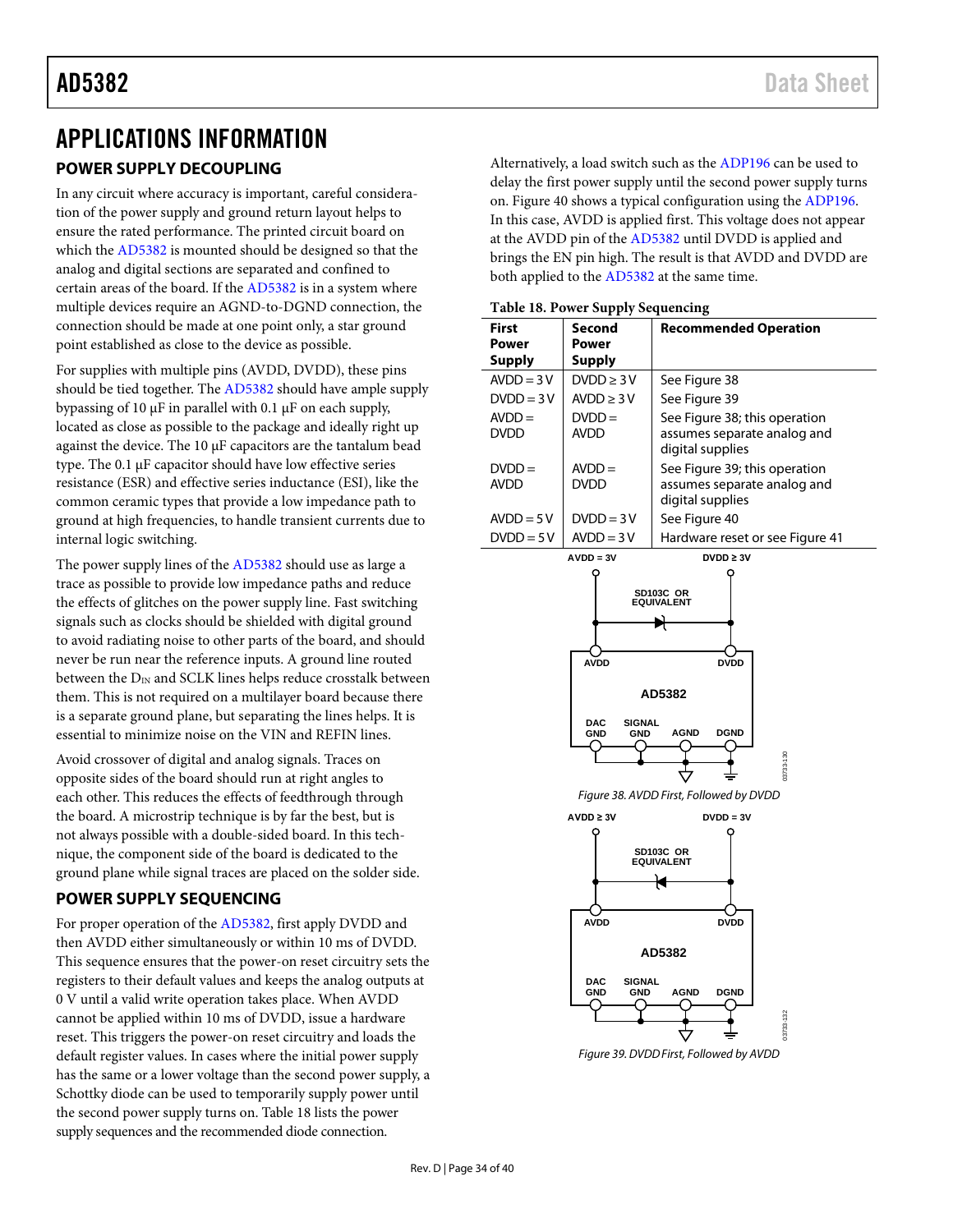# <span id="page-34-0"></span>Data Sheet **AD5382**



*Figure 40. AVDD Power Supply Controlled by a Load Switch*

<span id="page-34-1"></span>

*Figure 41. DVDD Power Supply Controlled by a Load Switch*

## <span id="page-34-2"></span>**TYPICAL CONFIGURATION CIRCUIT**

[Figure 42](#page-34-3) shows a typical configuration for th[e AD5382-5](http://www.analog.com/AD5382?doc=AD5382.pdf) when configured for use with an external reference. In the circuit shown, all AGND, SIGNAL\_GND, and DAC\_GND pins are tied together to a common AGND. AGND and DGND are connected together at th[e AD5382](http://www.analog.com/AD5382?doc=AD5382.pdf) device. On power-up, the [AD5382](http://www.analog.com/AD5382?doc=AD5382.pdf) defaults to external reference operation. All AVDD lines are connected together and driven from the same 5 V source. It is recommended to decouple close to the device with a 0.1 µF ceramic and a 10 µF tantalum capacitor.

In this application, the reference for th[e AD5382-5](http://www.analog.com/AD5382?doc=AD5382.pdf) is provided externally from either an [ADR421](http://www.analog.com/ADR421?doc=AD5382.pdf) or [ADR431](http://www.analog.com/ADR431?doc=AD5382.pdf) 2.5 V reference. Suitable external references for the [AD5382-3](http://www.analog.com/AD5382?doc=AD5382.pdf) include the [ADR3412](http://www.analog.com/ADR3412?doc=AD5382.pdf) 1.2 V reference. The reference should be decoupled at the REFOUT/REFIN pin of the device with a 0.1 µF capacitor.



*Figure 42. Typical Configuration with External Reference*

<span id="page-34-3"></span>[Figure 43](#page-34-4) shows a typical configuration when using the internal reference. On power-up, the [AD5382](http://www.analog.com/AD5382?doc=AD5382.pdf) defaults to an external reference; therefore, the internal reference needs to be configured and turned on via a write to th[e AD5382](http://www.analog.com/AD5382?doc=AD5382.pdf) control register. Control Register Bit CR12 allows the user choose the reference value; Bit CR 10 is used to select the internal reference. It is recommended to use the 2.5 V reference when AVDD = 5 V, and the 1.25 V reference when  $AVDD = 3 V$ .



*Figure 43. Typical Configuration with Internal Reference*

<span id="page-34-4"></span>Digital connections have been omitted for clarity. The [AD5382](http://www.analog.com/AD5382?doc=AD5382.pdf) contains an internal power-on reset circuit with a 10 ms brownout time. If the power supply ramp rate exceeds 10 ms, the user should reset the [AD5382](http://www.analog.com/AD5382?doc=AD5382.pdf) as part of the initialization process to ensure the calibration data is loaded correctly into the device.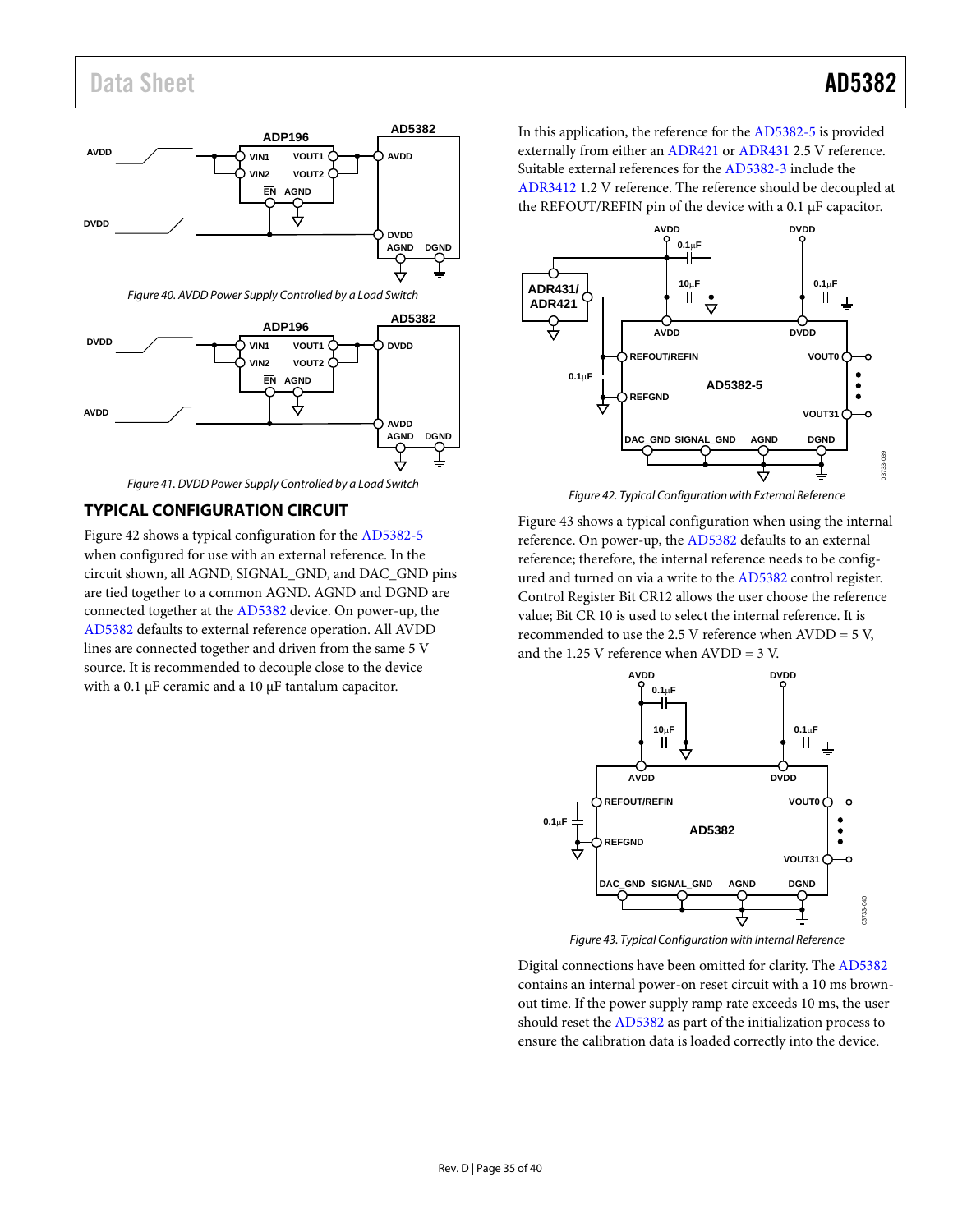# <span id="page-35-1"></span>**MONITOR FUNCTION**

The [AD5382](http://www.analog.com/AD5382?doc=AD5382.pdf) channel monitor function consists of a multiplexer addressed via the interface, allowing any channel output to be routed to this pin for monitoring using an external ADC. The channel monitor function must be enabled in the control register before any channels are routed to MON\_OUT. [Table 16](#page-24-0) contains the decoding information required to route any channel to MON\_OUT. External signals within th[e AD5382's](http://www.analog.com/AD5382?doc=AD5382.pdf) absolute maximum input range can be connected to the MON\_IN pins and monitored at MON\_OUT. Selecting Channel Address 63 three-states MON\_OUT[. Figure 44](#page-35-2) shows a typical monitoring circuit implemented using a 12-bit SAR ADC in a 6-lead SOT-23 package. The controller output port selects the channel to be monitored, and the input port reads the converted data from the ADC.

# <span id="page-35-0"></span>**TOGGLE MODE FUNCTION**

The toggle mode function allows an output signal to be generated using the LDAC control signal that switches between two DAC data registers. This function is configured using the SFR control register as follows. A write with  $REG1 = REG0 = 0$  and A4–A0 = 01100 specifies a control register write. The toggle mode function is enabled in groups of eight channels using bits CR5 to CR2 in the control register. See th[e AD5382](http://www.analog.com/AD5382?doc=AD5382.pdf) control register contents i[n Table 14.](#page-23-2) [Figure 45](#page-36-3) shows a block diagram of toggle mode implementation. Each of the 32 DAC channels on the [AD5382](http://www.analog.com/AD5382?doc=AD5382.pdf) contains an A and B data register. Note that the B registers can be loaded only when toggle mode is enabled. The sequence of events when configuring th[e AD5382](http://www.analog.com/AD5382?doc=AD5382.pdf) for toggle mode is as follows:

- 1. Enable toggle mode for the required channels via the control register.
- 2. Load data to the A registers.
- 3. Load data to the B registers.
- 4. Apply LDAC.

The LDAC is used to switch between the A and B registers in determining the analog output. The first  $\overline{\text{LDAC}}$  configures the output to reflect the data in the A registers. This mode offers significant advantages if the user wants to generate a square wave at the output of all 32 channels, as might be required to drive a liquid crystal-based variable optical attenuator. In this case, the user writes sets the control register and enables the toggle function by setting CR5 to CR2 = 1, thus enabling the four groups of eight for toggle mode operation. The user must then load data to all 32 A and B registers. Toggling LDAC will set the output values to reflect the data in the A and B registers. The frequency of the LDAC determines the frequency of the square wave output.

Toggle mode is disabled via the control register. The first LDAC following the disabling of the toggle mode updates the outputs with the data contained in the A registers.

03733-041



<span id="page-35-2"></span>*Figure 44. Typical Channel Monitoring Circuit*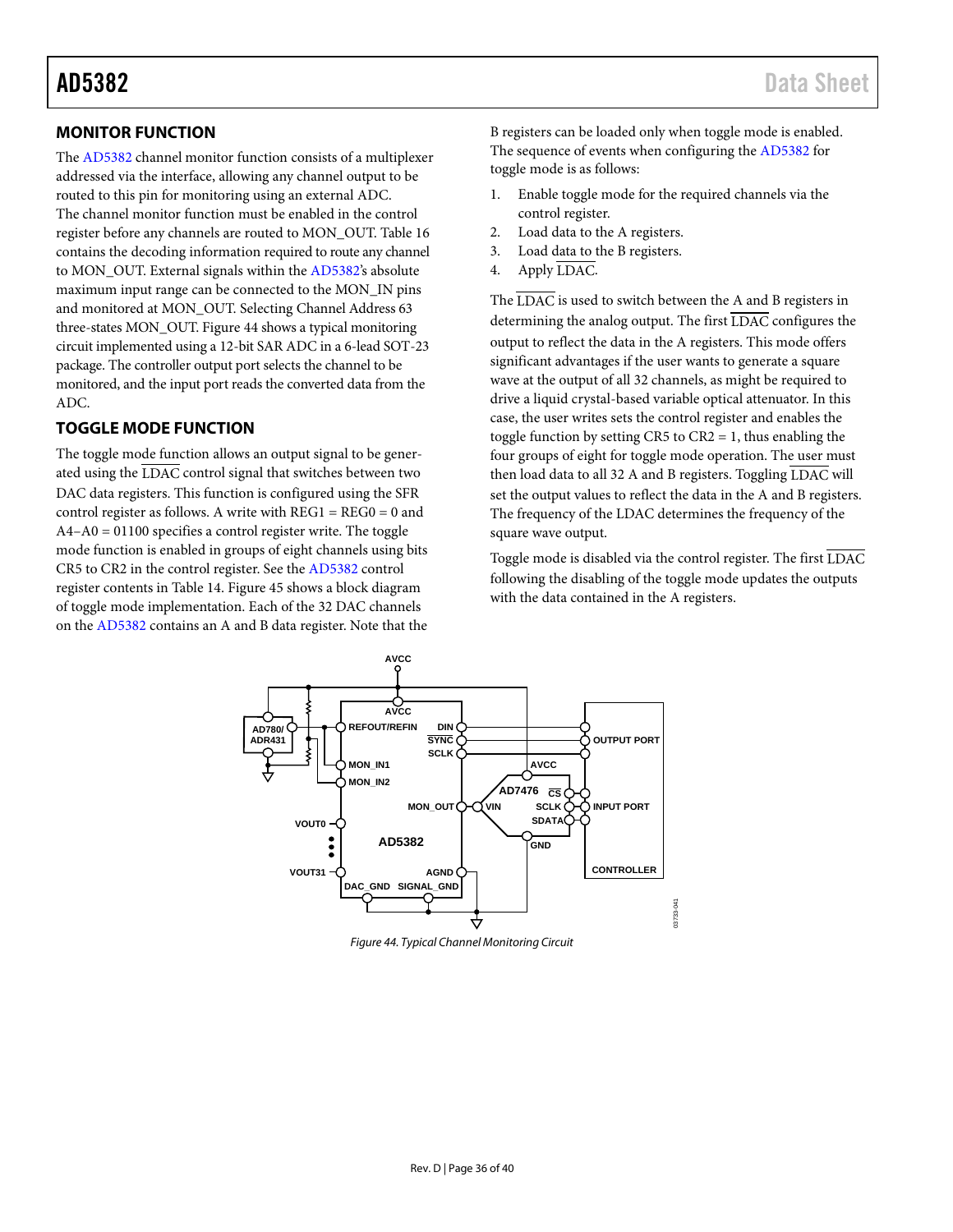<span id="page-36-3"></span><span id="page-36-2"></span>

*Figure 46[. AD5382](http://www.analog.com/AD5382?doc=AD5382.pdf) in a MEMS Based Optical Switch*

## <span id="page-36-4"></span>**THERMAL MONITOR FUNCTION**

The [AD5382](http://www.analog.com/AD5382?doc=AD5382.pdf) contains a temperature shutdown function to protect the chip if multiple outputs are shorted. The shortcircuit current of each output amplifier is typically 40 mA. Operating the [AD5382](http://www.analog.com/AD5382?doc=AD5382.pdf) at 5 V leads to a power dissipation of 200 mW per shorted amplifier. With five channels shorted, this leads to an extra watt of power dissipation. For the 100-lead LQFP, the  $\theta_{JA}$  is typically 44°C/W.

The thermal monitor is enabled by the user via CR8 in the control register. The output amplifiers on the [AD5382](http://www.analog.com/AD5382?doc=AD5382.pdf) are automatically powered down if the die temperature exceeds approximately 130°C. After a thermal shutdown occurs, the user can re-enable the part by executing a soft power-up if the temperature drops below 130°C or by turning off the thermal monitor function via the control register.

#### <span id="page-36-0"></span>**[AD5382](http://www.analog.com/AD5382?doc=AD5382.pdf) IN A MEMS-BASED OPTICAL SWITCH**

In their feed-forward control paths, MEMS-based optical switches require high resolution DACs that offer high channel density with 14-bit monotonic behavior. The 32-channel, 14-bit [AD5382](http://www.analog.com/AD5382?doc=AD5382.pdf) DAC satisfies these requirements. In the circuit in [Figure 46,](#page-36-4) the 0 V to 5 V outputs of the [AD5382](http://www.analog.com/AD5382?doc=AD5382.pdf) are amplified to achieve an output range of 0 V to 200 V, which is used to control actuators that determine the position of MEMS mirrors

in an optical switch. The exact position of each mirror is measured using sensors. The sensor outputs are multiplexed into a high resolution ADC in determining the mirror position. The control loop is closed and driven by a[n ADSP-21065L,](http://www.analog.com/ADSP-21065L?doc=AD5382.pdf) a 32-bit SHARC® DSP with an SPI-compatible SPORT interface. The [ADSP-21065L](http://www.analog.com/ADSP-21065L?doc=AD5382.pdf) writes data to the DAC, controls the multiplexer, and reads data from the ADC via the serial interface.

# <span id="page-36-1"></span>**OPTICAL ATTENUATORS**

Based on its high channel count, high resolution, monotonic behavior, and high level of integration, the [AD5382](http://www.analog.com/AD5382?doc=AD5382.pdf) is ideally targeted at optical attenuation applications used in dynamic gain equalizers, variable optical attenuators (VOA), and optical add-drop multiplexers (OADM). In these applications, each wavelength is individually extracted using an arrayed wave guide; its power is monitored using a photodiode, transimpedance amplifier and ADC in a closed-loop control system.

Th[e AD5382](http://www.analog.com/AD5382?doc=AD5382.pdf) controls the optical attenuator for each wavelength, ensuring that the power is equalized in all wavelengths before being multiplexed onto the fiber. This prevents information loss and saturation from occurring at amplification stages further along the fiber.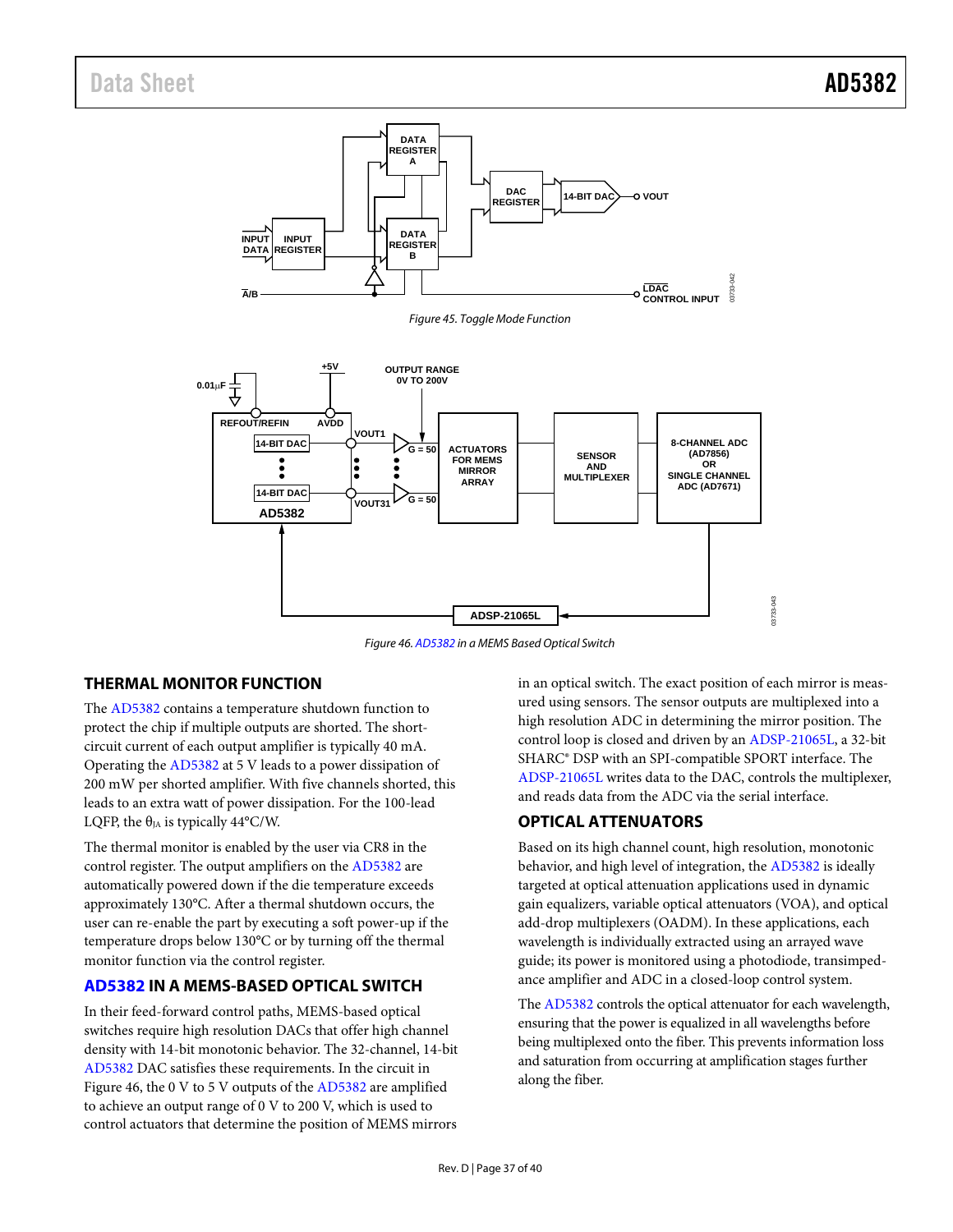

*Figure 47. OADM Using th[e AD5382](http://www.analog.com/AD5382?doc=AD5382.pdf) as Part of an Optical Attenuator*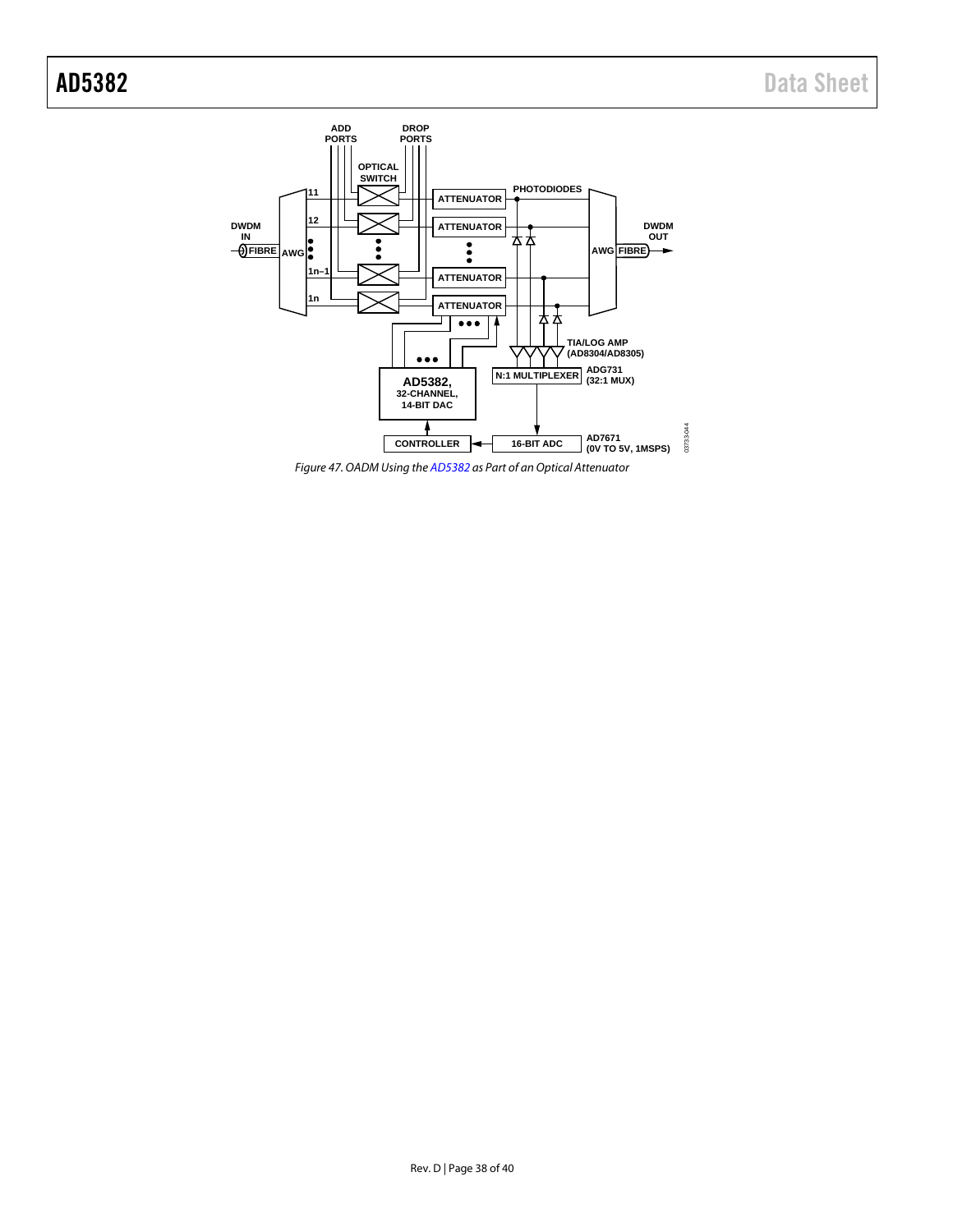# <span id="page-38-2"></span><span id="page-38-1"></span>OUTLINE DIMENSIONS



*Figure 48. 100-Lead Low Profile Quad Flat package [LQFP] (ST-100-1) Dimensions shown in millimeters*

## <span id="page-38-0"></span>**ORDERING GUIDE**

|                    |                   |                          |                   | Output          | Linearity | Package            | Package       |
|--------------------|-------------------|--------------------------|-------------------|-----------------|-----------|--------------------|---------------|
| Model <sup>1</sup> | <b>Resolution</b> | <b>Temperature Range</b> | <b>AVDD Range</b> | <b>Channels</b> | Error     | <b>Description</b> | <b>Option</b> |
| AD5382BSTZ-3       | 14 Bits           | –40°C to +85°C           | 2.7 V to 3.6 V    | 32              | $±4$ LSB  | 100-Lead LOFP      | ST-100-1      |
| AD5382BSTZ-5       | 14 Bits           | –40°C to +85°C           | 4.5 V to 5.5 V    | 32              | $±4$ LSB  | 100-Lead LOFP      | ST-100-1      |
| EVAL-AD5382EBZ     |                   |                          |                   |                 |           | Evaluation Kit     |               |

<sup>1</sup> Z = RoHS Compliant Part